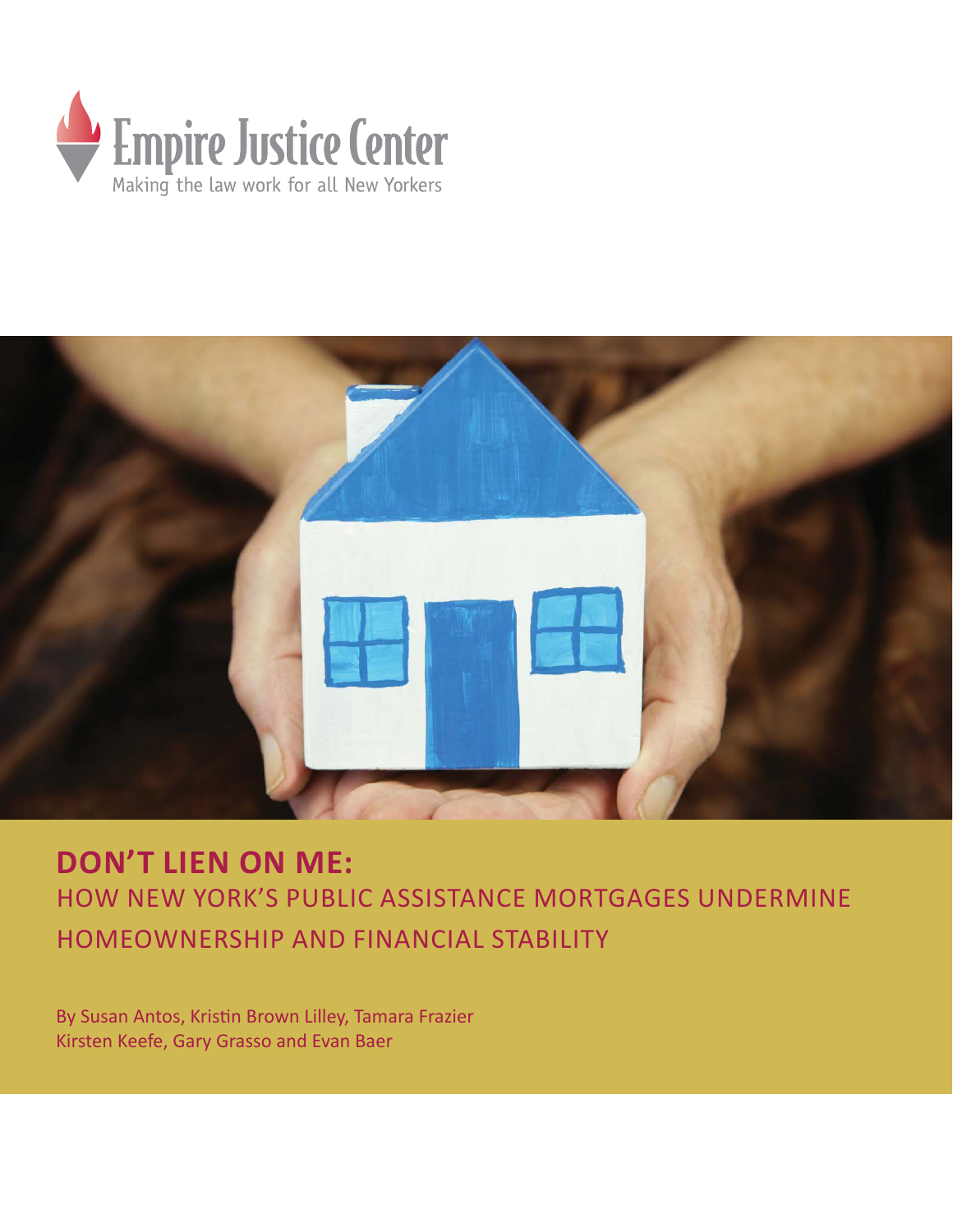#### **DON'T LIEN ON ME:**

How New York's Public Assistance Mortgages Undermine Homeownership and Financial Stability

*By Susan Antos KrisƟ n Brown Lilley, Tamara Frazier Kirsten Keefe, Gary Grasso and Evan Baer*

#### **ACKNOWLEDGEMENTS**

This report was made possible through the generous contribution of the Robert Sterling Clark Foundation. The views presented here are those of the authors and not necessarily those of the Robert Sterling Clark Foundation or its directors, officers, or staff.

The author wishes to acknowledge the fine editing of Saima Akhtar and Kristi Hughes for the design and layout.

Many thanks to the attorneys and advocates who told us how Social Services Law 106 affected their clients: Rose Marie Cantanno, New York Legal Assistance Group (NYC); Justin Haines, Legal Services-NYC-Bronx; Joseph Kelemen, Western New York Law Center (Buffalo); Robert McCool, Neighbors Helping Neighbors (Brooklyn); Zachary Pike, Legal Aid Society of Rochester (Rochester); Andrew Sprong, Western New York Law Center (Buffalo); and Mary Traynor, Legal Services of Central New York (Syracuse).

All errors and omissions are the authors' own.

#### **ABOUT EMPIRE JUSTICE CENTER**

Empire Justice Center is a statewide, public interest law firm with offices in Albany, Rochester, White Plains and on Long Island. Empire Justice focuses on changing the "systems" within which poor and low-income families live. With a focus on poverty law, Empire Justice undertakes research and training, acts as an informational clearinghouse, and provides litigation backup to local legal services programs and community based organizations. As an advocacy organization, Empire Justice engages in legislative and administrative advocacy on behalf of those impacted by poverty and discrimination. As a non-profit law firm, Empire Justice provides legal assistance to those in need and undertakes impact litigation in order to protect and defend the rights of disenfranchised New Yorkers.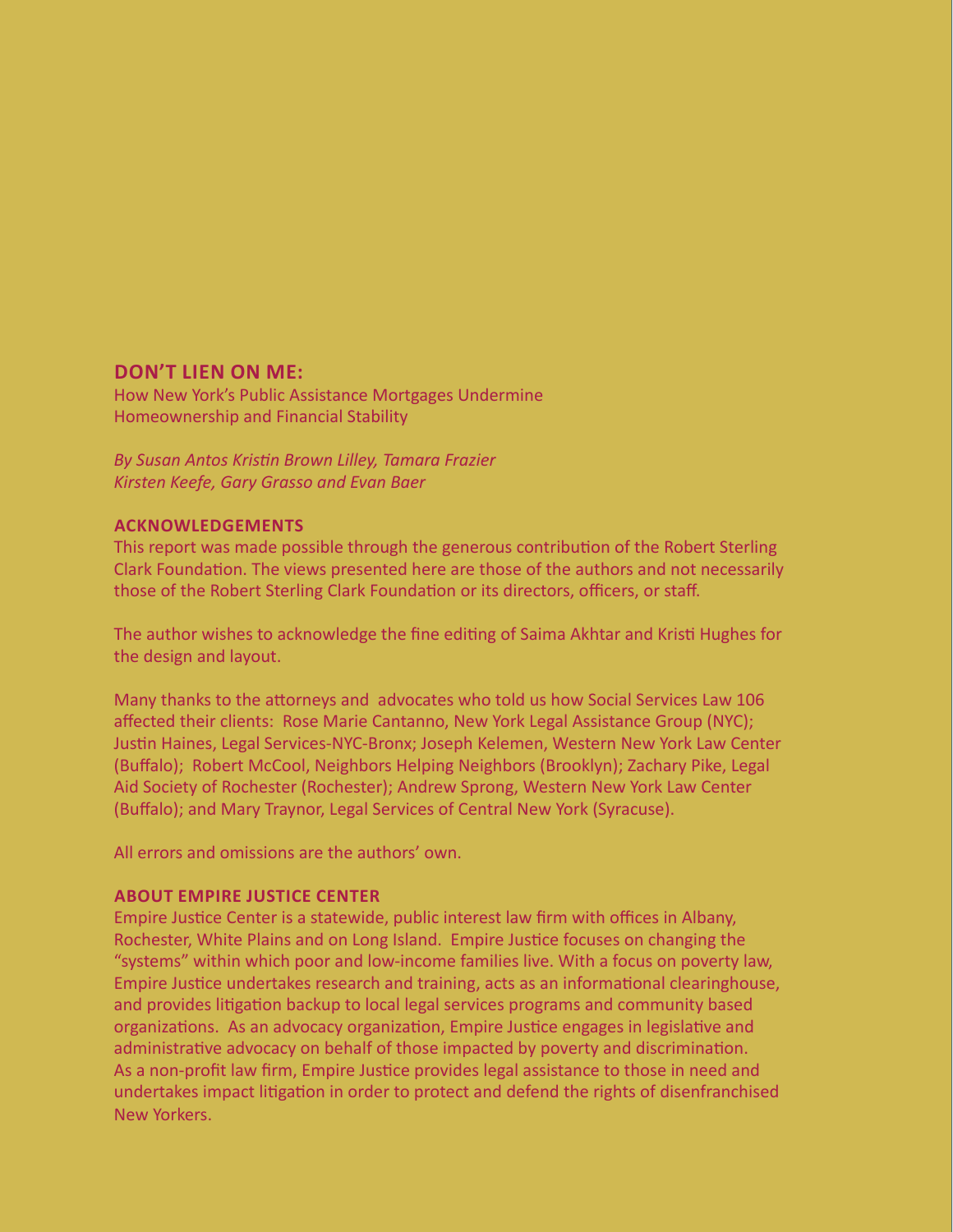# TABLE OF CONTENTS

| ı            | <b>INTRODUCTION</b>                                                                                                                                       | 2         |
|--------------|-----------------------------------------------------------------------------------------------------------------------------------------------------------|-----------|
| п            | WHAT'S WRONG WITH TAKING MORTGAGES AGAINST THE HOMES<br>OF PUBLIC ASSISTANCE RECIPIENTS?                                                                  | $3 - 4$   |
| Ш            | AN OVERVIEW OF THE LAW                                                                                                                                    | $4 - 12$  |
|              | A. Public Assistance is a Loan.                                                                                                                           | 5         |
|              | B. Legal Challenges to Social Services Law §106                                                                                                           | 5         |
|              | C. Refusal to Sign a Mortgage                                                                                                                             | 7         |
|              | D. What Welfare Payments Count when Calculating the Debt Under                                                                                            |           |
|              | Social Services Law §106                                                                                                                                  | 7         |
|              | E. No Penalty if the Home is Transferred                                                                                                                  | 8         |
|              | F. Look Back Period for Social Services Districts                                                                                                         | 8         |
|              | G. Time Limit for Social Services Districts to Demand Repayment                                                                                           | 8         |
|              | H. Credits Against the Amount of the Lien                                                                                                                 | 9         |
|              | 1. Effect of Child Support on Recoveries                                                                                                                  | 9         |
|              | 2. Effect of Workfare on Recoveries                                                                                                                       | 9         |
|              | I. Jointly owned Property                                                                                                                                 | 10        |
| $\mathbf{I}$ | SOCIAL SERVICES DISTRICT MORTGAGES JEOPARDIZE HOMEOWNER'S                                                                                                 |           |
|              | <b>EFFORTS TO AVOID FORECLOSURE</b>                                                                                                                       | $12 - 15$ |
|              | A. The amount of the DSS loan is not easily ascertainable                                                                                                 | 13        |
|              | B. Erroneous or improperly calculated liens occur because mortgagors                                                                                      |           |
|              | receive no information during the life of the debt regarding the amount 14<br>C. There is no statewide policy regarding whether a Social Service District |           |
|              | mortgage should be subordinated when necessary to prevent a<br>foreclosure                                                                                | 15        |
| V            | JUST HOW EXTENSIVE IS THE USE OF SSL §106?                                                                                                                | $15 - 20$ |
| VI           | LEGISLATIVE EFFORTS TO REPEAL OR REFORM SSL §106                                                                                                          | $20 - 21$ |
| VII          | A BILL THAT WOULD PROVIDE ACCOUNTABILITY AND TRANSPARENCY 21-22                                                                                           |           |
| <b>VIII</b>  | CONCLUSION                                                                                                                                                | $22 - 23$ |
|              | <b>APPENDICES</b>                                                                                                                                         |           |
|              | Appendix I: Chart of data gathered from fifty-three Social Services Districts                                                                             |           |
|              | Appendix II: A.7780/S.5498                                                                                                                                |           |
|              | Appendix III: Advocate's Tool Kit                                                                                                                         |           |
|              | <b>INDEX TO CHARTS</b>                                                                                                                                    |           |
|              | Chart 1: Social Services Districts with the Greatest Number of Welfare Mortgages                                                                          |           |

Chart 2: Number of Welfare Mortages Filed by Year

Chart 3: Top Ten Counties in Recovery of Public Assistance Mortgage Liens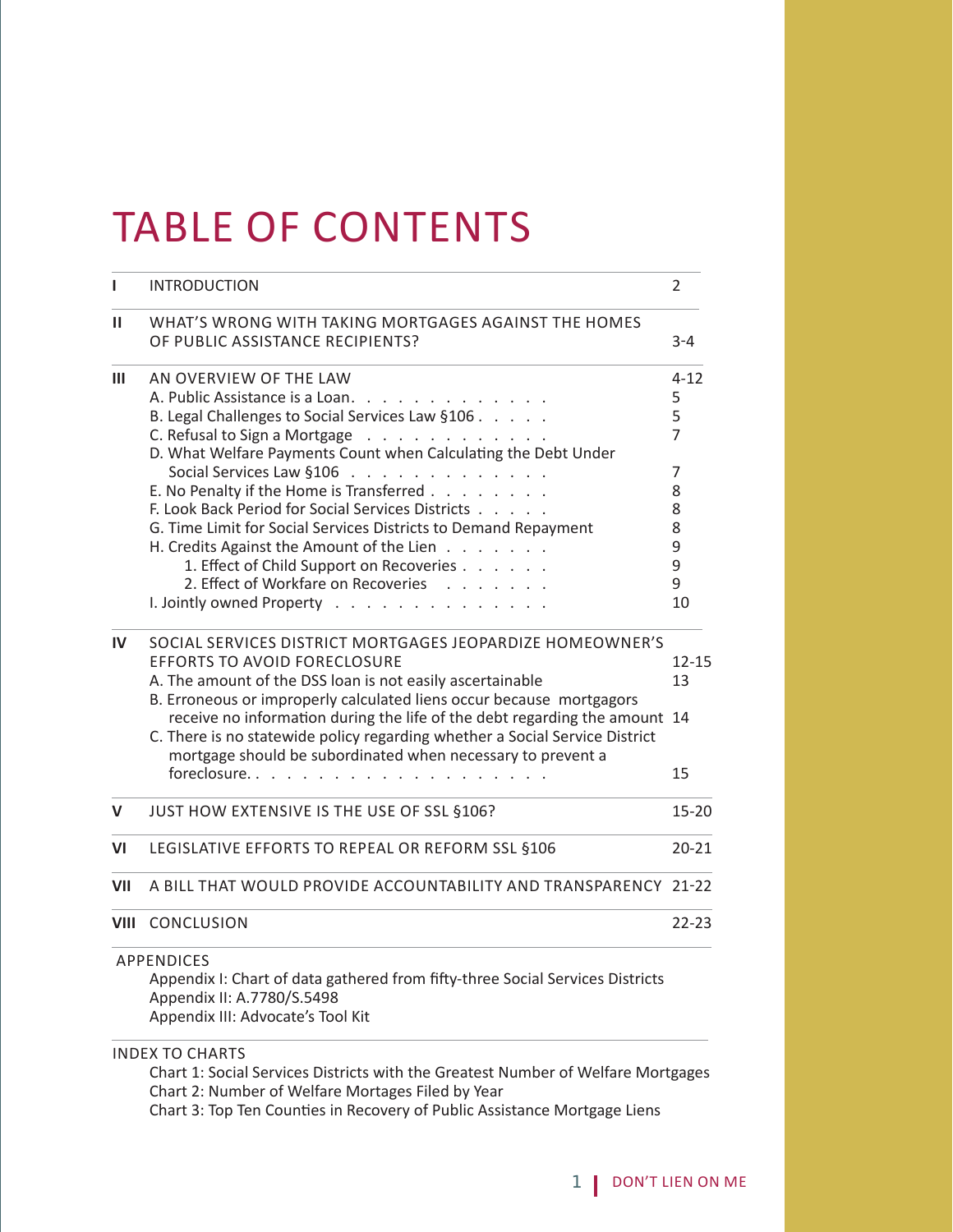### I. INTRODUCTION

 Homeownership is a cornerstone of the American Dream. For those who achieve it, the home is as an asset that will provide stability and financial security for their families. Numerous programs encourage individuals and families seeking a ladder to the middle class to invest in homeownership as a way to build equity, become a part of a community and to invest in the Dream.

Unfortunately, in New York State, that notion is undermined by a law that requires homeowners to give a mortgage on their homes in exchange for receiving welfare benefits. For these recipients, welfare is not a benefit but a loan, a virtually invisible debt that grows every month that they are on assistance and which silently drains the equity out of their homes for as long as they receive benefits. These homeowners sign a mortgage document when they apply for benefits and the next time they or their families hear about their debt could be decades later when they are downsizing, re-financing, when they pass away, or, to add insult to injury, when they are in foreclosure. In the years since they signed the mortgage, they have not been told how much is being charged or credited against their debt, as would be done with a regular mortgage or home equity loan. As a result, the homeowner can not identify errors. If the homeowner were to become aware of an error, social services regulations expressly prohibit them from requesting an administrative fair hearing to challenge the amount of the debt applied to the mortgage. $1$ 

This report describes and quantifies New York's use of the welfare mortgage lien, which has leveraged over \$25 million in homeowner equity and taken more than 12,000 new mortgages since 2006. The report will make the case that the laws which permit this practice should be repealed, or at the very least, homeowners should be provided with an annual statement from their mortgage holder, just as they do from other mortgage servicers. This report also provides a comprehensive analysis of the laws and regulations which allow Social Services Districts to require public assistance recipients to give the District a mortgage as a condition of eligibility for public assistance. It describes how the law is implemented, how it has been interpreted by the courts, how the provision frustrates efforts at self-sufficiency and how the lack of clarity and transparency in the calculation and collection of the debts underlying these mortgages has led to erroneous recoveries from New York's most vulnerable families struggling to stay afloat.

Section V (Just How Extensive is the use of SSL §106?) and the accompanying charts in Appendix I of this report provide an overview of the number of mortgages taken by Social Services Districts under SSL §106 between the years 2006-2012 and the amount of money recovered by each Social Services District during that same time period. Appendix III is a toolkit for attorneys and advocates to enable them to assure that mortgages are taken only in the appropriate situations and that they are correctly calculated.

EMPIRE JUSTICE CENTER2 The final sections review legislative proposals that have addressed the harms caused by New York's mortgage provisions including a comprehensive proposal which if enacted, would bring transparency to the DSS mortgage collection process, and make recommendations for New York State to address the serious problems created by SSL §106.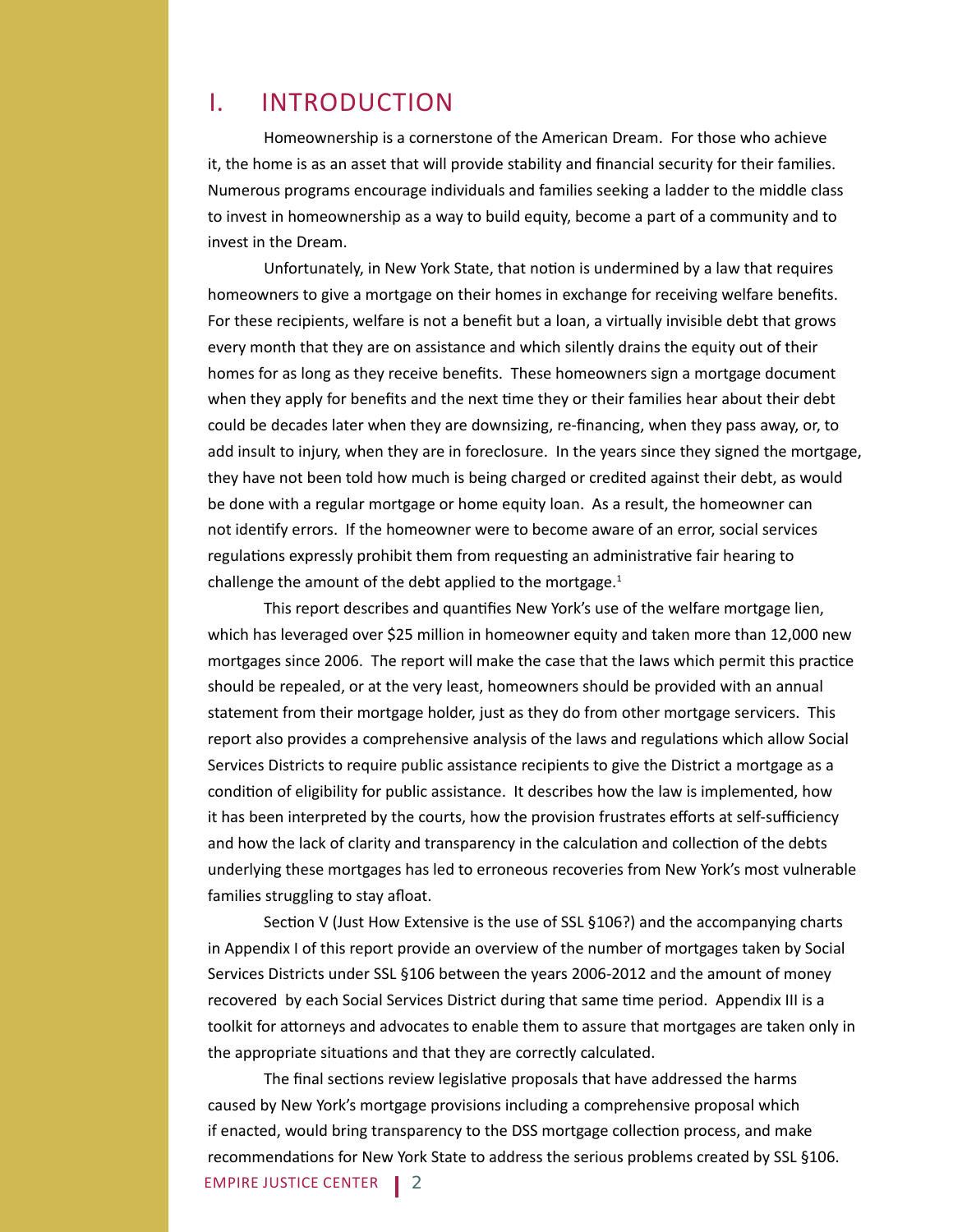# II. WHAT'S WRONG WITH TAKING MORTGAGES AGAINST THE HOMES OF PUBLIC ASSISTANCE RECIPIENTS?

Social Services Law §106 perpetuates an archaic practice and creates a severe impediment to the goal of self-sufficiency. By taking a lien on real estate for the value of benefits received, the law burdens public assistance recipients with debt and blocks their ability to move ahead in life due to the onerous and extremely confusing mortgage on the property.

Unlike lenders of traditional mortgages, the Social Services Districts are not required to and do not provide homeowners with any upfront notice of the amount of the lien, or periodic accounting of the accrued debt or credits made against the debt. $2$  As a result, homeowners do not know the size of the mortgage against their home until they attempt to sell, modify or refinance their mortgage loan. These events are often the first time that homeowners understand that there is a substantial encumbrance on their property. Problems occur as a result of the lack of accounting. For example, the amount of the debt assessed to the homeowner could be overstated if the Social Services District erroneously included payments which cannot be charged to the welfare lien: Supplemental Nutrition Assistance Program (SNAP, formerly food stamps) benefits, Home Energy Assistance Program (HEAP) benefits and child care subsidies. Alternatively, the amount could be excessive because the Social Services District failed to credit a recovery already made on the account. This includes child support collected and retained by the District to pay itself back for public assistance issued to a minor in the household, or a lottery intercept under Social Services Law §131-r. These types of errors result in Districts taking more of the homeowner's equity than they are actually owed. To make matters worse, many homeowners are unaware that when they apply for public assistance they have the right to refuse to execute a mortgage and still receive public assistance for their children. Because there is no required accounting, homeowners have no avenue to determine the true amount of public assistance provided and credits made over time.

 The problem is compounded by the fact that homeowners cannot dispute the amount of the mortgage at an administrative fair hearing.<sup>3</sup> The only available remedy is a court proceeding pursuant to CPLR 5239, which will be costly, requiring a court appearance and a lawyer. The ability to refute recoveries is nearly impossible because some mortgage debt goes back decades and the only evidence of payment, if the District is asked and able to produce it, are hundreds of pages of computer printouts written in obscure code. More importantly, the financial stability of some of the most vulnerable homeowners is placed at risk. Homeowners most often impacted are divorced spouses, typically women who received the house as the only asset in their divorce, elderly individuals and their families seeking to sell the family home, and homeowners seeking to refinance to avoid foreclosure or to obtain home equity loans for things such as home maintenance or medical costs.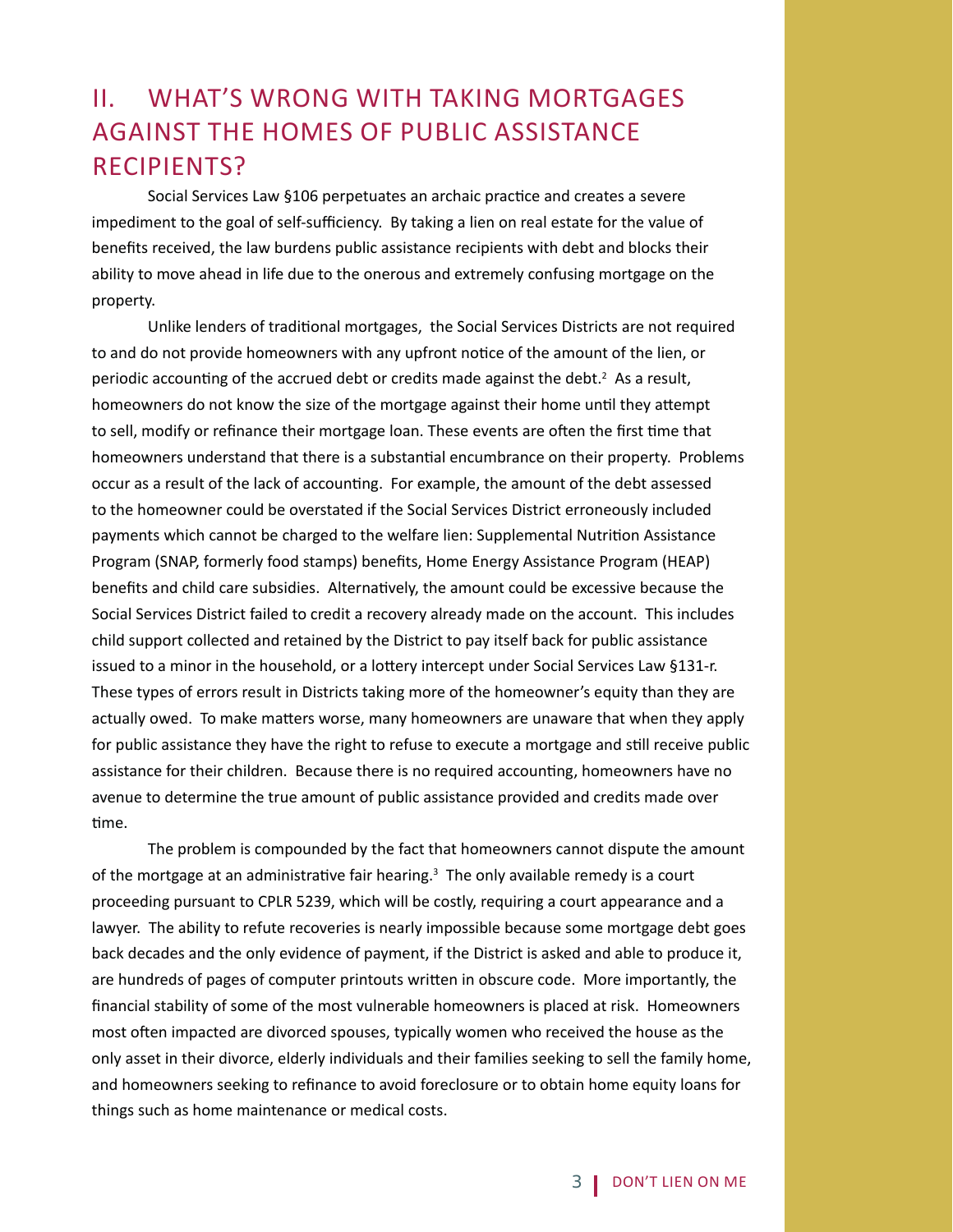

**Homeowners most often** *impacted are divorced spouses, typically women who received the house as the only asset in their divorce, elderly individuals and their families seeking to sell the family home, and homeowners seeking*  to refinance to avoid *foreclosure or to obtain home equity loans for things such as home maintenance or medical costs.*

Finally, the very existence of the welfare lien undercuts other initiatives in the Social Services Law to encourage homeownership. Recognizing that home ownership is an important step toward self-sufficiency, the Social Services Law encourages public assistance recipients to save for a home, by depositing earnings in special savings accounts called Individual Development Accounts, which can be matched with other funds and used for certain limited purposes, including purchasing a home.<sup>4</sup> For welfare recipients, it is a cruel hoax for the State to encourage the use of these accounts, because the savings which are used to buy a home, will be taken back by the local Social Services District in the form of a mortgage against the newly purchased home.

### III. AN OVERVIEW OF THE LAW

#### *A. PUBLIC ASSISTANCE IS A LOAN*

 In New York State, public assistance is a debt that a Social Services District can collect through the interception of windfalls such as inheritances, personal injury recoveries and life insurance payouts.<sup>5</sup> A person who wins a lottery prize of \$600 or more will have up to 50% of the lottery prize intercepted to repay any public assistance received in the last ten years.<sup>6</sup> In addition, even though New York State does not count the home as a resource in determining public assistance eligibility, New York Social Services Law §106 and §360(1) permit Social Services Districts to require homeowners who receive public assistance to sign a mortgage in favor of the District as a condition of eligibility for benefits.<sup>7</sup> The size of the mortgage is equal to the total amount of public assistance received. As a result, the debt continues to accrue as the individual or family receives welfare benefits – increasing the size of the mortgage with each subsequent payment.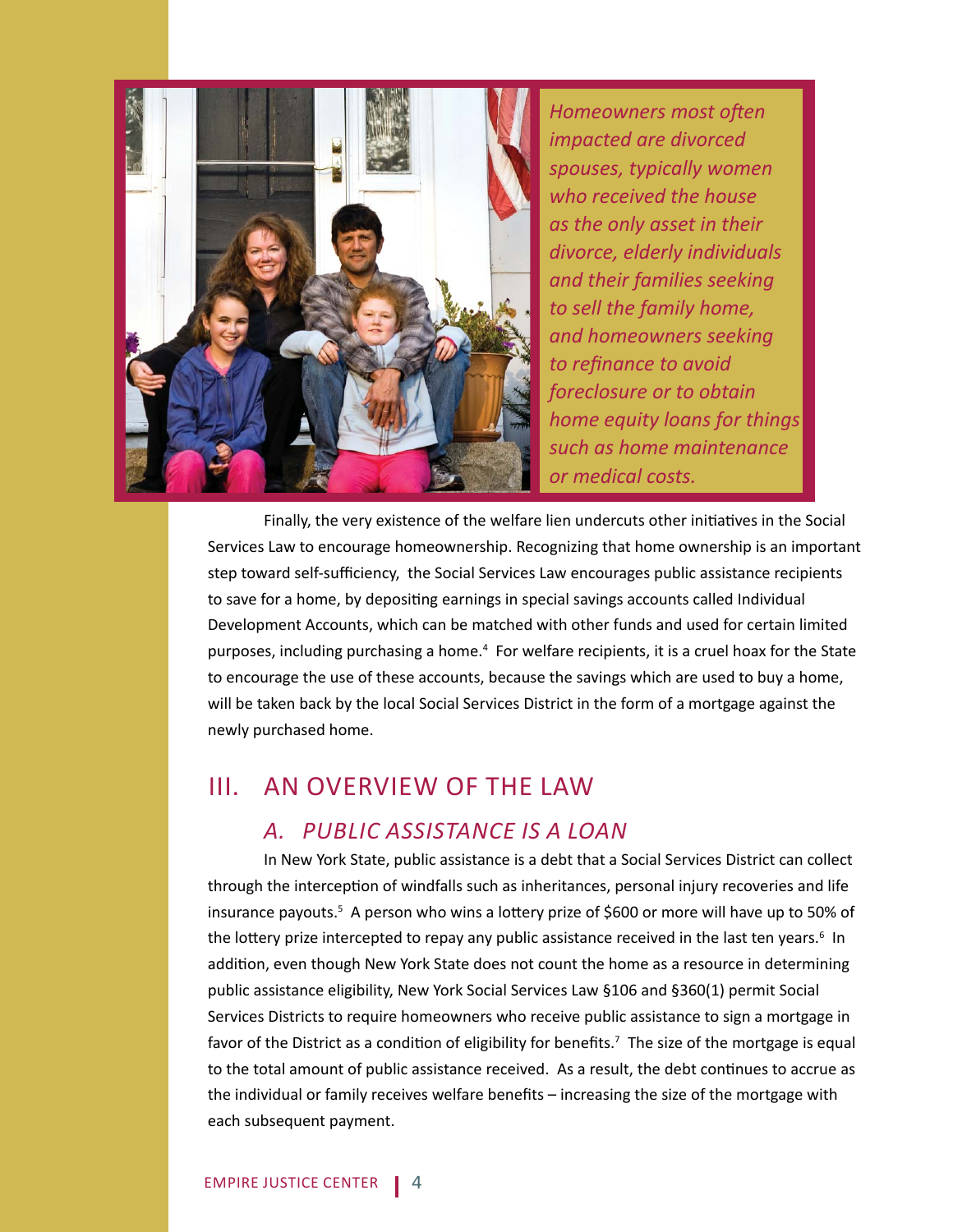New York is one of only two states in the nation that requires welfare recipients to execute a deed or mortgage as a condition of eligibility for public assistance. Only New York and Connecticut allow the taking of a mortgage to recover public assistance paid to a homeowner with State or federal funds.<sup>8</sup>

 Although SSL §106 allows a Social Services Commissioner to accept a mortgage on behalf of the Social Services District for the assistance and care of a public assistance recipient,<sup>9</sup> the placement of liens remains wholly discretionary.<sup>10</sup> So while local Districts are not required to place a mortgage on the homes of families receiving assistance, only two counties, Cayuga and Yates, do not currently take mortgages under this provision.<sup>11</sup>

There are some restraints on the powers of the Social Services District holding title to the assigned deed or mortgage to sell the property or assign or enforce the mortgage. First, the sale or other disposition of the property cannot materially adversely affect the assignee's welfare.<sup>12</sup> Upon the death of the mortgagor, the property may be used to shelter other public assistance recipients for a period of up to one year, "(e)xcept in cases where the property….is used to shelter a surviving spouse."<sup>13</sup> Presumably this means that surviving spouses may stay for a longer period of time, but the regulation is not clear. The only clear statutory guarantee permitting a surviving spouse to remain in the mortgaged home is when the mortgage was executed in return for benefits under the pre-1974 Aid to Aged, Blind or Disabled (AABD) program.<sup>14</sup> For surviving spouses who live in homes where welfare mortgages were executed after 1974, the law needs to be amended to clarify that all surviving spouses are assured of this protection. If the mortgage has not been paid within six months from the date of the death of the mortgagor, the Social Services official may sell the property within one year.<sup>15</sup> After the death of the mortgagor, any public assistance recipient who remains living in the house will cause the mortgage debt to increase every month by a "reasonable rental" amount, unless that person is the surviving spouse. $16$ 

 When the mortgagor has died, but owns the property with an individual who has not received public assistance and has not also executed a mortgage in favor of the Social Services District, the rights of the Social Services District are complicated and in some situations may be extinguished. This situation is reviewed in more detail in Section III (I) (Jointly Owned Property).

#### *B. LEGAL CHALLENGES TO SOCIAL SERVICES LAW §106*

Social Services Law §106 has withstood many challenges to its validity. The first reported challenge to the law was in 1937 when the Herkimer County Supreme Court held that §130 of the Public Welfare Law (now §106 of the Social Services Law) was "constitutional" and the welfare commissioner had a right to take and accept the deed on behalf of the County.<sup>17</sup> The decision provides little guidance for understanding its analysis since it fails to identify the basis for the constitutional challenge.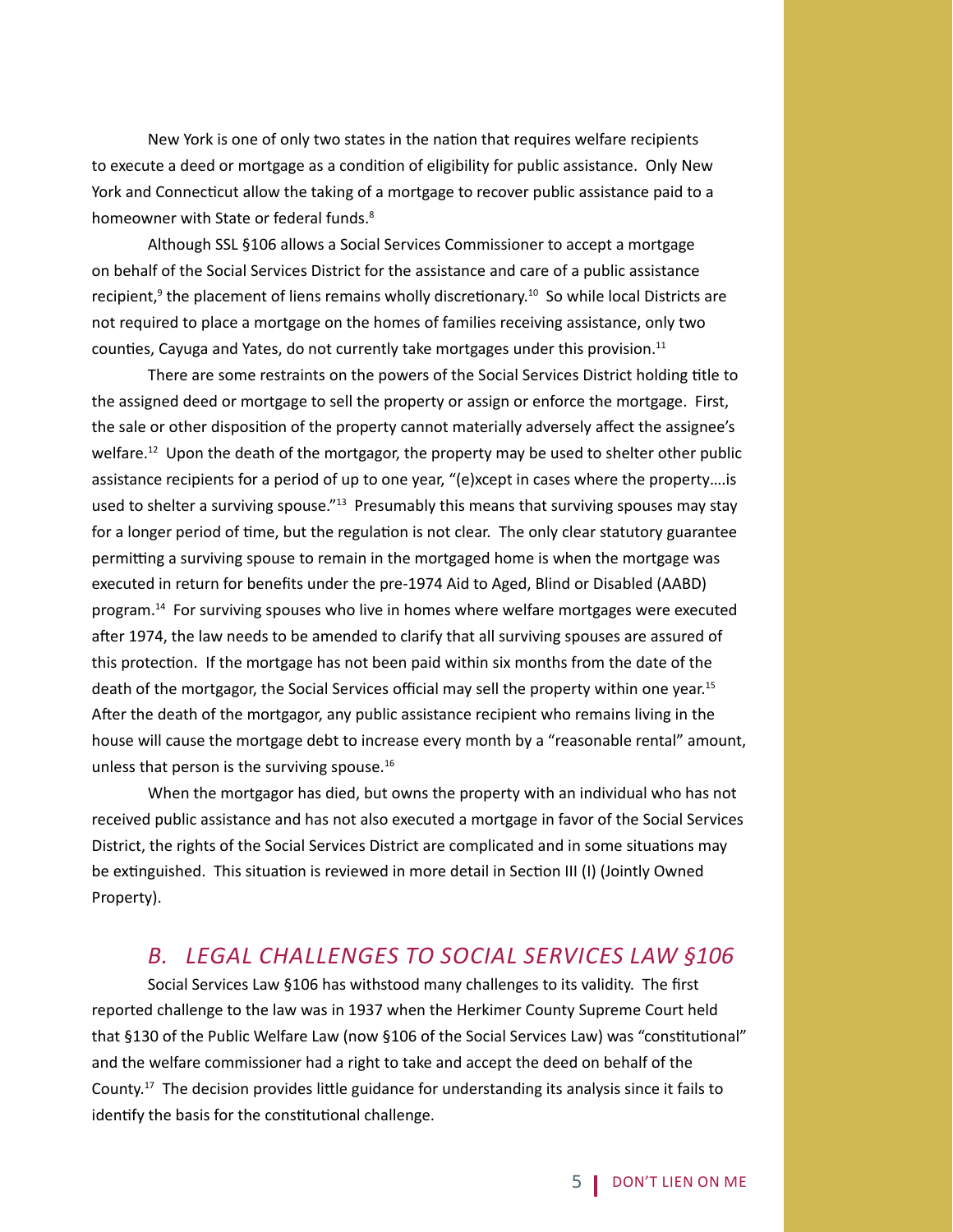In 1969, the Supreme Court of the United States summarily affirmed a decision of the Southern District of New York in *Snell v. Wyman*, a broad challenge to nearly all the recovery provisions in the New York Social Services Law. The United States District Court had held that none of the provisions challenged, including the provision permitting mortgages to be taken against the homes of welfare recipients, offended the Supremacy Clause or the Due Process or Equal Protection clauses of the U.S. Constitution.<sup>18</sup>

 The only subsequent challenge to the mortgage provision was *Ford v. Weinstock.* The challenge raised in the *Ford* case was based on a provision of federal law adopted after the decision in *Snell*, which prohibited states from including the home as a resource for purposes of determining eligibility in the federal Aid to Families with Dependent Children program.19 The plaintiff in *Ford* argued that since federal law provided that the home was exempt as a resource, no mortgage could be taken under SSL §106.<sup>20</sup> The plaintiff further argued that Snell was no longer controlling because Congress had passed the above mentioned home exclusion provision after Snell.<sup>21</sup> Nevertheless, the United States District Court for the Eastern District of New York held that, although federal law precluded the State from denying benefits on the basis of home ownership, the requirements of New York State's mortgage provisions had no bearing on eligibility determinations and did not violate the federal welfare statute.<sup>22</sup>

#### *Where is Due Process?*

 None of the foregoing cases raise the due process problems that result from the lack of adequate notice and opportunity to be heard as welfare liens mount up year after year. "The fundamental requisite of due process of law is the opportunity to be heard."<sup>23</sup> Due process requires that a person who faces the possibility of serious loss be given "notice of the case against him and an opportunity to meet it."<sup>24</sup> Such an opportunity to be heard must be given "at a meaningful time and in a meaningful manner."<sup>25</sup> The procedure for hearing any issues raised must be tailored, in light of the decision being made, to "the capacities and circumstances of those who are to be heard," so that anyone with a grievance is given a meaningful opportunity to state their case.26

 None of the above due process requirements are met under the current statutory framework. Welfare recipients who give a mortgage to their local Department of Social Services are given no understanding of how their mortgage debt is being calculated. Every month they receive welfare, the amount they receive is added to the debt. They also receive credits for money collected by the Department of Social Services, for example, from sources like child support or lottery winnings. However, these homeowners receive no periodic statement informing them of this fact, nor do they receive any explanation of what amounts are being included or credited to their mortgage. Notice in this situation is not merely inadequate, it is completely non-existent.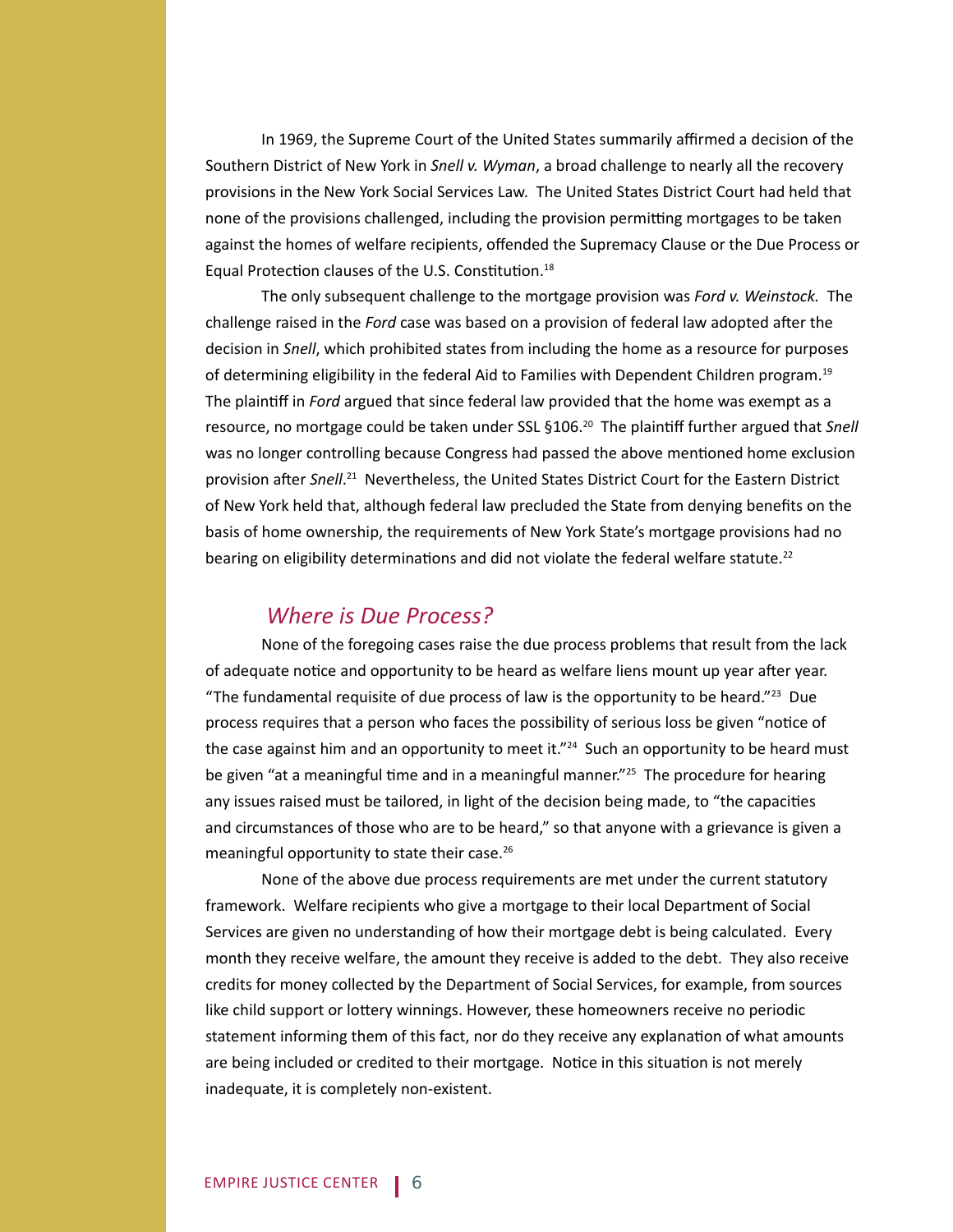### *C. REFUSAL TO SIGN A MORTGAGE*

 It is possible for many applicants and recipients of public assistance to refuse to agree to give the Social Services District a mortgage against their home and still receive public assistance, but at a reduced level, but generally they are not aware of this option. Applicant homeowners are generally told that if they want public assistance, they must sign a mortgage.

 The penalty for refusal to comply is not the denial of assistance but rather that the agency will reduce the family budget to exclude the person who refused to sign the lien.<sup>27</sup> The household is sanctioned using an incremental budgeting method, meaning the sanctioned or ineligible individual is removed from the temporary assistance household and case count. For example, if one member of a three-person case is sanctioned under this method, the household will receive a grant for two people.<sup>28</sup> For a household of one, benefits will be denied or discontinued. Individuals who are asked to sign a mortgage should be advised of this rule both orally and in writing before they sign a mortgage.

# *D. WHAT WELFARE PAYMENTS COUNT WHEN CALCULATING THE DEBT UNDER SSL §106?*

Benefits paid under both the Family Assistance (FA) and Safety Net Assistance (SNA) programs can be recovered under SSL §106. FA is the name given to a form of cash assistance that is provided to families with dependent children, and is currently funded entirely with federal Temporary Assistance to Needy Families (TANF) block grant dollars.<sup>29</sup> With narrow exceptions, federal law places a five year limit on the receipt of public assistance benefits paid with TANF funds.<sup>30</sup> SNA is the name given to cash assistance that is provided to other eligible individuals and families including single adults, childless couples and families with dependent children who have exceeded the five year time limit on TANF assistance. SNA is paid for with a mix of State and local funds. Although Social Services Districts may also take mortgages for benefits paid in cases of temporary need, $31$  as well as most emergency or short-term assistance, $32$  a mortgage may not be required as a condition of receiving Emergency Assistance to Adults (EAA), which provides emergency assistance to disabled individuals and those over 65.33

 Most other categories of assistance are exempt from recovery including Supplemental Nutritional Assistance Program (SNAP, formerly Food Stamps),<sup>34</sup> Home Energy Assistance Program (HEAP)<sup>35</sup> and child care assistance.<sup>36</sup> Medicaid is generally exempt with two exceptions noted below and cannot be included when calculating the amount of the mortgage due.

 As a general rule, with respect to Medicaid, no lien may be imposed against the real property of any individual on account of medical assistance paid or to be paid, except in cases of long term care (not reasonably expected to be discharged from the institution and to return home) $37$  or where a Medicaid recovery is taken against a home after the death of an individual who received Medicaid after the age of 55 where the home is part of the individual's estate. $38$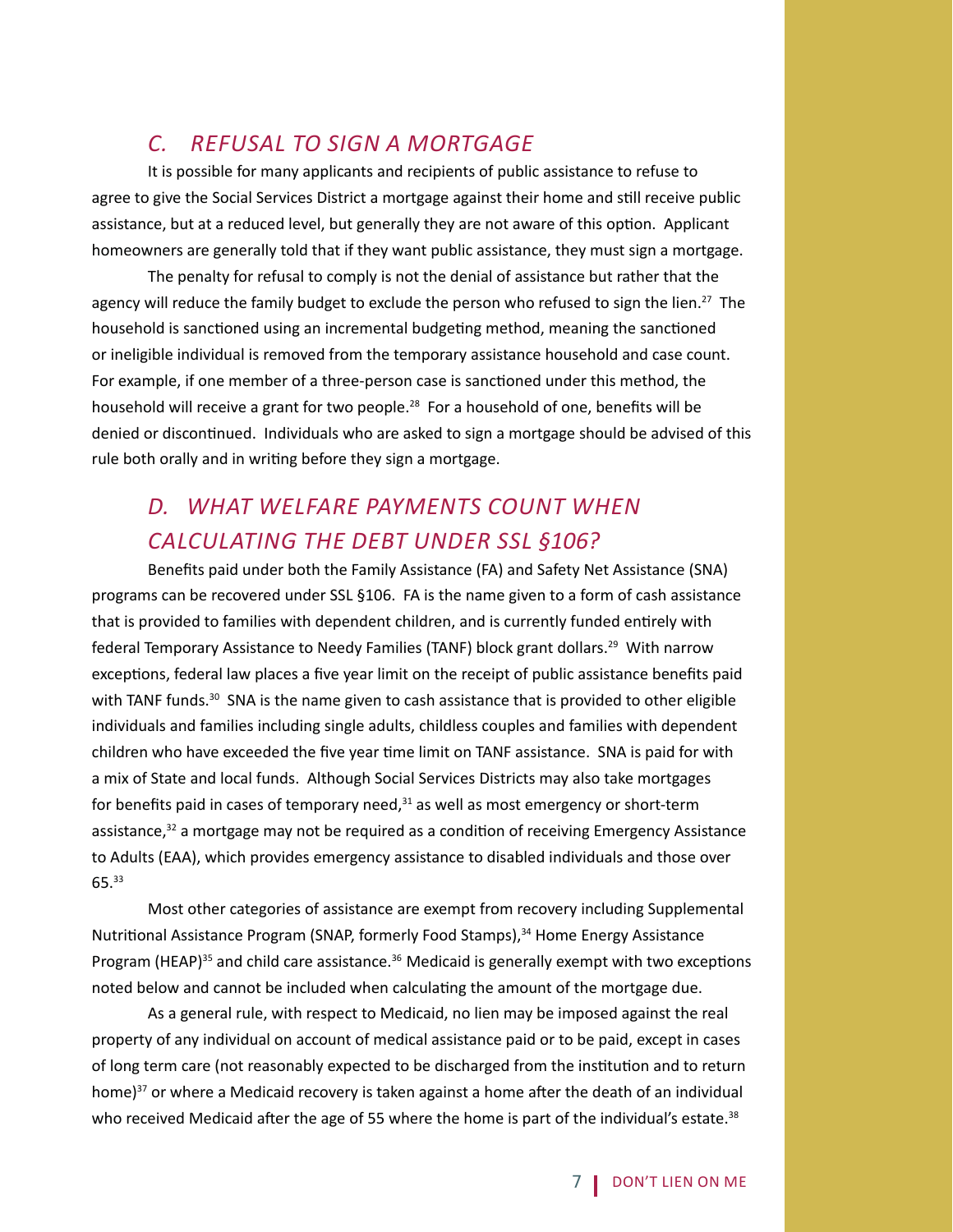### *E. NO PENALTY IF THE HOME IS TRANSFERRED*

In some situations, the transfer of an asset by an applicant for public assistance benefits can disqualify the applicant from receipt of assistance. This rule does not apply to the transfer of a home. First, there are no restrictions with respect to Family Assistance for the transfer of any asset.<sup>39</sup> Although there is a penalty for transferring an asset for recipients of Safety Net Assistance,<sup>40</sup> that penalty does not apply if the resource that is transferred is exempt. Since the home is an exempt resource, there is no penalty, and the transfer will not trigger the transfer of assets penalty.<sup>41</sup>

### *F. LOOK BACK PERIOD FOR SOCIAL SERVICES DISTRICTS*

Public assistance recipients may receive benefits irregularly over many years, even decades. In *Flowers v. Perales,* the New York State Appellate Division, Second Department limited the retroactive reach of SSL  $\S 106$  to ten years prior to the date of the mortgage.<sup>42</sup> Ms. Flowers had been off and on public assistance from 1965-1985. In 1982, during a period that she was not on public assistance, she became the owner of a home. The next year, she needed public assistance and executed a mortgage in favor of Nassau County Department of Social Services. In calculating the mortgage, the County included all public assistance paid back to 1965. Ms. Flowers challenged this determination. The Court determined that the 10 year Statute of Limitations in SSL §104 applied to mortgages taken under SSL §106 and precluded the County from recovering benefits paid more than 10 years prior to the execution of the mortgage and directed Nassau County to modify the lien accordingly.43

# *G. TIME LIMIT FOR SOCIAL SERVICES DISTRICTS TO DEMAND REPAYMENT*

 When a public assistance recipient ceases to occupy his or her mortgaged property, the Social Services District's right to demand repayment is governed by the six year Statute of Limitations as set forth in CPLR 213(4). $44$  The six years runs from the date the public assistance recipient vacates the mortgaged property, or if the recipient is deceased, six years from when a fiduciary to the recipient's estate is appointed.<sup>45</sup> This six year limit was upheld in *Baur v. Amrhein*, where the Suffolk County Department of Social Services put a mortgage on the home of a public assistance recipient in 1972. The homeowner ceased to occupy the premises by 1976.<sup>46</sup> Suffolk County did not attempt to enforce the mortgage until 1987 (eleven years after the homeowner left and five years after the Statute of Limitations had run). The court held that the claim was time barred pursuant to CPLR 213(4), $47$  finding that the law gives the Social Services District a possible maximum of sixteen years – "ten years to discover assets (SSL §104) and six years thereafter (CPLR 213(4)) – within which to seek reimbursement of the public funds expended."48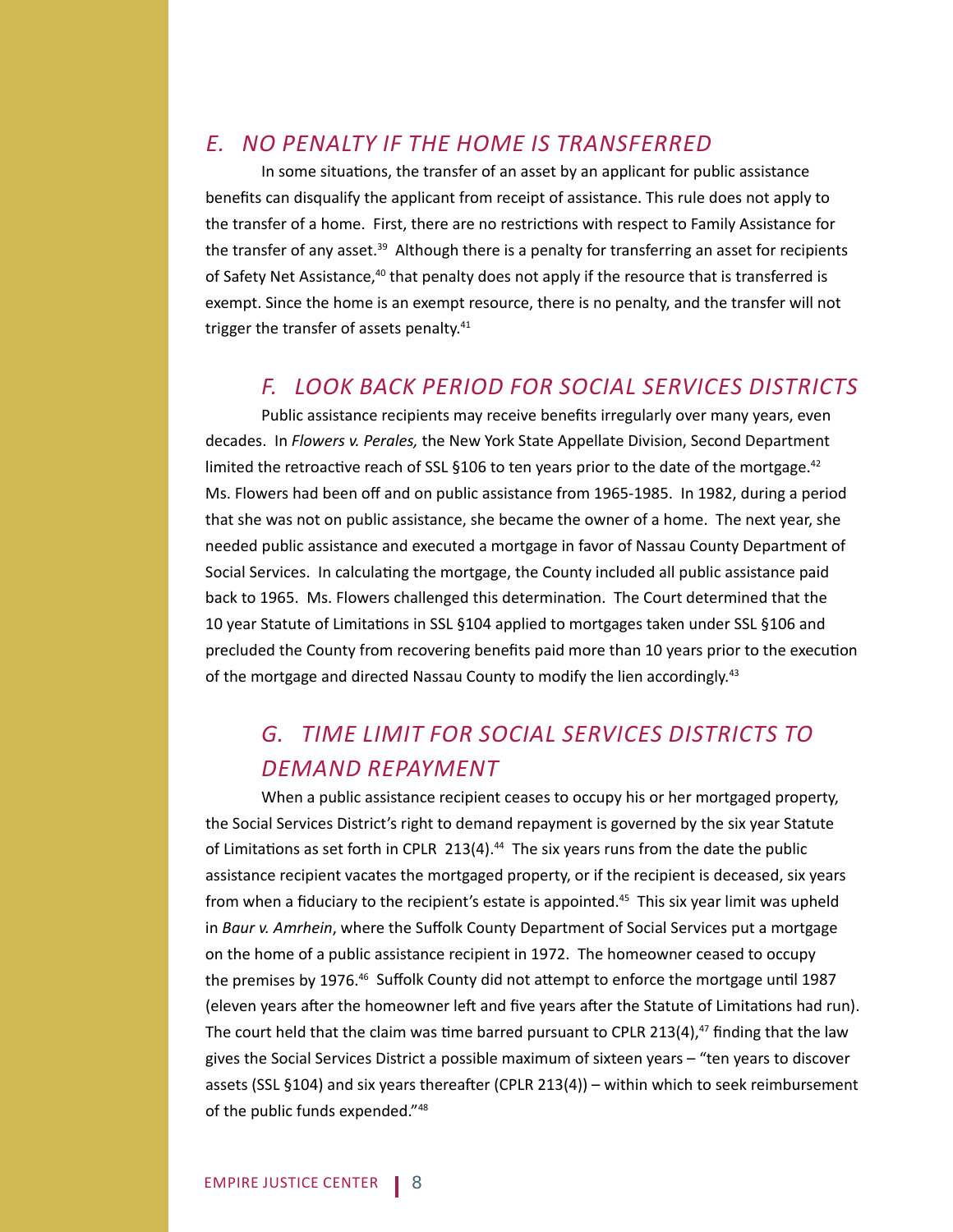### *H. CREDITS AGAINST THE AMOUNT OF THE LIEN*

#### *1. Eff ect of Child Support on Recoveries*

As a condition of eligibility for public assistance, a custodial parent must assign his or her right to collect child support payments directly to the Commissioner of the local Social Services District.49 The child support paid by the non-custodial parent is issued to the local Social Services District to reimburse it for public assistance paid to the custodial parent and her children. Additionally, the custodial parent will receive the first \$100 dollars of support collected for one child, and the first \$200 dollars if the recipient has more than one child, so long as the child support is paid in the month when it is due ("current support").<sup>50</sup> This is called the child support "pass through" or "bonus" and does not count as income when calculating the amount of the public assistance grant.<sup>51</sup> Before 2008, the pass through was capped at \$50 per month.<sup>52</sup> In a given month, the Social Services District will retain all child support collected in excess of the pass through in an amount not exceeding that month's assistance paid.<sup>53</sup> Additionally, past due support received while the parent is on assistance is, as a general rule, retained by the Social Services District.<sup>54</sup>

A Social Services official may not assert a claim under Social Services Law §106 to recover payments of public assistance if such payments were reimbursed by child support collections.<sup>55</sup> This is because the Social Services District was already paid in part for public assistance granted, and therefore must credit the child support it has retained against the balance of the mortgage. This is yet another reason that mortgages held by Social Services District should be closely monitored to ensure that all child support payments are properly applied to the mortgage debt.

#### *2. Eff ect of Workfare on Recoveries*

 For decades, employable public assistance recipients have been required to perform work assigned to them by their local Social Services District as a condition of receiving assistance. A contentious aspect of this work requirement has been resolving what the effect of this assigned work has on the local Social Services District's ability to recover monies from the recipient for assistance granted. The seminal case on this issue is the 1979 decision of the New York State Appellate Division, Second Department regarding the effect of workfare on assistance recoveries. In the *Matter of Walker v. Shang*, Mr. Walker was assigned to a public works project by the Nassau County Department of Social Services as a condition of eligibility for receiving public assistance. His job was to work as a custodian for a local school district, and other than the value of public assistance he received, he was paid no salary.<sup>56</sup>

 Mr. Walker logged 1,529.5 hours at this job, valued at \$4,365.00, using the minimum wage at the time.<sup>57</sup> Nevertheless, the Nassau County Department of Social Services refused to deduct the value of his work from the lien placed against his home.<sup>58</sup> The Appellate Division determined that nothing in the statute showed a legislative intent that the provision of public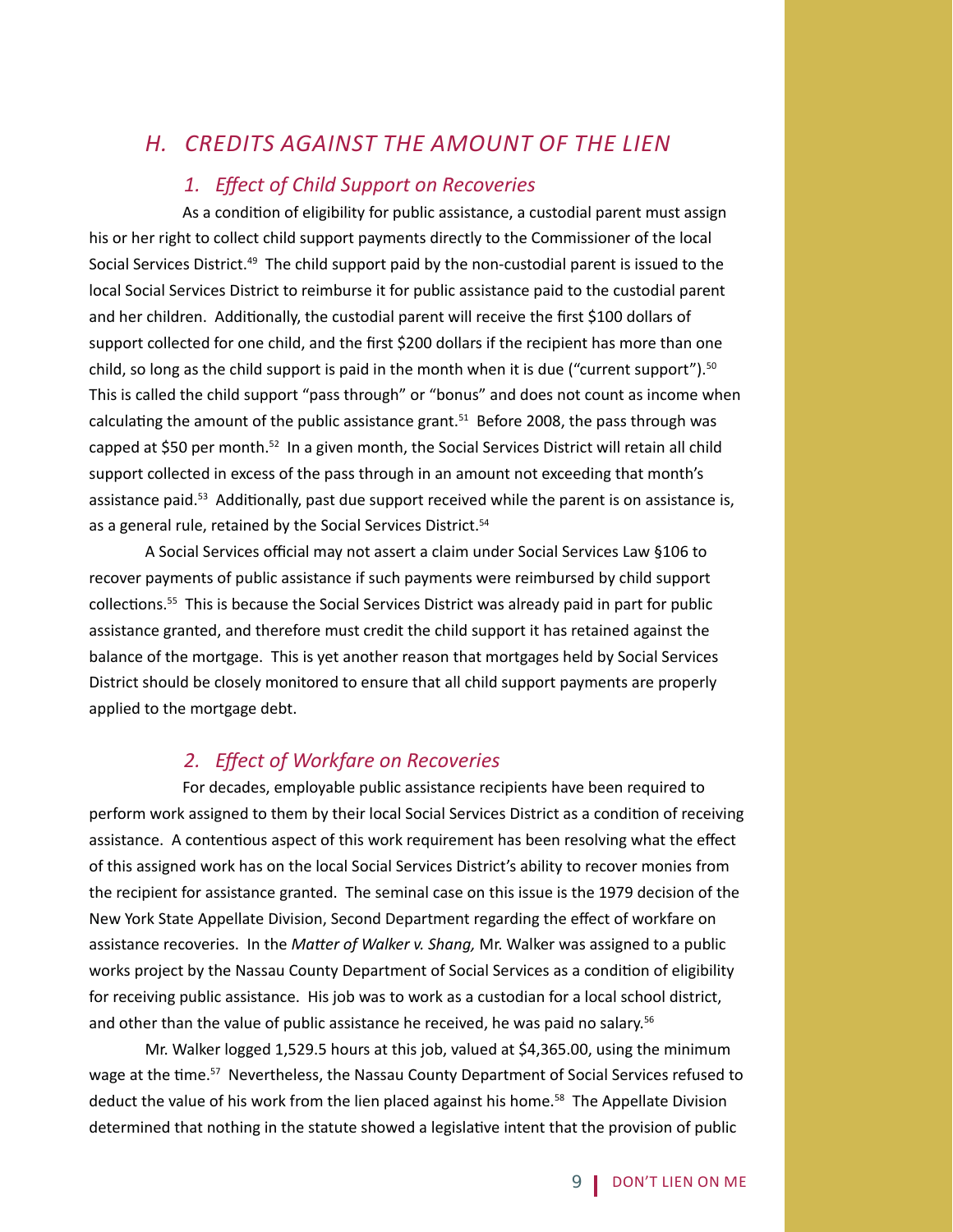assistance should provide a windfall of uncompensated labor to the local Social Services District.<sup>59</sup> The Court held that the District's refusal to credit the petitioner's workfare against the assistance received improperly provided "the county the benefit of the petitioner's labors gratis, a benefit for which the county would have had to pay someone else if petitioner had not done the work."60

In 1990, the Legislature codified the holding of *Walker v. Shang* by enacting SSL §336c, which expressly provided that workfare be credited against assistance paid. $61$  However, the provision was repealed with little notice in 1997 in the broad rewriting of hundreds of pages of the Social Services Law as part of "welfare reform."<sup>62</sup> Nevertheless, a provision still stands limiting the number of hours a recipient must work to no more than the number of hours that results from dividing the amount of assistance payable to the recipient (including the value of food stamps) by the higher of the State or federal minimum wage.<sup>63</sup>

 More recently, the United States District Court for the Western District of New York and the New York State Appellate Division, Second Department have held that public assistance recipients participating in Work Experience Programs (WEP) are employees entitled to the protections the federal government, provided under acts such as the Fair Labor Standards Act (FLSA) and required that a recipient be given credit for the value of workfare when a local Social Services District recovers from a lottery winnings or from interim assistance.<sup>64</sup> In light of these decisions, advocates should insist that any workfare performed be credited against the public assistance grant when negotiating the amount of the lien. However, asserting this right may be contentious since the Office for Temporary and Disability Assistance (OTDA) has consistently refused to direct Social Services Districts to abide by these decisions.

#### *I. JOINTLY OWNED PROPERTY*

 Real property jointly owned by a recipient of public assistance and by a person not included in the public assistance budget does not protect the applicant or recipient from having to sign a mortgage.<sup>65</sup> However, the amount that the District will be able to recover depends upon the type of joint ownership. For the purposes of mortgage recovery, the Social Services District "steps into the shoes of the grantor or mortgagor"<sup>66</sup> and can only acquire the interest in the portion of the property owned by the mortgagor. The interest acquired by the Social Services District is subject to the continuing rights of the co-owner.<sup>67</sup> In order to understand what interest the local Social Services District is receiving when it takes a mortgage, it is important to know the relationship of the co-tenants – whether they are joint tenants, tenants in common, or whether they have a tenancy by the entirety.

*Joint tenancy:* Under New York State Law, when two people hold real property as joint tenants, the interest passes immediately upon death from one to the other. This is known as "a right of survivorship"<sup>68</sup> and exists because the joint tenants obtain and hold the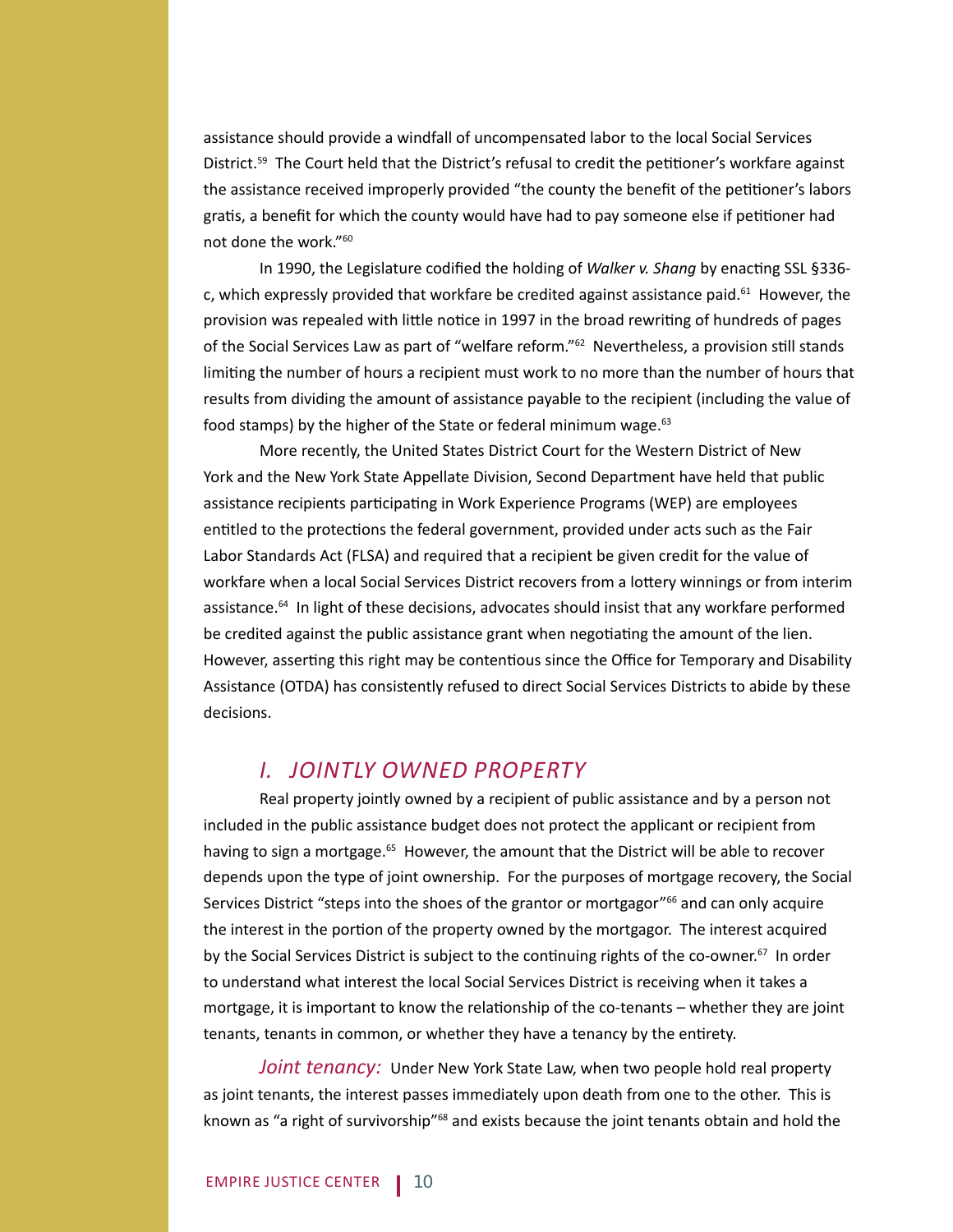*From 1986 to 1991, Laurie Schaible, a young mother who lived in upstate New York, received Public Assistance. Her marriage had just fallen apart and she had young children to raise. Her home was the only marital asset. As a condition of receiving assistance, Ms. Schaible signed a mortgage in favor of the Social Services District.*

*Laurie found a job while on assistance, and years later, after her children had grown up and moved out, she decided to sell the house.* 

*It had been over 20 years since Ms. Schaible signed the mortgage and she had never received a statement itemizing the amount of the mortgage the county was seeking. She contacted the county to verify the amount of mortgage owed.*

*The Social Services District advised her the mortgage was nearly \$42,000. In addiƟ on to the cash public assistance she received, the county requested repayment for three federally funded programs: food stamps, child care and HEAP - none of which are properly recoverable. There were also duplicate charges and unapplied child support payments. Ms. Schaible was fortunate that she had kept over 20 years of records and was able to prove the county was wrongly trying to collect double the actual amount owed. After several months of rework and benefi t reconciliaƟ on, The District ulƟ mately agreed to reduce the amount of the mortgage to \$20,000.* 



property as if they together constitute one person.<sup>69</sup> Under right of survivorship, when one joint tenant dies, his or her interest in the property cannot be given away in a will or passed to his heirs through the laws of inheritance.<sup>70</sup> Instead, that interest passes to the other joint  $t$ enant(s).<sup>71</sup> Where a Social Services District only holds an interest against one joint tenant, they will lose their interest in the mortgage if the joint tenant mortgagor dies before the other joint tenant. Conversely, if the joint tenant who has not assigned an interest dies first, the deceased tenant's interest will pass to the mortgagor, and the mortgage of the Social Services District will attach to the entire property.

*Tenants in common:* When two or more individuals hold interests in the same property and no right of survivorship exists, they hold that property as tenants in common.<sup>72</sup> Tenants in common have separate and divisible interests in the land; rather than owning the property as an undivided whole, two tenants in common would each own a 50% share. They do not need to own equal interests in the land, however.<sup>73</sup> For example, one tenant in common could have a 75% interest, while the other only has a 25% interest. In New York State, where two or more persons take ownership of a piece of property, it is assumed that they own that property as tenants in common unless the contract or deed expressly declares it a joint tenancy.<sup>74</sup>

 Unlike a joint tenant, an interest in a tenancy in common does not pass to the other co-tenants upon the death of the owner. It may pass to anyone the owner designates in a will or it may pass to the heirs through the laws of inheritance.<sup>75</sup> The partial ownership share in the tenancy in common may also be freely sold by the owner to anyone he or she chooses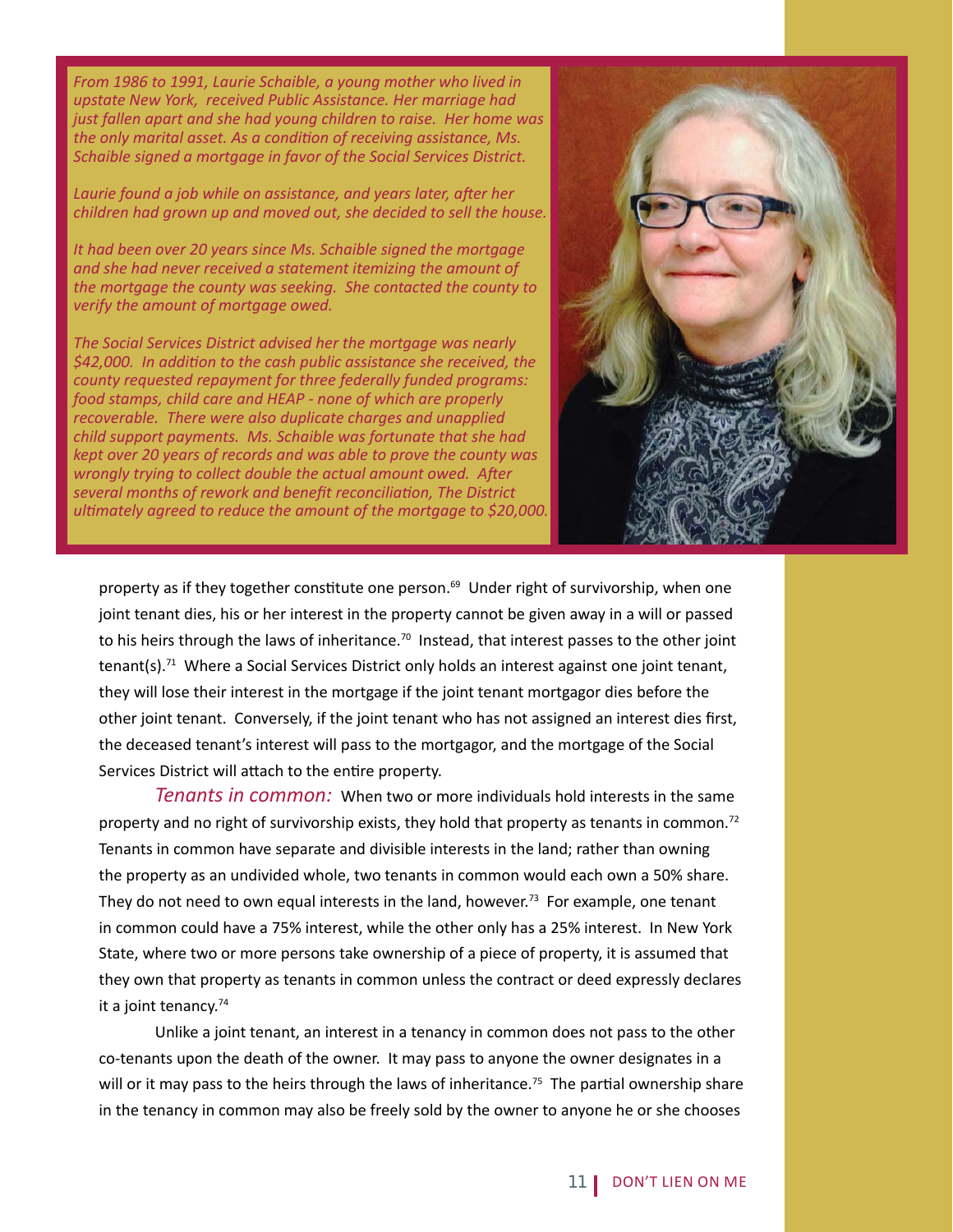without ending the tenancy in common. This raises a number of questions as to what will become of the mortgage given to a Social Services District after the sale of the interest or death of the mortgagor who is a tenant in common. The answers to the questions are beyond the scope of this report, but they raise significant issues about the rights of a Social Services District when there is a tenancy in common, as the interest of the Social Services District only extends to the interest of the mortgagor. Thus, if the mortgagor dies, can the District recover money from the heirs to pay off the mortgage debt, or must it limit its recovery to the property itself? Can the social services district recover against a buyer who purchased the interest, or can recovery be sought from the seller? What rights, if any, will the Social Services District holding the mortgage have against the tenant in common who did not mortgage his or her interest?<sup>76</sup>

*Tenancies by the entirety:* This ownership only exists between spouses. A tenancy by the entirety confers on the surviving spouse a right to absolute ownership of the property upon the other spouse's death.<sup>77</sup> Similar to tenancies in common, nothing in New York Law prevents one of the co-owners from mortgaging, or making an effective conveyance, of his or her own interest in the tenancy.<sup>78</sup> Like joint tenancies, the mortgage holder "steps" into the shoes" of the mortgagor-spouse, and the survivorship rights are measured by the lifetimes of the original parties to the tenancy by the entirety (the spouses).<sup>79</sup> Therefore, if the mortgagor-spouse passes away before the spouse who was not a party to the Social Services District mortgage, the District is left with no interest in the property at all.<sup>80</sup> On the other hand, if the spouse who was not a party to the mortgage predeceases the mortgagor spouse, the mortgage of the Social Services District attaches to the entirely of the property.<sup>81</sup>

# IV. SOCIAL SERVICE DISTRICT MORTGAGES JEOPARDIZE HOMEOWNERS' EFFORTS TO AVOID FORECLOSURE

Every month, as the foreclosure crisis continues in New York State, thousands of homeowners default on their mortgages, usually due to a loss of employment or income. Federal and State programs have been developed over the last five years to assist homeowners in getting loan modifications from their lenders so that they can remain in their home. Organizations funded through the NYS Office of the Attorney General's Homeownership Protection Program (HOPP), which include non-profit housing counseling and legal services organizations that work directly with homeowners in default, report that liens taken by the county in consideration for public assistance are jeopardizing homeowners' chances of accessing these programs.

In order to be eligible for a mortgage modification or refinancing, mortgage servicers demand that the owner of the home obtain the consent of all lien holders to subordinate their mortgages to the new affordable mortgage. Many families, who were at one time in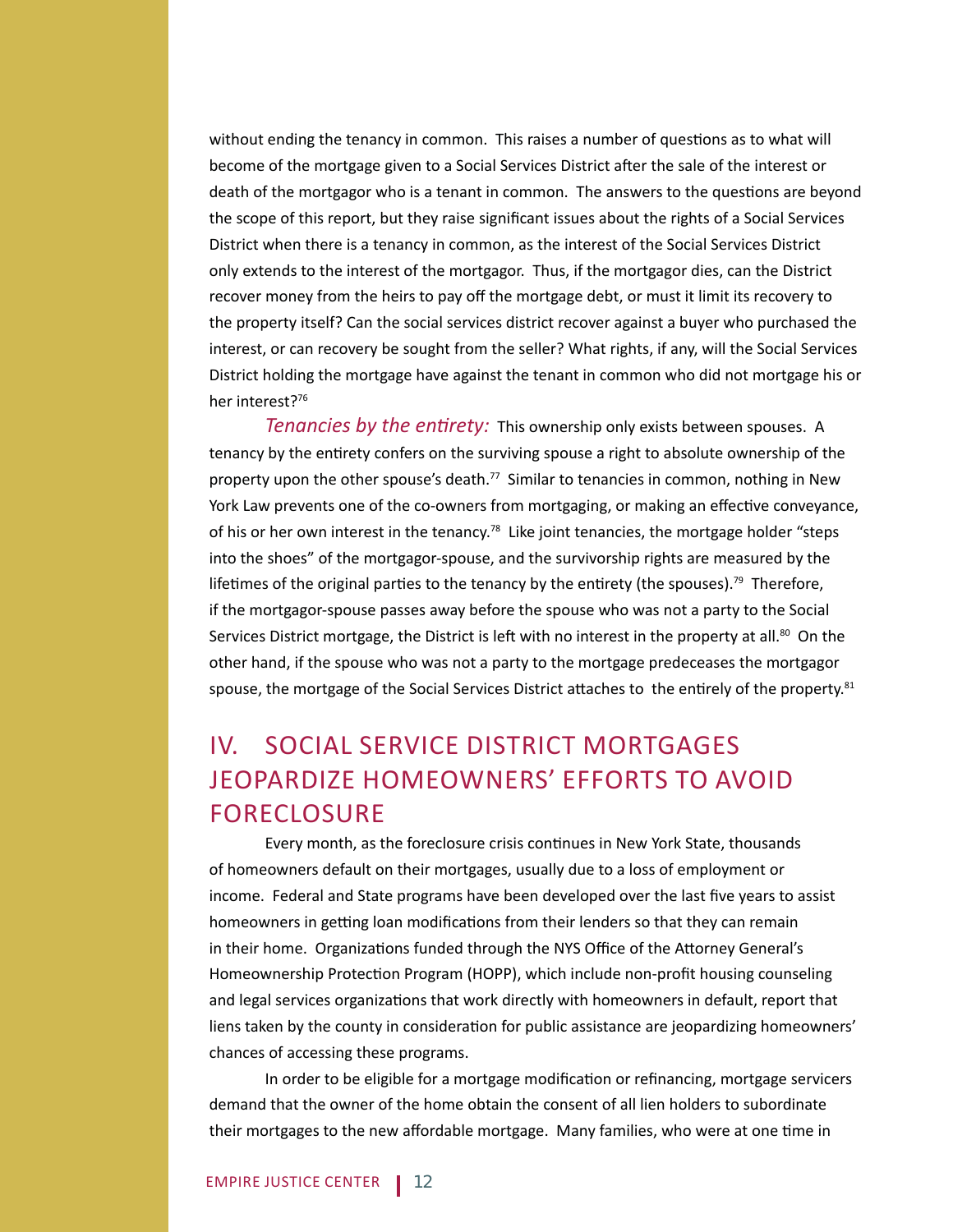their lives on public assistance, have a mortgage against their house which is equal to the amount of public assistance that they received, as required by Social Services Law (SSL) §§106 and 360(1).

 Problems described above are exacerbated for distressed homeowners who are trying to work with their regular mortgage lenders to obtain loan modifications or other relief. Time is often of the essence in these cases as the protections put in place on the national level, as well as in New York State's foreclosure process include strict timelines for homeowners to provide information or respond to offers.<sup>82</sup> Attempts by advocates to help low income homeowners stay in their homes have been frustrated by the lack of transparency and uniformity among Departments of Social Services across the State. The greatest documented obstacles include the following.

#### *A. The amount of the DSS loan is not easily ascertainable.*

 *Homeowners never know the amount of the debt because they are never provided any kind of accounƟ ng. The amount is never contained in the mortgage documents. Mortgage documents vary widely from county to county. Following are examples of the range of language used by local Social Services Districts:* 

- Some Districts list "one dollar," followed by language such as "... or so much money at any time may be advanced to the mortgagor by the mortgagee for the relief of the mortgagor or for the benefit of the mortgagor on account of the mortgagor's liabilities under provisions of the social services law. . ."
- Other Districts give no dollar figure, but include language such as "an amount equal to the amount of assistance paid and to be paid in the future by the Department to or on behalf of the Recipient(s) and/or paid in the future to or on behalf of person(s) for whose support the Recipient(s) are jointly or severally liable pursuant to Section 106 of the Social Service Law. . ."
- Still other Districts set forth a specific amount in the mortgage, though the amount generally bears no relationship to the amount of the lien. Albany County DSS, for example, issued a mortgage with the dollar amount of \$35,000 (followed by ". . . or so much money at any time may be advanced to the mortgagor by the mortgagee. . .") and then asserted a lien of \$40,000. Kings County reportedly takes mortgages in the amount of \$200,000, regardless of the actual amount of assistance paid (to be reconciled only at the time of repayment).
- A Monroe County DSS mortgage limited itself to "such amount . . . as has been advanced and as may be advanced . . . for tax arrears, home insurance premiums or property repairs."

 It is rare that SSL §106 mortgages set forth exactly what types of assistance can be included in the mortgage as this one did.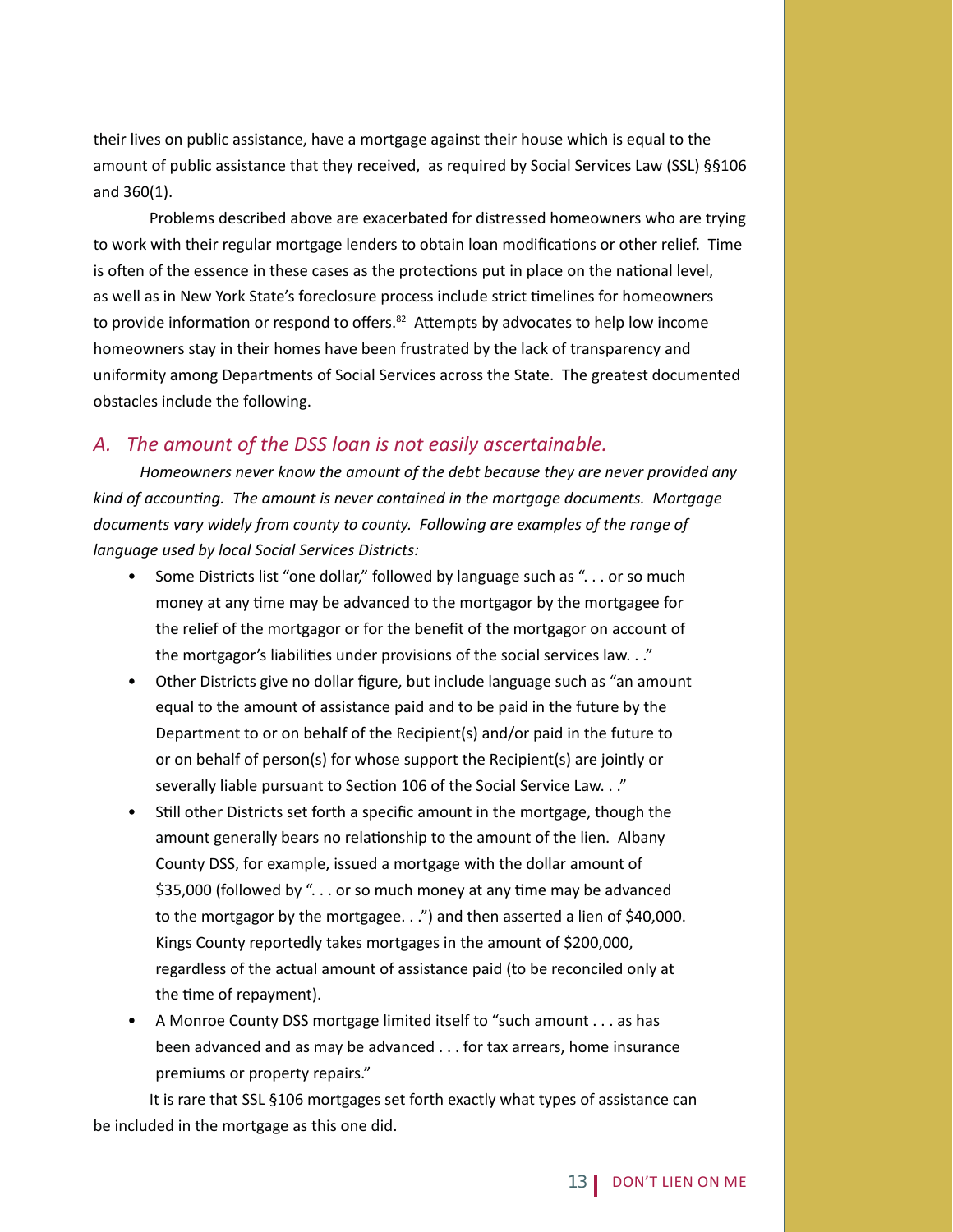Not knowing the lien amount prevents homeowners from being able to make critical life decisions because they have no way to determine the amount of equity in the home.

- In one example, in Brooklyn, the occupants knew that they could not afford to stay in the home of their deceased parent that had a welfare lien, even with a modified mortgage loan from the lender. Yet their inability to determine if there was equity in the home made it impossible for them to decide whether they needed to probate the estate and sell the home, to make a profit, or to just walk away.
- If much more is owed on a property than the property is worth, it might not make economic sense for the homeowner to seek a loan modification or other workout.

### *B. Erroneous or improperly calculated liens occur because mortgagors receive no information during the life of the debt*

*regarding the amount.* There is no requirement that a county provide any accounting of the accrued debt including how the debt was accrued, for what assistance the debt accrued or whether there were any credits applied to the debt. This lack of accountability can result in improper recoveries, essentially theft of equity from homeowners by local Social Services Districts.

- A Bronx legal services client had applied for emergency assistance but subsequently cancelled her application and received no benefits. Regardless, the District imposed a \$5,000 mortgage, and when a housing advocate was attempting to help the homeowner modify her lender loan, the District refused to provide her lawyer any information regarding the welfare lien. The lawyer ultimately had to serve a subpoena to compel New York City's welfare agency, the Human Resources Administration (HRA), to examine its records.
- A Cortland County homeowner, desperate to refinance her home to avoid foreclosure, ended up paying off a DSS mortgage for HEAP benefits, which are not supposed to be recoverable. Had she received a proper accounting, this mis-payment could have been avoided.

### *C. There is no statewide policy regarding whether a Social Services District mortgage should be subordinated when necessary to prevent a foreclosure.* Homeowners are treated differently depending on where they live, and folks could lose their homes just because there is a welfare lien, in contradiction of the statute.

- Erie County refuses to subordinate a DSS mortgage unless the homeowner paid half of the balance owed (usually making it impossible for the homeowner to modify), while HRA usually agrees to subordinate.
- Another Erie County advocate reported, "It has been like pulling teeth to simply get the name of someone who can authorize this subordination."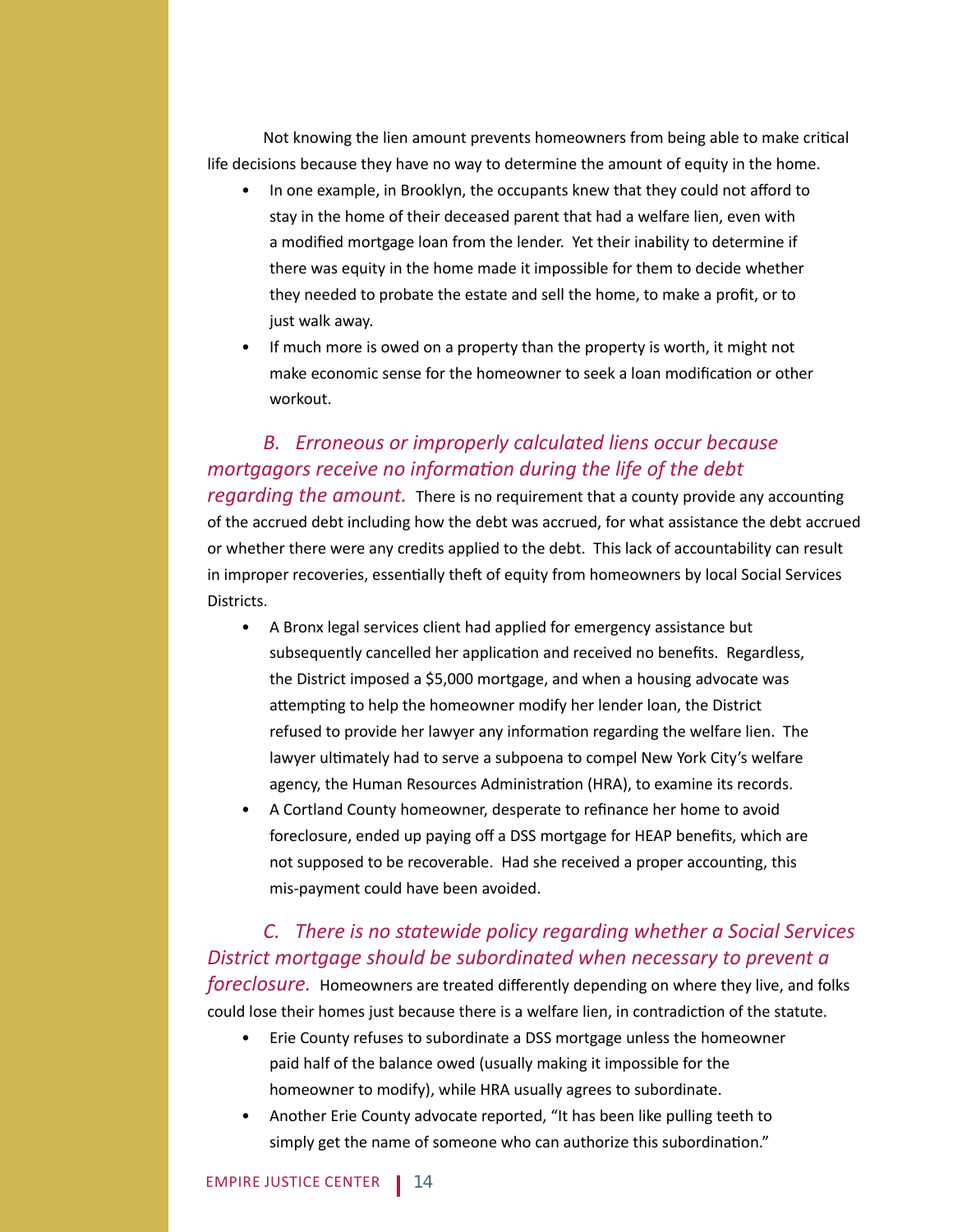While these issues are problems for former welfare recipient homeowners across the board, the problems are heightened for distressed homeowners. The confusion makes it difficult, if not impossible for advocates in foreclosure prevention programs across the State to properly advise homeowners on the most appropriate steps to take in their individual situations. By adding unnecessary and unfortunate obstacles to a homeowner's attempts to rectify delinquencies on their primary mortgage and save their home, or to decide whether to move the home into the private market, these inherent problems in the system run contrary to SSL §106's goal to keep folks in their homes and add to the foreclosure crisis.

## V. JUST HOW EXTENSIVE IS THE USE OF SSL §106?

New York State's Office of Temporary and Disability Assistance (OTDA), the State agency administering public assistance programs in New York State, does not maintain information regarding the number of mortgages taken by Social Services Districts pursuant to Social Services Law §106, the dollar amount recovered or the distribution of recovered funds to the federal and State governments.<sup>83</sup> As a result, Empire Justice Center sought to obtain this information by sending Freedom of Information Law (FOIL) requests to each of the fifty eight Social Services Districts in New York State.

A fiscal manual on the OTDA website contains forms which seem to require that Social Services Districts report information on mortgages taken under Social Services Law §106. The manual describes a number of forms, such as LDSS-712 (Report of Recovery),

LDSS-723 (Assigned Record Card) and LDSS 949EL (Monthly Summary of Recovery Form) that tabulate the amount of fiscal recovery by each county.<sup>84</sup> Our initial FOIL request sought copies of these forms but as the responses came back, it became

*Based on our data, an average of \$4.2 million a year was recovered from homeowners.* 

apparent that most Districts were unaware of the existence of the forms, or did not use them in the computation of recovery of public assistance.<sup>85</sup> Empire Justice Center then sent revised FOIL requests to all fifty eight Social Services Districts requesting information regarding the number of mortgages taken, the total amount of money that the county recovered from these mortgages and the distribution of recovered funds among the Social Services District, New York State and the federal government between 2006 and 2012.

Approximately fifty three, or 91.4%, of the fifty eight Social Services Districts provided partial or complete data in response to the FOIL requests.<sup>86</sup> The information gathered varied widely across the State. As far as we could ascertain, no two Districts maintain records of public assistance liens or amounts of recovery in the same format. While some Districts supplied information showing the filing date of the lien, the amount of the lien and the date of satisfaction, other Districts simply supplied aggregate data for the requested time period.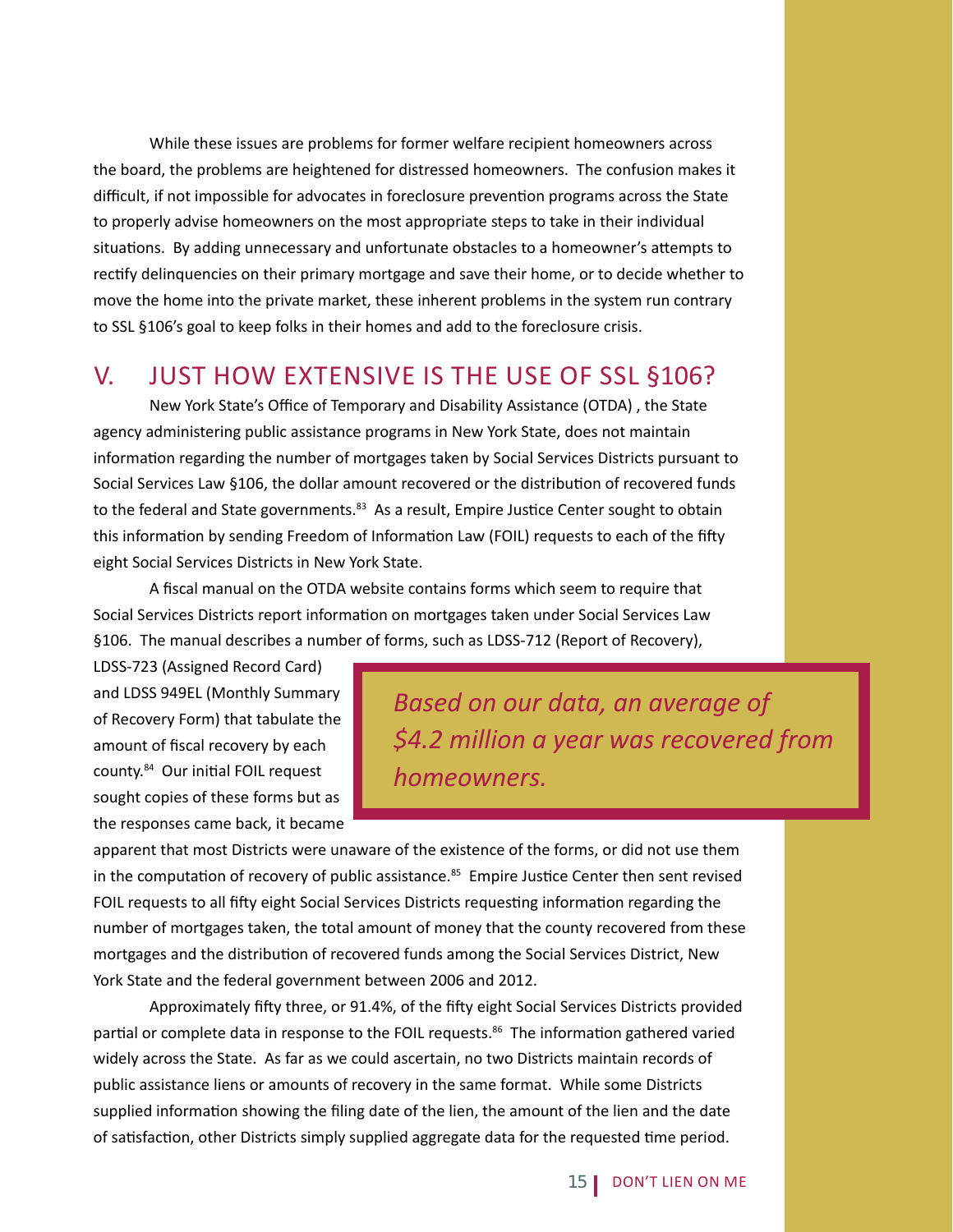Other Districts provided numerous pages of redacted case numbers. The wide disparity in information that was provided, or not provided in some cases, raises concerns about the consistency and sufficiency in record keeping at the District level, which can severely undermine the integrity and accuracy of attempted recoveries.

Ultimately, the data reveals that all but two Districts regularly use Social Services Law §106 to recover public assistance provided. Cayuga County Department of Social Services stated that, while there is no official policy expressly stating an aversion to placing such liens on homes, they simply have not done so between the years of 2006-2012.<sup>87</sup> In Yates County, the Commissioner of Social Services stated that the District does file liens when appropriate, but that it is uncommon to find a public assistance recipient who owns a home.<sup>88</sup>

 Analysis of the data revealed that recoveries under Social Services Law §106 are substantial. From January 2006 through December 2012, the responsive Districts filed 12,156 liens against public assistance recipients and recovered \$25,432,655.07 during the same time period. Although this number is a conservative estimate, as some Districts did not provide complete data for the requested time period, we do not know whether the mortgages were correctly calculated – whether they included only Family Assistance and Safety Net recoveries and properly deducted all credits such a child support. The following chart provides the numbers for the ten Social Services Districts with the highest number of SSL §106 mortgages.

|                 |                  | <b>Chart 1: Social Services Districts with the Greatest Numbers of Welfare Mortgages</b>                                                                                                                                                                      |
|-----------------|------------------|---------------------------------------------------------------------------------------------------------------------------------------------------------------------------------------------------------------------------------------------------------------|
| <b>County</b>   | <b>Number of</b> | <b>Time Period</b>                                                                                                                                                                                                                                            |
|                 | <b>Mortgages</b> |                                                                                                                                                                                                                                                               |
| New York City   | $4,354*$         | January 2006-December 2012                                                                                                                                                                                                                                    |
| Erie            | 1,915            | January 2006-December 2012                                                                                                                                                                                                                                    |
| Onondaga        | 639              | January 2006-August 15,2012                                                                                                                                                                                                                                   |
| Monroe          | 622              | January 2006-June 30, 2012                                                                                                                                                                                                                                    |
| Suffolk         | 558              | January 2006-June 30, 2012                                                                                                                                                                                                                                    |
| St. Lawrence    | 501              | January 2006-August, 20 2012                                                                                                                                                                                                                                  |
| Oneida          | 355              | January 2006-June 30, 2012                                                                                                                                                                                                                                    |
| Chautauqua      | 230              | January 2006-July 2012                                                                                                                                                                                                                                        |
| <b>Dutchess</b> | 195              | January 2006-December 2012.                                                                                                                                                                                                                                   |
| Nassau          | 189              | January 2006-December 14, 2012                                                                                                                                                                                                                                |
| §106.           |                  | *New York City: The number of liens reflects both public assistance and medical<br>assistance. New York City did not provide a specific breakout of the two types of<br>mortgages. The numbers for all other Districts reflect only mortgages taken under SSL |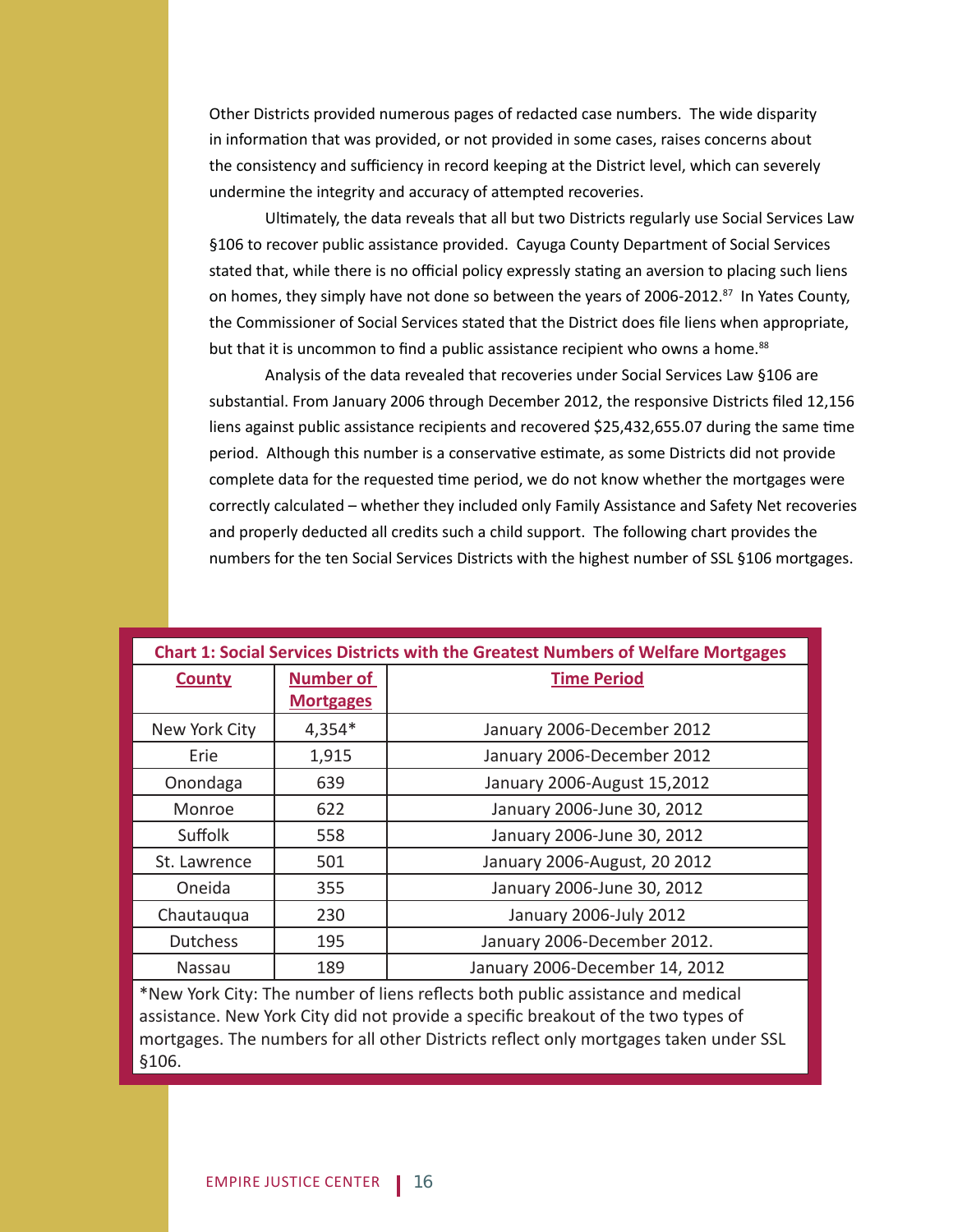Because public assistance mortgages are not recovered until the property is sold, the home owner dies or the mortgage is modified or refinanced, the data for most counties does not reveal how long the mortgages were in place before the District recovered the lien. A few Districts provided raw data showing both the date of the original mortgage and the date the lien was satisfied. This data suggests that many mortgages remain in place for decades before they are recovered. For instance, a public assistance mortgage taken in Rockland County in 1976 for \$67,000 was not recovered until 2008- thirty two years later. In Oneida County, the District recovered \$27,053.53 in 2007 on a twenty five year old mortgage. Some Districts provided one aggregate number for the time period of 2006-2012, so it was difficult to ascertain the number of mortgages taken each year. Overall, for the twenty four Districts that provided annual data, the number of liens fluctuated from a high of 2,271 liens in 2010, to a low of 998 liens in 2007. On average, Districts filed 1,434 mortgages per year. In 2010, there was a 50% increase in the number of mortgages from the previous year, as it swelled from 1,511 liens in 2009 to 2,271 mortgages in 2010. In 2011, there was a slight decline to a high of 1,963 mortgages, with a return to previous levels in 2012, as 1,174 mortgages were filed.

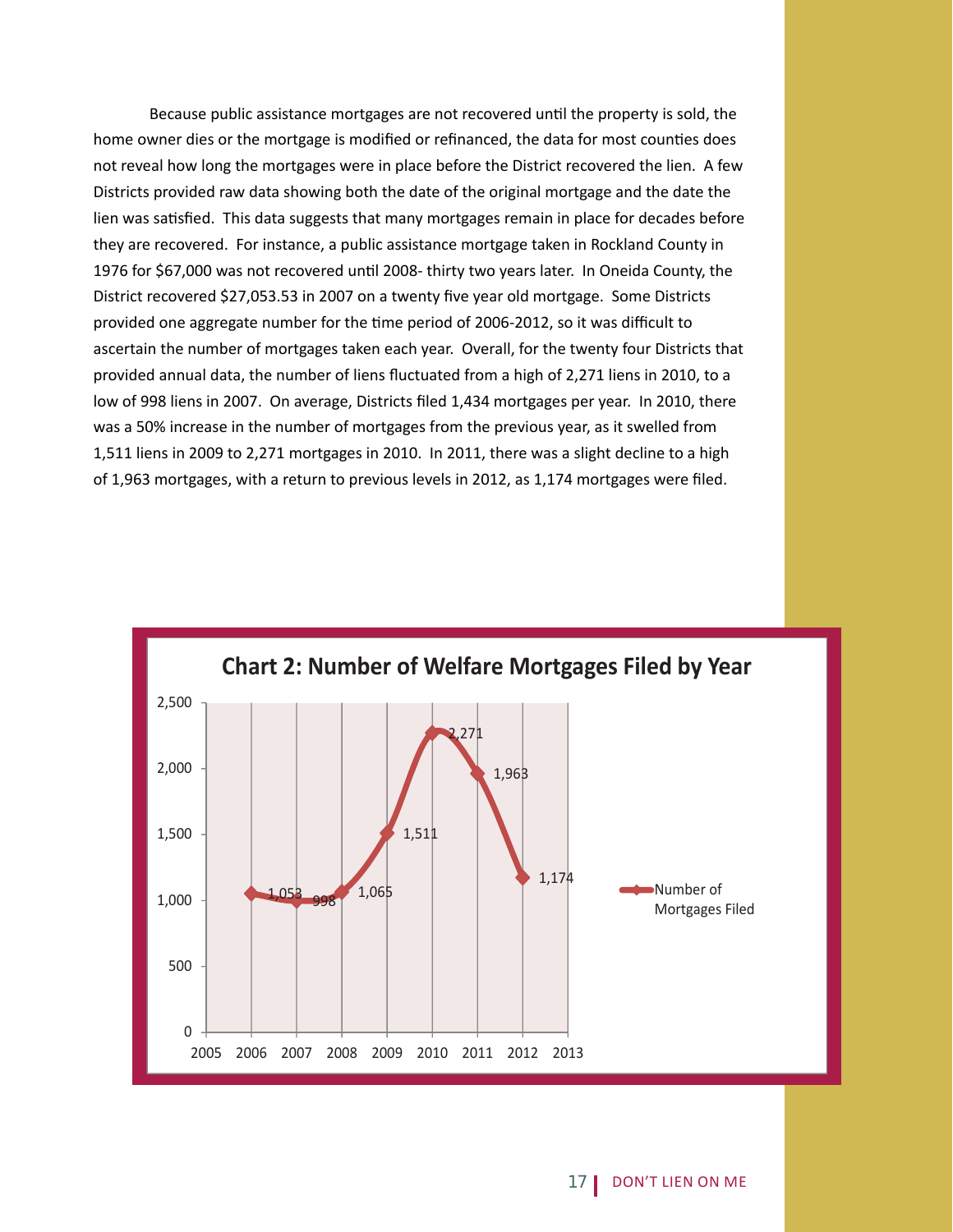The ten Social Services Districts with the largest yearly fiscal recoveries for mortgages assessed against public assistance recipients are Suffolk, New York City, Nassau, Erie, Broome, Onondaga, Monroe, Oneida, Niagara and Dutchess.

- Collectively, these ten Districts received a total of \$21,801,443.69.
- Suffolk County accounted for close to half (48%) of the overall recovery statewide.
	- » By a wide margin, Suffolk County collected more monies from public assistance mortgages filed, compared to any other District statewide.
	- » Even though Suffolk County only filed 558 mortgage liens between 2006-2012, the County recovered \$10,482,971 during the same time period. $89$
	- » This amount represents twice as much as the amount New York City recovered, as the second largest receiver of public assistance liens.
- From 2006-2012, New York City recovered \$4,784,587 from public assistance mortgage liens and took 4,354 mortgages against both public assistance and medical assistance recipients.90
- Nassau County took only 189 mortgages during the same time period, and recovered \$1,789,284.75 in public assistance liens. $91$ 
	- » In 2012, 1.1%, or 391, 929 individuals, of the total county population received Temporary Assistance. Seventeen mortgage liens have been levied against homeowners within this demographic.
- Erie County filed 1,915 mortgage liens and recovered \$1,621,946.64 during the same time period.
	- » Erie County filed at least 235 mortgage liens yearly, with the exception of 135 filed in 2012.
	- » In 2012, with a total County expenditure of \$78,580,737 for 28,021 TANF cases, 0.4% of the cases were homeowners. They will be targeted for recovery and will experience a loss of wealth due to 135 mortgage liens filed during this year.
- Broome County, located in the Southern Tier, only provided data from 2006-2008, yet the District recovered a formidable amount of \$766,788.67 during this time.
- Onondaga County, located in Central New York, took 639 mortgage liens and recovered \$613,644.02 from public assistance mortgage liens. Of these 639 mortgage liens taken, 104, or 16%, were filed and satisfied within the same time period (between 2006 and 2012).<sup>92</sup>

 The recovery of funds from mortgages taken under Social Services Law §106 provided a significant boon to the fiscal bottom line of these ten counties. The following chart depicts the top ten counties, in terms of fiscal recoveries for public assistance mortgage liens.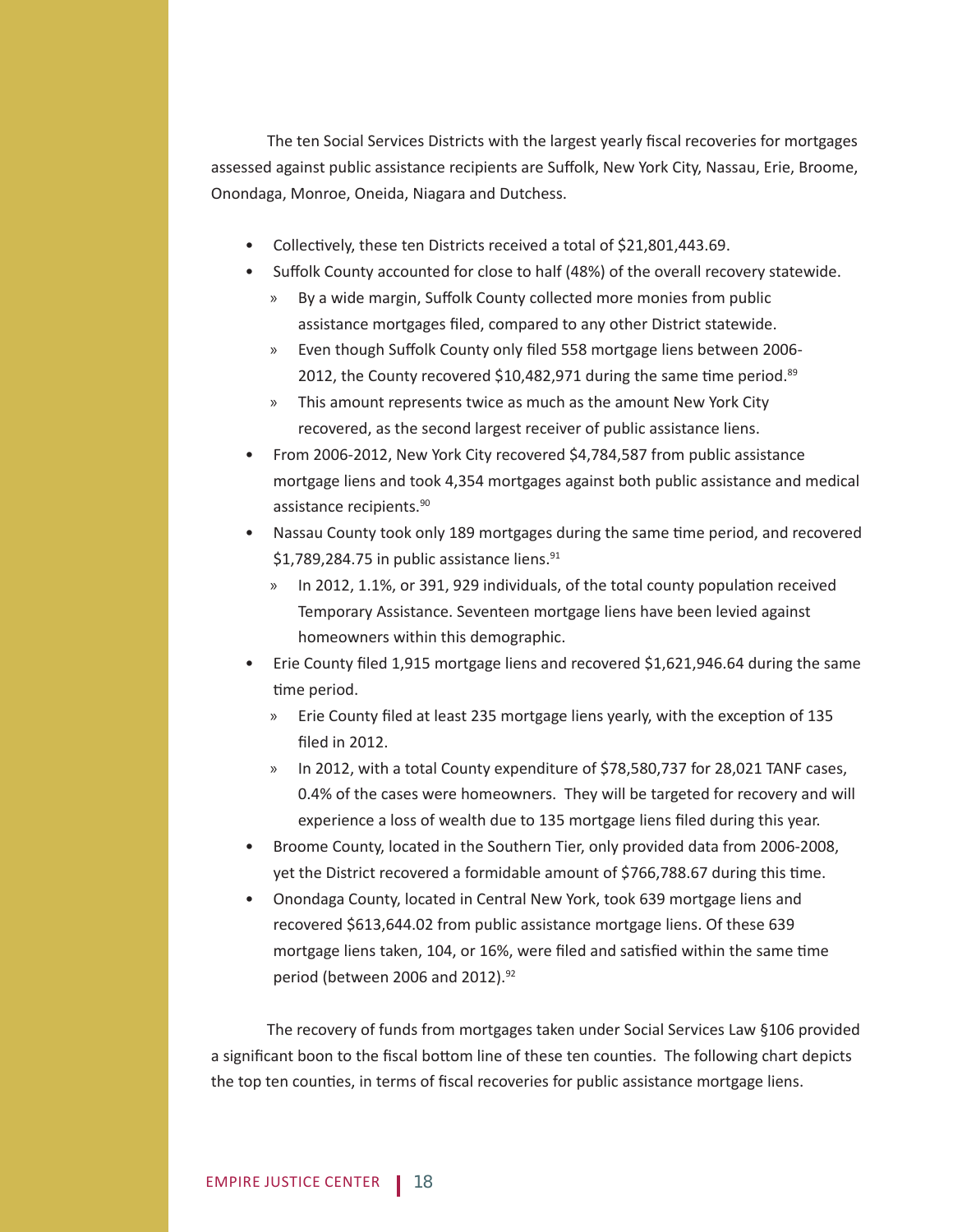|                                |                                                                  |                                                                          | <b>Chart 3: Top Ten Counties in Recovery of Public Assistance Mortgage Liens</b>         |                                                                                       |
|--------------------------------|------------------------------------------------------------------|--------------------------------------------------------------------------|------------------------------------------------------------------------------------------|---------------------------------------------------------------------------------------|
| <b>County</b>                  | <b>Total County</b><br><b>Population</b><br>(as of Jan.<br>2010) | <b>Total Number</b><br>of Temporary<br><b>Assistance</b><br><b>Cases</b> | <b>Number of</b><br><b>Public Assistance</b><br><b>Mortgage Liens</b><br>$(2006 - 2012)$ | <b>Local Social</b><br><b>Services District</b><br><b>Recovery</b><br>$(2006 - 2012)$ |
| <b>Suffolk</b>                 | 1,498,816                                                        | 2006: 1,068<br>2011: 11,320<br>2012: 11,488                              | 558                                                                                      | \$10,482,971                                                                          |
| <b>New York</b><br><b>City</b> | 8,244,910                                                        | 2006: 199,684<br>2011: 186,167<br>2012: 187,288                          | $4,354*$                                                                                 | \$4,784,587                                                                           |
| <b>Nassau</b>                  | 1,344,436                                                        | 2006: 4,284<br>2011: 8,429<br>2012: 8,116                                | 189                                                                                      | \$1,789,284.75                                                                        |
| <b>Erie</b>                    | 918,028                                                          | 2006: 12,528<br>2011: 12,884<br>2012: 13,142                             | 1,915                                                                                    | \$1,621,946.64                                                                        |
| <b>Broome</b>                  | 200,600                                                          | 2006: 5,259<br>2011: 7,442<br>2012: 7,370                                | N/A                                                                                      | \$766,788.67**                                                                        |
| <b>Onondaga</b>                | 466,960                                                          | 2006: 5,269<br>2011: 7,031<br>2012: 7,221                                | 639                                                                                      | \$613,644.02                                                                          |
| <b>Monroe</b>                  | 744,344                                                          | 2006: 30,277<br>2011: 32,396<br>2012: 32,604                             | 622                                                                                      | \$497,924.88                                                                          |
| <b>Oneida</b>                  | 234,877                                                          | 2006: 5,639<br>2011: 7,869<br>2012: 9,283                                | 355                                                                                      | \$445,201.14***                                                                       |
| <b>Niagara</b>                 | 216,469                                                          | 2006:4,817<br>2011: 5,359<br>2012: 5,707                                 | 94                                                                                       | \$346,601.22                                                                          |
| <b>Dutchess</b>                | 297,474                                                          | 2006: 2,345<br>2011: 2,981<br>2012: 2,944                                | 177                                                                                      | \$338,348.19                                                                          |

\*New York City: The number of mortgage liens taken out reflects both medical assistance and public assistance. The amount of recovery reflects only public assistance mortgage liens.

\*\*Broome County: The County did not supply any information as to the number of mortgage liens filed. The data reflects the time period of 2006-2008 only.

\*\*\* Oneida County: The amount of recovery is based on satisfaction of 94 of the 355 mortgage liens (January 1, 2006- June 30, 2012).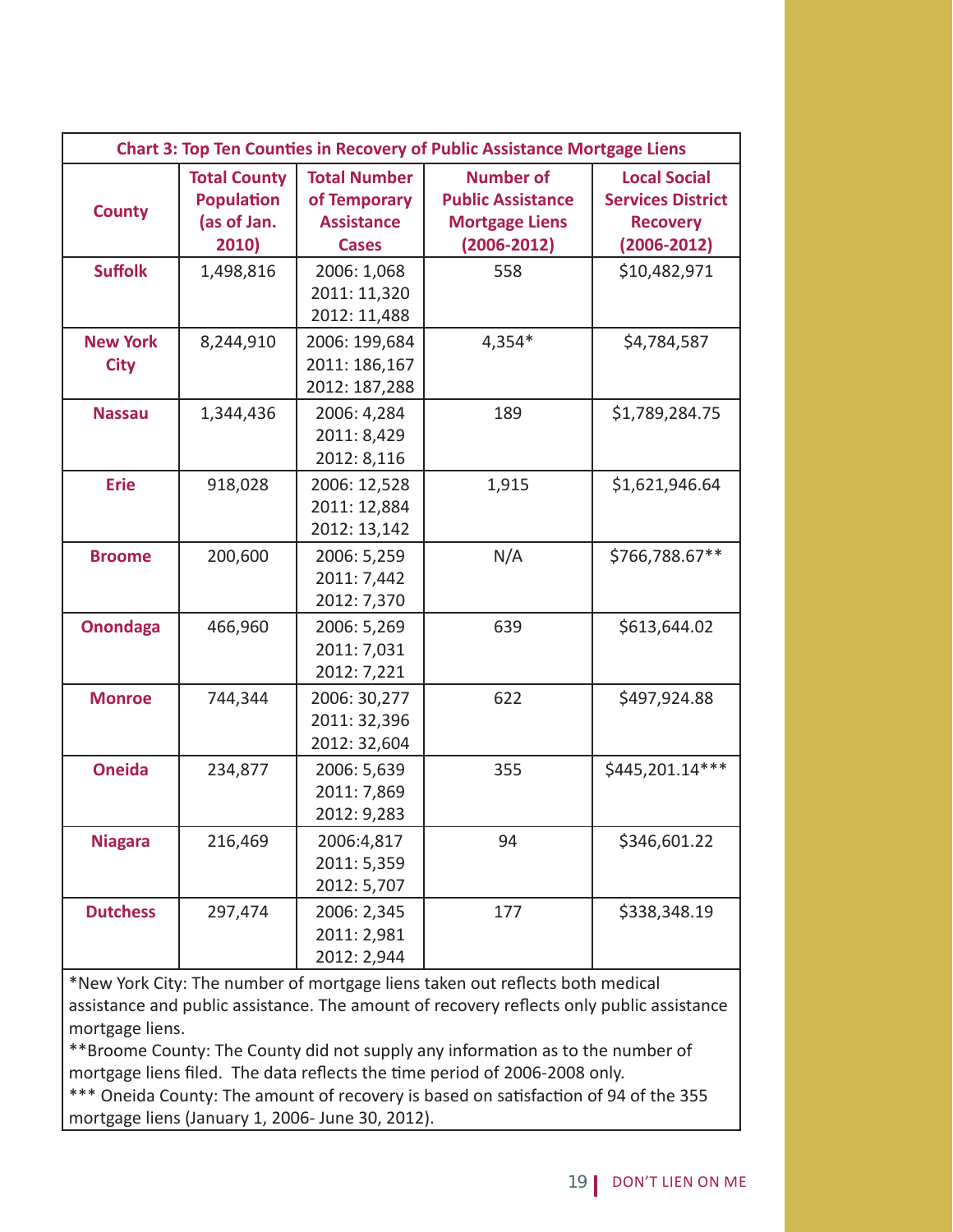When Social Services Districts recover under SSL §106, they must return a percentage of the recovery to the state based upon the source of funding of the benefit provided. For example, since April 2011, Safety Net Assistance (SNA) has been funded 29% by the State of New York and 71% by each local Social Services District.<sup>93</sup> Before that, the cost of SNA was split equally between the State and the Social Services District and involved no federal funding.<sup>94</sup> Until April 2011, Family Assistance (FA) consisted of 50% federal TANF funding, with the remainder split between the State and the local Districts.<sup>95</sup> Since April 2011, Family Assistance (FA) grants have been paid 100% with federal TANF funds.<sup>96</sup>

 Because of this divided source of public assistance funding, Social Services Districts can retain 71% of recoveries of Safety Net Assistance that were paid during or after April 2011 and 50% of SNA benefits paid before 2011. Recoveries based on FA grants paid after April, 2011 are not retainable by local Districts because they consist totally of federal funds. However, local Districts retain 25% of recoveries for family assistance grants issued before 2011. Of the FA recoveries returned to the State, some dollars are clearly reimbursement to the State. We have been unable to determine how the returned funds are processed – whether those attributed to FA go back to the United States Department of Health and Human Services or whether they are credited to the amount of New York State's TANF federal block grant.

One of the aims of our Freedom of Information Act requests was to determine how much of the amount recovered actually flowed back to Social Services Districts, since the recovered funds must be distributed to the entity that disbursed them, which could be the local District, the Office of Temporary and Disability Assistance or the federal government. However, some Districts, such as Cortland and Herkimer, claimed they did not have existing data regarding these distributions or it was not in a format that is readily disclosable. Other Districts, such as Monroe, stated that no such record exists. St. Lawrence County reported that all recovered funds are used to offset what would otherwise be claimed against the State and federal government, and did not provide us with an amount.<sup>97</sup> Some Districts (i.e., Fulton and Schoharie) were unable to supply such information because they were unable to separate or locate specific repayments for all of the various programs. Clearly, this raises more concerns about record keeping and whether the funds recovered from the sale of current or former welfare recipient's homes are being properly directed to the State and federal agencies that paid the original benefits.

# VI. LEGISLATIVE EFFORTS TO REPEAL OR REFORM SSL §106

The New York Legislature has introduced four pieces of legislation aimed at solving many of the problems highlighted in this report.

• A.543 (Gibson)/S.2816 (Adams) (2013-2014), would eliminate welfare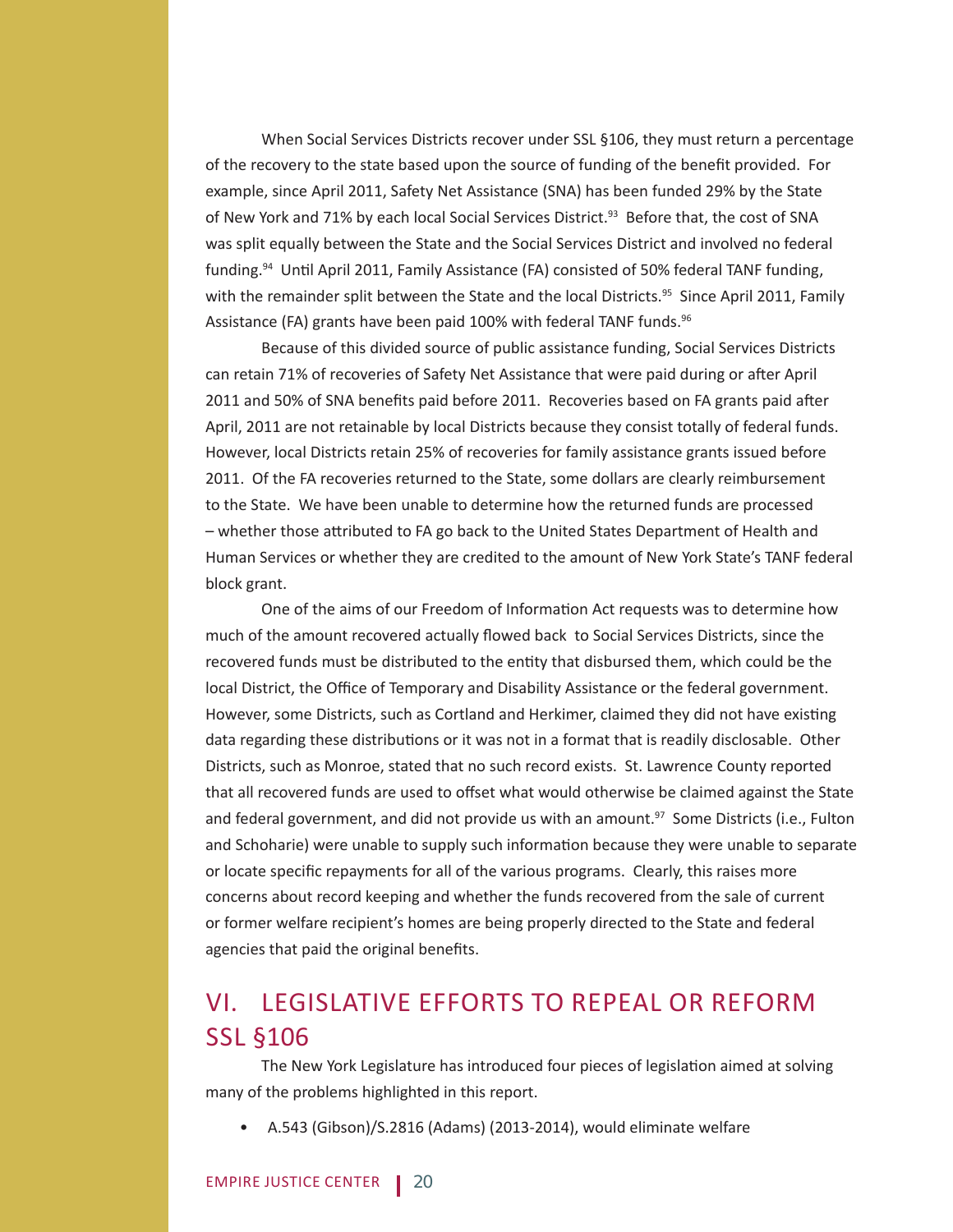mortgage liens on a recipient's primary residence by amending Social Services Law §§104, 106 and 369 so that the mortgage provision would no longer apply to one, two or three family homes, condominiums or manufactured homes.

- S. 3269 (Krueger) (2013-14) would repeal the mortgage provisions in Social Services Law §§106 and 360, so that Social Services Districts could no longer require any public assistance recipient to execute a mortgage in favor of the District as a condition of eligibility.
- A.547 (Gibson)/S.311 (Diaz) (2013-14) would add a new section to Social Services Law §110 requiring that any applicant for public assistance must be fully informed, orally and in writing, that he or she may be liable to reimburse the State for public assistance benefits received. The bill would require the Social Services District to provide an acknowledgement form, separate from any other forms related to the application, for each applicant to sign to be kept in the applicant's file. While this notice of fiscal liability would be helpful, it falls short because it does not require that that applicants be advised of the types of public assistance that are recoverable and those which are not recoverable (HEAP; SNAP and child care), and that the refusal to sign a mortgage will not result in the loss of the children's share of the public assistance grant.
- A.7780 (Titus)/S.5498 (Savino) (2013-2014) is discussed more fully below and would require annual statements of disbursements and credits, and disclosure of the rights of homeowners.

# VII. A BILL THAT WOULD PROVIDE ACCOUNTABILITY AND TRANSPARENCY

To support efforts at self-sufficiency and the upward mobility of low income New Yorkers, Social Services Law §106 should be repealed. Short of that, there is an urgent need to ensure that applicants of public assistance are aware of their rights and that recipients and former recipients of public assistance are regularly made aware of their accrued debt and credits. Both houses of the New York Legislature introduced legislation in the 2013-2014 session [A.7780 (Titus); S.5498 (Savino)] that would achieve that goal by requiring:

• That Social Services Districts provide recipients with an annual statement that clearly states the amount and type of public assistance benefits provided during the calendar year, including any credits made against the debt, as well as the total debt accrued. This accounting would also provide instructions for how to make payments on the mortgage lien, and the law would provide that no mortgage is valid unless such an accounting is provided.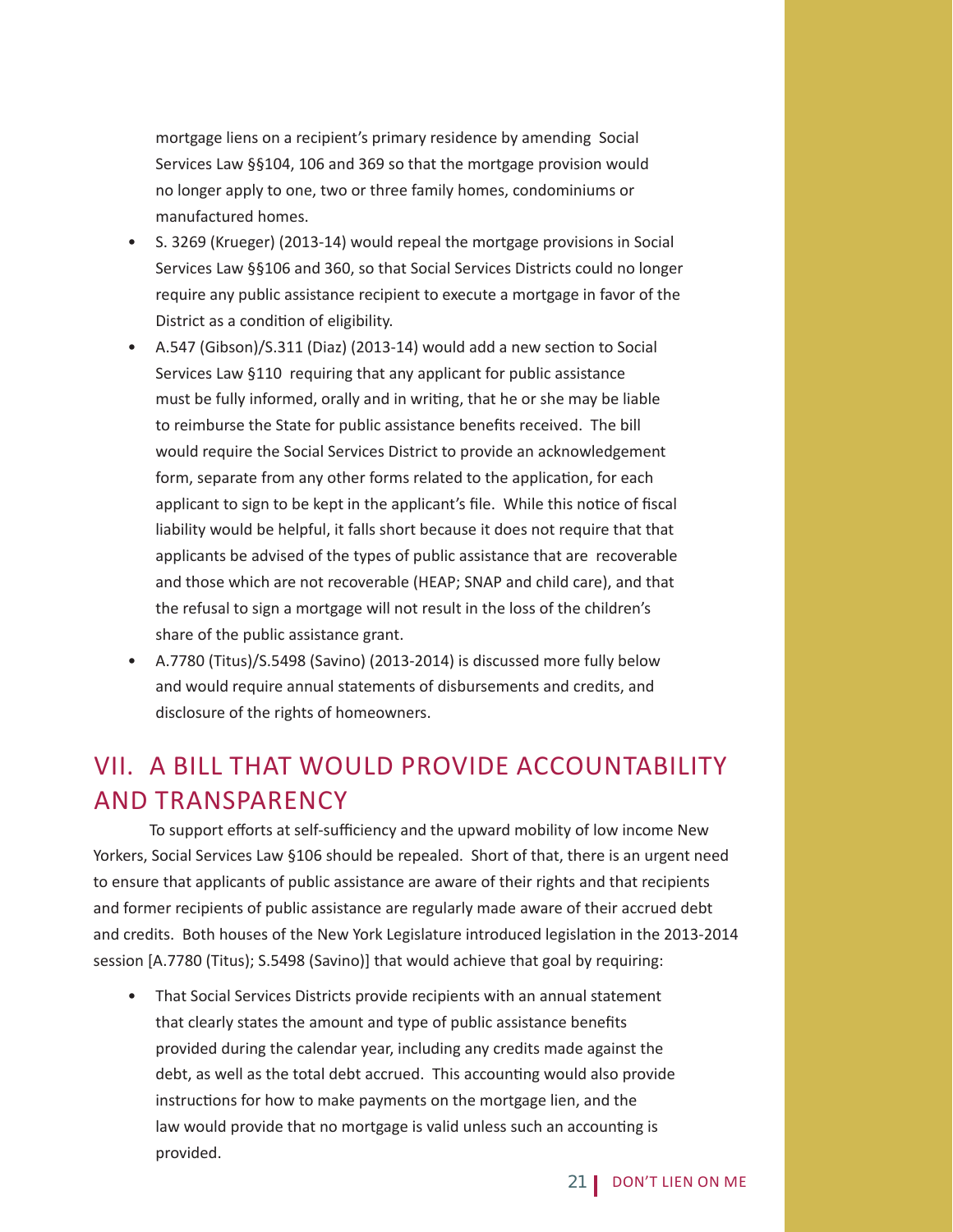- An amendment to Social Services Law §106 that clearly sets forth that Supplemental Nutrition Assistance Program, child care assistance and Home Energy Assistance Program payments made by the Social Services Districts are not recoverable.
- That applicants be advised in writing that their children will remain eligible for public assistance if the homeowner refuses to sign a mortgage.
- That Social Services Districts shall subordinate SSL §106 mortgages when doing so is necessary to avoid foreclosure.



Providing an annual statement, just like any other mortgage, ensures that welfare recipients and former welfare recipients are aware of the ongoing encumbrance

on their property and that they can check the statement for accuracy regarding the amount of public assistance paid and credits made. Current and former public assistance recipients can ensure the mortgages on their property are not improperly calculated. Finally, public assistance recipients can make efforts to pay down the balance of the mortgage lien over time, rather than attempting to amass a lump sum of money to satisfy the mortgage lien. Due to the serious nature of this financial burden on public assistance recipients, it is imperative that there is a stable system in place to bring transparency and accountability to the process.

### **CONCLUSION**

Social Services Law §106 undermines the financial stability of homeowners who have hit hard times. It erodes the financial foundation of what is often a family's only asset, and does nothing to reduce child poverty or long term dependence on government assistance. Further, as currently implemented, there is no transparency in the manner in which charges are added to the mortgage debt, creating a system with no accountability.

The lack of information provided to homeowners about the amount of their debt, the details of what they are being both charged or credited for makes it incredibly difficult to ensure that the information is accurate. Even worse, the current system may result in New Yorkers paying back more than they owe because there are not sufficient systems in place to ensure that the information is correct.

Finally, as New York struggles to move beyond the foreclosure crisis, many continue to face foreclosure – indeed, the very homeowners with these liens against their homes are often at higher risk of foreclosure because many live so close to the financial edge. It is unconscionable for Social Services Districts to be unwilling to subordinate welfare mortgages. In doing so, the Districts themselves become an impediment to homeowners who are facing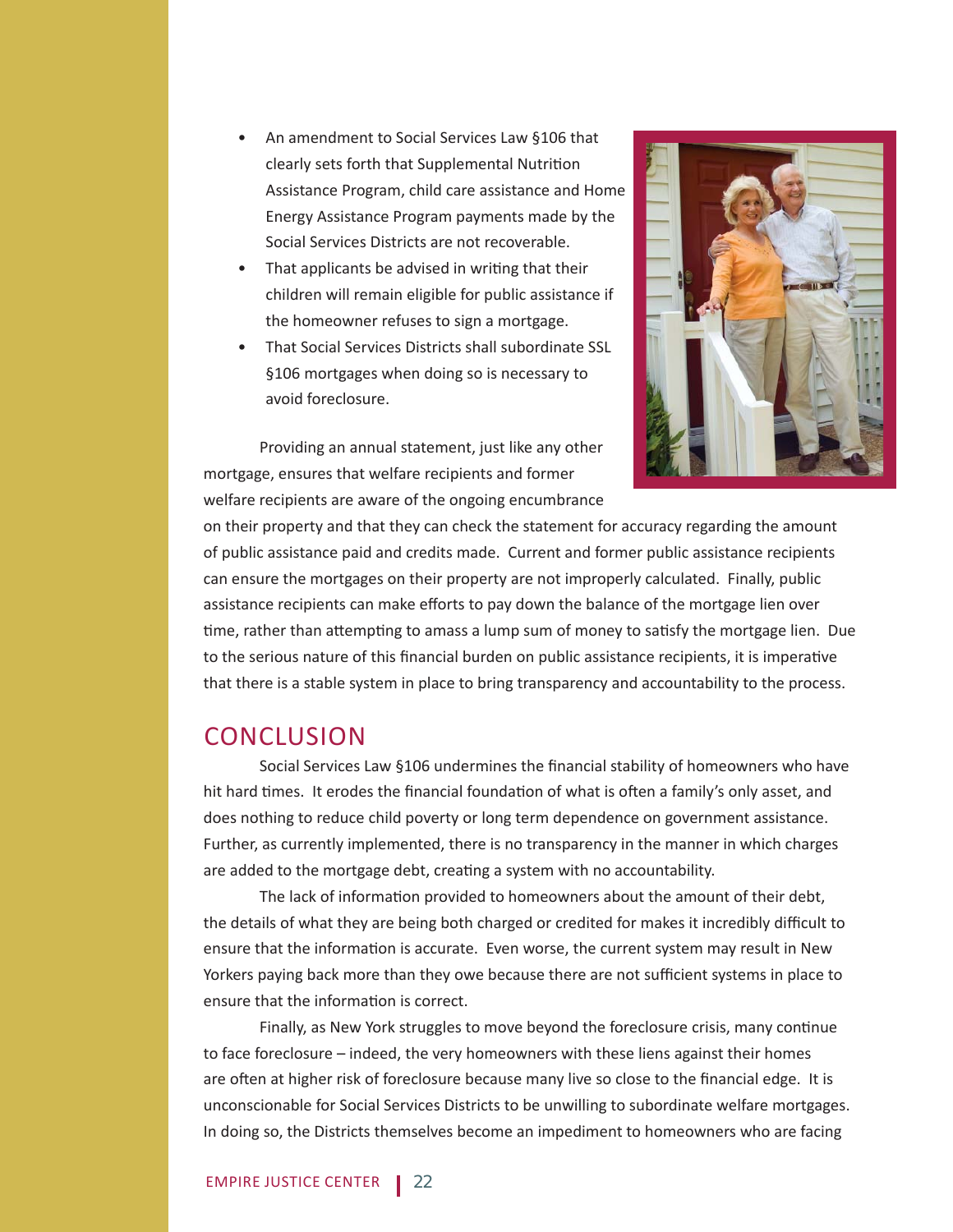foreclosure and are otherwise eligible for a loan modification that would allow them to stay in their homes. Yet this is what appears to be happening. This practice not only places homes in jeopardy, but also adversely affects the stability of the community, as each foreclosure has a negative ripple effect on the value of surrounding homes, the municipality's tax base, and ultimately has the potential to create neighborhood blight and all its attendant consequences.

 We strongly urge New York State to address these problems by quickly pursuing the following recommendations:

*1) Repeal SSL §106:* With an average of \$4.2 million per year, or \$25 million, in equity pulled from mostly low income families, New York must do a cost benefit analysis to determine whether the money recovered from this small cohort of homeowners is worth the systematic overhaul of the procedures at the State and county level that would need to be made to ensure that the implementation of this law is fair, accurate and transparent. Such an analysis will reveal that it's time for New York State to leave Connecticut behind as the sole state that takes mortgages to recover properly paid public assistance. This can be done by enacting A.543/S.2816, which would repeal SSL §106 for one, two or three family homes, condominiums or manufactured homes; or by enacting S.3269, which would repeal the law altogether.

#### *2) Absent repeal, New York must:*

a. Enact A.7780/S.5498, which will provide an annual accounting to each welfare recipient or former recipient who has a mortgage placed on their home by the Social Services District, just as is done for any other mortgage or lien. The accounting will include the amount of money accrued and recovered in the past year, as well as the total debt owed. In addition, it will provide information about how to make payments, so that if they are in a position to do so, they can pay off their debt. This bill would also make clear to Social Services Districts that they may subordinate their mortgage, and that if subordination is required for a loan modification, that they must do so within 30 days.

b. Completely overhaul the existing welfare mortgage lien recovery system to ensure that it is consistent across the State, accurately accounting for and recovering only welfare benefits paid and crediting child support, lottery and other windfall recoveries. The local Districts should also be required to report to the Office of Temporary and Disability Assistance on an annual basis the amount of liens taken, recovered and what percentage of those recoveries will go to the State and federal government so that the information is readily available when needed.

c. Enact legislation that clarifies that all surviving spouses may remain in their homes after the death of their husband or wife who has given a mortgage to the Social Services District, even when their name is not on the deed.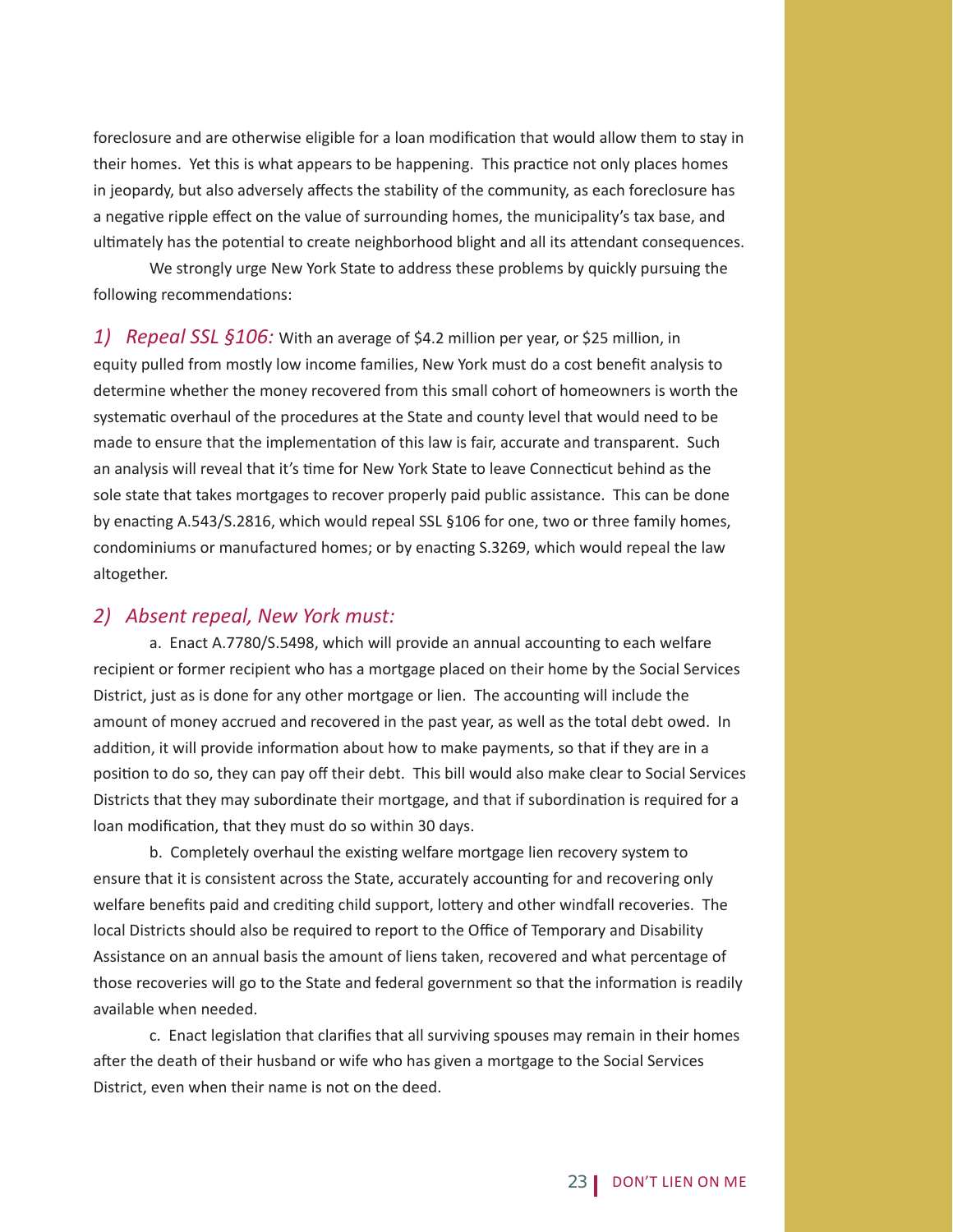### **NOTES**

 $118$  NYCRR 358-3.1(f)(5).

<sup>2</sup> A welfare mortgage is similar to a home equity line of credit (HELOC) in that the balance may increase from the date of origination. Lenders of HELOC loans are required to send periodic statements to the borrower disclosing the beginning balance, the amount of date of each transaction, any amounts credited, and the outstanding balance. TILA, 15 U.S.C. 1601 et seq., Reg. Z sec. 1026.7(a). Lenders typically send annual statements setting forth the current principal balance to borrowers with conventional mortgages at the time they send notice of yearly interest paid for tax purposes.

3 18 NYCRR 358-3.1(f)(5).

4 Social Services Law §358(5).

 5 N.Y. Soc. Serv. Law §104; See, *MaƩ er of Colon,* 83 Misc. 2d 344 (Sur Ct, Kings County 1975); *Perez v. Dumpson,* 58 A.D. 2d 887 (2d Dep't 1977) *King v. Sturtevant,* 206 Misc. 153 (County Ct, Essex County 1954).<br><sup>6</sup> N.Y. Soc. Serv. Law §131-r. Since the lottery intercept program began in 1996, it has recovered more than \$33

million from lottery winnings as public assistance reimbursement. 12 INF-01, available at http://otda.ny.gov/policy/ directives/2012/INF/12-INF-01.pdf (last updated January 20th, 2012).

 $7$  N.Y. Soc. Serv. Law §106; SSL §360. SSL §360(1) provides in pertinent part:

"The ownership of real property by an applicant or...recipient....shall not preclude the granting of family assistance or the continuance thereof if he or they are without the necessary funds to maintain .... themselves. The social services official may...require, as a condition to the granting of aid or the continuance thereof, that he be given a deed or a mortgage on such property in accordance with the provisions of section one hundred and six."<br>8 C.S.G.A. §17b-93 (2012). Two other states allow mortgages to be taken only when assistance is paid for with local funds. New Hampshire permits the taking of a mortgage when assistance is provided by a town or city. N.H. Rev. Stat. §165:28 (2013). Two counties in Florida, Miami-Dade County and Palm Beach County, permit the taking of a mortgage when assistance is provided by the county. Miami-Dade County Code of Ordinances, Part III, Chap. 2, Art. XI, §2-88.1 (2012); Palm Beach County Code of Ordinances, Vol. II, App. G, Ch. 14, Art. III, §14-51 (2012). <sup>9</sup> N.Y. Soc. Serv. Law §106(1). The mortgage provisions also appear in New York State regulations at 18 NYCRR §352.27.

<sup>10</sup>*Id.* at SSL §106; 18 NYCRR 352.23(d).

<sup>11</sup> See Section V, Just how extensive is the use of SSL §106?, <sup>12</sup> 18 NYCRR 352.27(b); N.Y. Soc. Serv. Law §360(2).

13 18 NYCRR 352.4(e)(2).

14 N.Y. Soc. Serv. Law §106(2)(a)(5)(e).

15 N.Y. Soc. Serv. Law §106(2)(a)(5)(b); 18 NYCRR 352.4(e)(2).

16 18 NYCRR 352.4(e)(3).

<sup>17</sup> First National Bank of Herkimer v. Dise, 161Misc. 488. 489 (Sup.Ct. Herkimer County 1937).<br><sup>18</sup> Snell v. Wyman, 281 F. Supp. 853, 863-869 (SD NY 1968), aff'd, 393 U.S. 323 (1969). Citing to the Magna Carta, the dissent in *Snell* would have found that the recovery provisions violated a liberty interest of the due process clause, opining that "(N)o principle has firmer roots in that tradition than that the security of meager property interests is an aspect of self-care; that the goals of participatory democracy are furthered by an independent and secure citizenry. We err if this tradition is forgotten." *Id.* at 870-71. (J. Kauffman, dissent).

<sup>19</sup> 42 U.S.C. §602(a)(7)(b). See also 45 C.F.R. §233.20(a)(3)(I)(B). This provision was repealed as part of Pub. L 104-193, 110 Stat 2105 [104th Cong, 2d Sess, January 3, 1996][termed the "Personal Responsibility and Work Opportunity Reconciliation Act of 1996"].<br><sup>20</sup> Ford v. Weinstock, 1996 WL 148320, \*3 (E.D.N.Y., Mar. 25, 1996, No. CV-93-2830 (CPS)).<br><sup>21</sup> Id. at \*6.<br><sup>22</sup> Id. at \*7.<br><sup>23</sup> Goldberg v. Kelly, 397 U.S. 254, 267(1970), quoting

72 (1951) (Frankfurter, J., concurring).

<sup>25</sup> Goldberg, 397 U.S. at 267, quoting Armstrong v. Manzo, 380 U.S. 545, 552, (1965).<br><sup>26</sup> Matthews, 424 U.S. at 350 quoting Goldberg, 397 U.S. at 268-69.<br><sup>27</sup> 18 NYCRR 352.27(a); 18 NYCRR 352.30(d)(1)(ii).

<sup>28</sup> New York State Office of Temporary and Disability Assistance (OTDA), Temporary Assistance Source Book, Chap. 13, Sec. N (1)(b), Chap. 19, Sec. E (2); *See Bujnicki v. Buscaglia,* 77 A.D. 2d 809 *(*4th Dept 1980*), aff d,* 53 N.Y. 2d 906 (1981). *Bujnicki* held that recipient children cannot have their aid discontinued or reduced based upon their parents' failure to comply with the mortgage provisions. In *Bujnicki*, the Court affirmed a 4th Department Appellate Division ruling that the local Social Services District was required to provide minor children who are not the title holders of real property with assistance grants where their mother refused to execute a mortgage on her residence. The State attempted to confine the holding in *Bujnicki* to recipients, but subsequent litigation made clear that the rule applied to both applicants and recipients. *Johnson v. Blum,* 83 A.D. 2d 731 (3d Dep't 1981), *revd*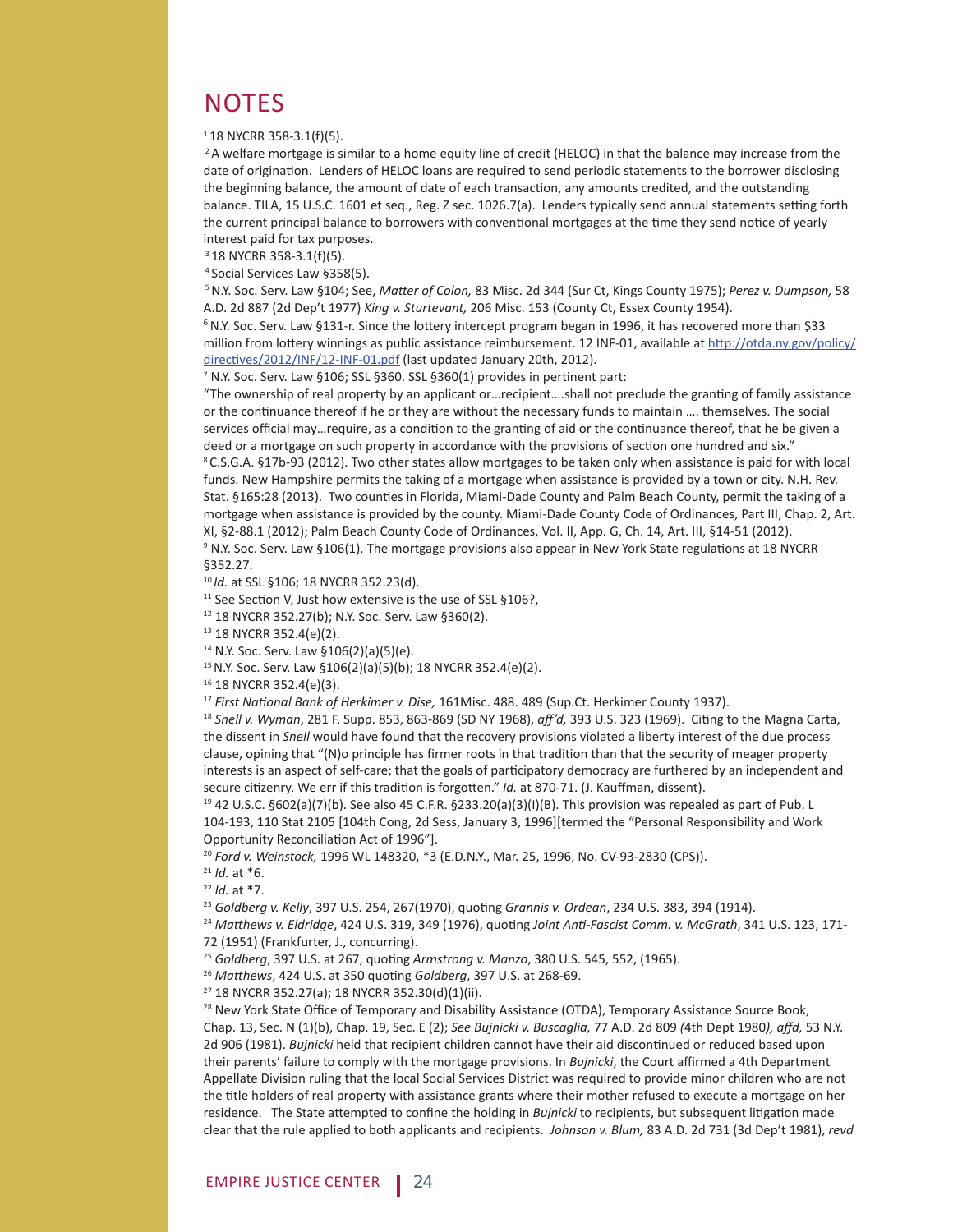*on other grounds*, *Johnson v. Blum,* 58 N.Y. 2d 454 (1983); *see also MaƩ er of A.T*., FH # 0335622Z (Clinton County, 5/27/83) available at the Fair Hearing Bank of the Online Resource Center at http://onlineresources.wnylc.net/

welcome.asp?index=Welcome.<br><sup>29</sup> N.Y. Soc. Serv. Law. §349, 348; Ch. 53 of the Laws of 2013, 490. Prior to April, 2011 Family Assistance was funded with 50% federal, funds, 25% state funds and 25% local funds.

30 42 U.S.C. 608(a)(7)(A).

<sup>31</sup> "Temporary need shall mean need which, at the time of the application, is expected to terminate within three months...[A]n emergency or short-term case is a case in which need is presumed to continue for a period of less than three months." New York State Office of Temporary and Disability Assistance, Temporary Assistance Source Book, Chap. 19, Sec. A (3) (a), (3)(b).

 $32$  18 NYCRR 352.23(d); NY Dept of Social Servs Admin Directive 91 ADM-43 at 2, available at http://otda.ny.gov/ policy/directives/1991/ADM/91\_ADM-43.pdf .<br><sup>33</sup> 18 NYCRR Part 397; Temporary Assistance Source Book, CHAPTER 19 – RESOURCES Section E – Real Property,

4(c), pg. 19-12.

34 State regulations provide that, "No amounts for food stamp expenditures shall be reimbursable if such amounts were paid directly to the individual eligible to receive food stamps." 18 NYCRR §637.2(c). See also Matter of Joseph R., fh # 0692418Z (4/15/85), available at the Fair Hearing Bank of the Online Resource Center at: http:// onlineresources.wnylc.net/welcome.asp?index=Welcome Beginning in October 1, 1988 New York initiated an option program for counties called the Child Assistance Program (CAP). This program, which targeted working single parents with child support orders, provided enhanced work incentives and cashed out food stamps. N.Y. Soc. Serv. Law §131-z(9)(g). The cash provided instead of food stamps is not recoverable under a lien. Many Social Services District operated CAP programs initially, but the use of them dwindled after welfare reform. The CAP statute is still on the books.<br><sup>35</sup> NY OTDA Admin Directive 02-ADM-02 at 6, available at http://otda.ny.gov/policy/directives/2002/ADM/02\_ADM-

 $02.pdf$ </u> .<br><sup>36</sup> Eligibility for child care services are determined pursuant to the requirements of 18 NYCRR § 404, 415. Section

404.5(d)(2) states that, "No lien or encumbrance of any kind shall be required from or be imposed against the property of any individual in connection with services rendered or to be rendered." See also NY OCFS Admin Directive 05-OCFS-ADM-03 at 14, available at http://onlineresources.wnylc.net/pb/docs/05-ocfs-adm-03\_child\_ care\_subsidy\_program.pdf .<br><sup>37</sup> N.Y. Soc. Serv. Law §369 (2)(a)(ii).

38 N.Y. Soc. Serv. Law §369(2)(b)(i)(B); NY DOH Admin Directive 02 ADM-3, at 7, (IV)(B)(1), available at http://www. health.ny.gov/health\_care/medicaid/publications/docs/adm/02adm-3.pdf<br><sup>39</sup> The Temporary Assistance Source Book, Chapter 19 – Resources, Section G, pg. 19-14; *See Shook v. Lavine,* 49

A.D. 2d 238, 240-241 (4th Dep't 1975) . See also Wayman v. Breger, 52 A.D. 2d 738, 738-739 (4th Dep't 1976).<br><sup>40</sup> 18 NYCRR §370.2(b)(6)(i). See Memoli v. Toia, 68 A.D. 2d 889 (2d Dep't 1979) Transfer of an exempt homestead by a Home Relief (HR – now known as SNA) recipient did not disqualify her from receiving HR benefits. (HR was the predecessor program to SNA).

<sup>41</sup> Matter of DV, fh # 4021257Q (Nassau County, 7/16/04) available at the Fair Hearing Bank of the Online Resource Center at: http://onlineresources.wnylc.net/welcome.asp?index=Welcome

<sup>42</sup> Flowers v. Perales, 140 A.D. 2d 136, 144 (2d Dept 1988).<br><sup>43</sup> Id. at 139.<br><sup>44</sup> See, N.Y. Soc. Serv. Law §106; N.Y. CPLR §213; *Drzewucki v. New York State Dept. of Social Services,* 225 A.D. 2d 621, 622 (2d Dep't 1996); *Gower v. Weinberg,* 184 A.D. 2d 844, 845 (3d Dep't 1992). 45 N.Y. CPLR §213(4); *In re Herman's Will*, 43 Misc. 2d 309, 311 (Sur Ct, Kings County 1964); *In re Bustamante*, 256

A.D. 2d 463 (2d Dep't 1998).

<sup>46</sup> Baur v. Amrhein, 138 Misc. 2d 926, 927 (Sup Ct, Suffolk County 1988).<br><sup>47</sup> Id. at 931.<br><sup>48</sup> In re Herman's Will, 43 Misc. 2d 309, 311 (Sur Ct, Kings County 1964).<br><sup>49</sup> 42 U.S.C. § 608 (a)(3), 42 U.S.C. §654 (5), 42 U N.Y. Soc. Serv. Law §349b (Family Assistance); SSL 131-a(v); 18 NYCRR 347.13; NY OTDA Admin. Directive 99-ADM-05 at 5, available at  $\underline{http://otda.ny.gov/policy/directives/1999/ADM/99_ADM-05.pdf}$ .<br><sup>50</sup> N.Y. Soc. Serv. Law § 131-a(8)(a)(v).

<sup>51</sup> New York State Office of Temporary and Disability Assistance, Temporary Assistance Source Book, Chap. 18, Sec. N, \$100 Support Payments, pg. 18-29.

 $52$  08 ADM-08, available at: http://otda.ny.gov/policy/directives/2008/ADM/08-ADM-08.pdf  $53$  18 NYCRR 347.13(b)(2).

54 09 ADM-19, Changes to Assignment of Support Rights and Child Support Distribution for Recipients of Public Assistance, available at: http://otda.ny.gov/policy/directives/2009/ADM/09-ADM-19.pdf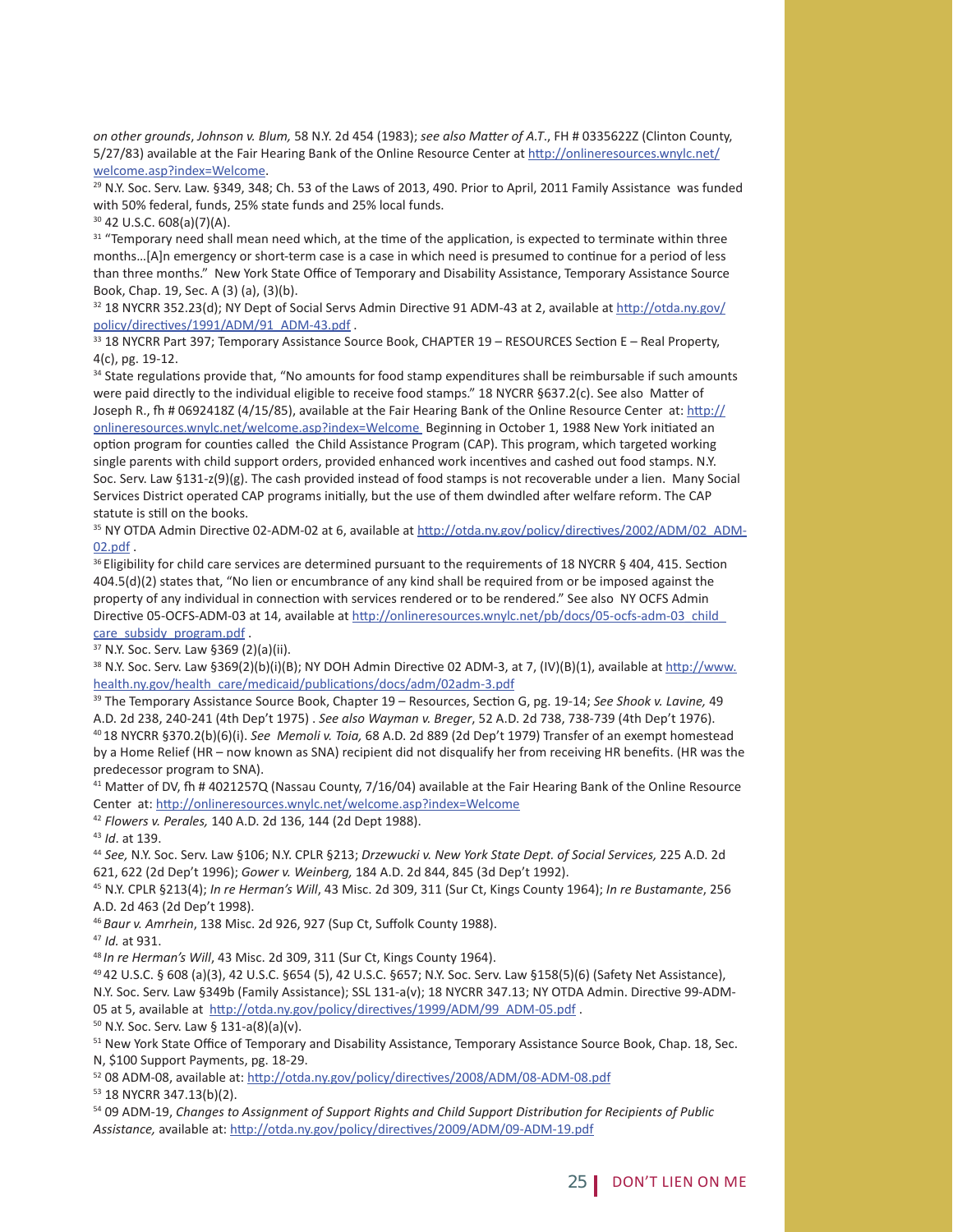- 55 N.Y. Soc. Serv. Law §§104(4), 104-b(14), 131-r(2).
- 
- 
- 

<sup>55</sup> Walker v. Shang, 66 A.D.2d 6, 8 (2d Dep't 1979).<br><sup>57</sup> Id. at 8.<br><sup>58</sup> Id. at 16.<br><sup>69</sup> Id. at 16.<br><sup>60</sup> Id. at 16.<br><sup>60</sup> IN.Y. Soc. Serv. Law § 336-c (3) (as amended by Chapter 453, §1 of the laws of 1990 provides) "...[ official may not assert any lien under any provision of this chapter to recover payments of public assistance if such payments were included in the calculation of hours of participation in a work experience program under this section and to the extent of such hours that such person actually participated in a work experience project." Legislative efforts to restore the provisions of 336-c have been unsuccessful. See S.242(Squadron);A.2245 (Quart)

(2013) which would require crediting the value of workfare against any public assistance debt.<br><sup>62</sup> Laws of 1997 (ch.436, pt. B, §148) ; See, *Matter of M.W.,* FH#2968732P, (Fulton County, 1998)(stated that the long standing policy which allowed the "working off" of the grant was based on Social Services Law 336-c (3), which prohibited the imposition of a lien for those portions of the grant which had been "worked off," was repealed by the Welfare Reform Act of 1997. Under the new law and regulations, a recipient does not "work off" the grant, but rather is required to participate in activities calculated to help them become self-sufficient). .  $63 \text{ N.Y.}$  Soc. Serv. Law §336-c (2)(b).

<sup>64</sup> *Elwell v. Weiss,* 2007 WL 2994308 (W.D.N.Y., Sept. 29, 2006, No. 03-CV-6121); *MaƩ er of Carver v. State of New York,* 87 A.D. 3d 25 (2d Dep't 2011). *See, Stone v. McGowan,* 308 F. Supp. 2d 79 (N.D N.Y. 2004) ("this Court is constrained to deny motions to dismiss on the ground that WEP participants are not employees within the meaning of FLSA." *Id* at 86).<br><sup>65</sup> *Matter of Anonymous, FH # 5914014Y (NYC, 11/22/11) available at: http://www.otda.ny.gov/fair%20hearing%20* 

images/2011-11/Redacted\_5914014Y.pdf. 66 *V.R.W., Inc. v. Klein*, 68 N.Y. 2d 560, 565 (1986). 67 *Id.*

68 Goetz vs. Sloeby, 76 A.D.3d 954, 956 (2<sup>nd</sup> Dep't 2010), *quoting* 24 N.Y. Jur. 2d, Cotenancy and Partition § 16, at 332–333.

<sup>69</sup> *Smith vs. Bank of America*, N.A., 103 A.D.3d 21, 23 (2<sup>nd</sup> Dep't 2012).<br><sup>70</sup> *Trotta vs. Ollivier*, 933 N.Y.S.2d 66, 69 (2<sup>nd</sup> Dep't 2011).<br><sup>71</sup> *Id*.

<sup>72</sup>*People v. Rosenfeld*, 17 Misc.3d 253, 262 (Sup. Ct. of Kings Cty. 2007). *See also* 3 Warren's Weed New York Real Property, Common Ownership of Property § 27.02 (5th ed.).

73 R*osenfeld* at 263. *See also* Cribbet, Principles of the Law of Property, Ch. 6 at 103 (2d ed. 1975).

<sup>74</sup> N.Y. E.P.T.L. 6–2.2(a). *See also Rosenfeld*, 17 Misc.3d at 263-64.<br><sup>75</sup> See Cortelyou v. Dinger, 62 Misc.2d 1007, 1010 (N.Y. Sup. Richmond Co. 1970).<br><sup>76</sup> For potential answers to these questions, see N.Y. E.P.T.L. § also *Holmes v. Northern Pac. Ry. Co.*, 36 Misc. 266 (Sup. Ct. New York 1901), judgment aff 'd, 71 A.D. 618 (1st Dep't 1902), judgment aff 'd, 175 N.Y. 480 (1903), *Ganbaum v. Rockwood Realty Corp.*, 62 Misc. 2d 391 (Sup. Ct. Bronx Co. 1970), *Mutual Life Ins. Co. of N.Y. v. Bainbridge Bldg. Corp.*, 43 N.Y.S.2d 617 (Sup. Ct. New York Co. 1943), *Ross v. Davis*, 138 Misc. 863 (Sup. Ct. Erie Co. 1931), *Schwartz v. Cahill*, 220 N.Y. 174 (1917), *Schley v. Fryer*, 100 N.Y. 71 (1885), *Chase v. Brandis*, 238 A.D. 440 (4th Dep't 1933), *Onondaga County Sav. Bank v. Markson Bros.*, 182 Misc. 954 (Onondaga County Ct. 1941), aff 'd, 263 A.D. 794 (4th Dep't 1941) *judgment aff 'd*, 263 A.D. 792 (4th Dep't 1941); *Clonick v. Gordon*, 11 N.Y.S.2d 703 (Rochester City Ct. 1939); *SƟ th v. Hudson City Sav. Inst.*, 63 Misc.2d 863, 865 (Sup. Ct. Broome Co. 1970); *Jemzura v. Jemzura*, 36 N.Y.2d 496, 501(1975); *McLear v. Balmat*, 194 A.D. 827, 836 (3d Dep't 1921); *Jonap v. Norwick*, 83 A.D.2d 957(2d Dep't 1981); *Christ Protestant Episcopal Church v. Mack*, 48 Sickels 488, 1883 WL 12694, \*1 (N.Y. App. Ct. 1883).

<sup>77</sup> *See V.R.W., Inc. v. Klein*, 68 N.Y. 2d at 565.

<sup>80</sup> *Id.*

<sup>81</sup> *Id.*

82 The Home Affordable Modification Program (HAMP), started in 2008 by the federal government, requires participating mortgage servicers to consider homeowners for loan modifications. Servicers have put into place their own systems to consider borrowers for loan modifications, as well. Both systems put the burden on borrowers to provide information and to ensure junior liens will subordinate in a timely manner. In addition, in 2009, New York State has mandated settlement conferences in all residential mortgage foreclosure cases with its own stated timelines.<br><sup>83</sup> Letters from Paul Elisha, Records Access Officer, New York State Department of Social Services to Susan Antos,

<sup>78</sup> *Id.*

<sup>79</sup> *Id.*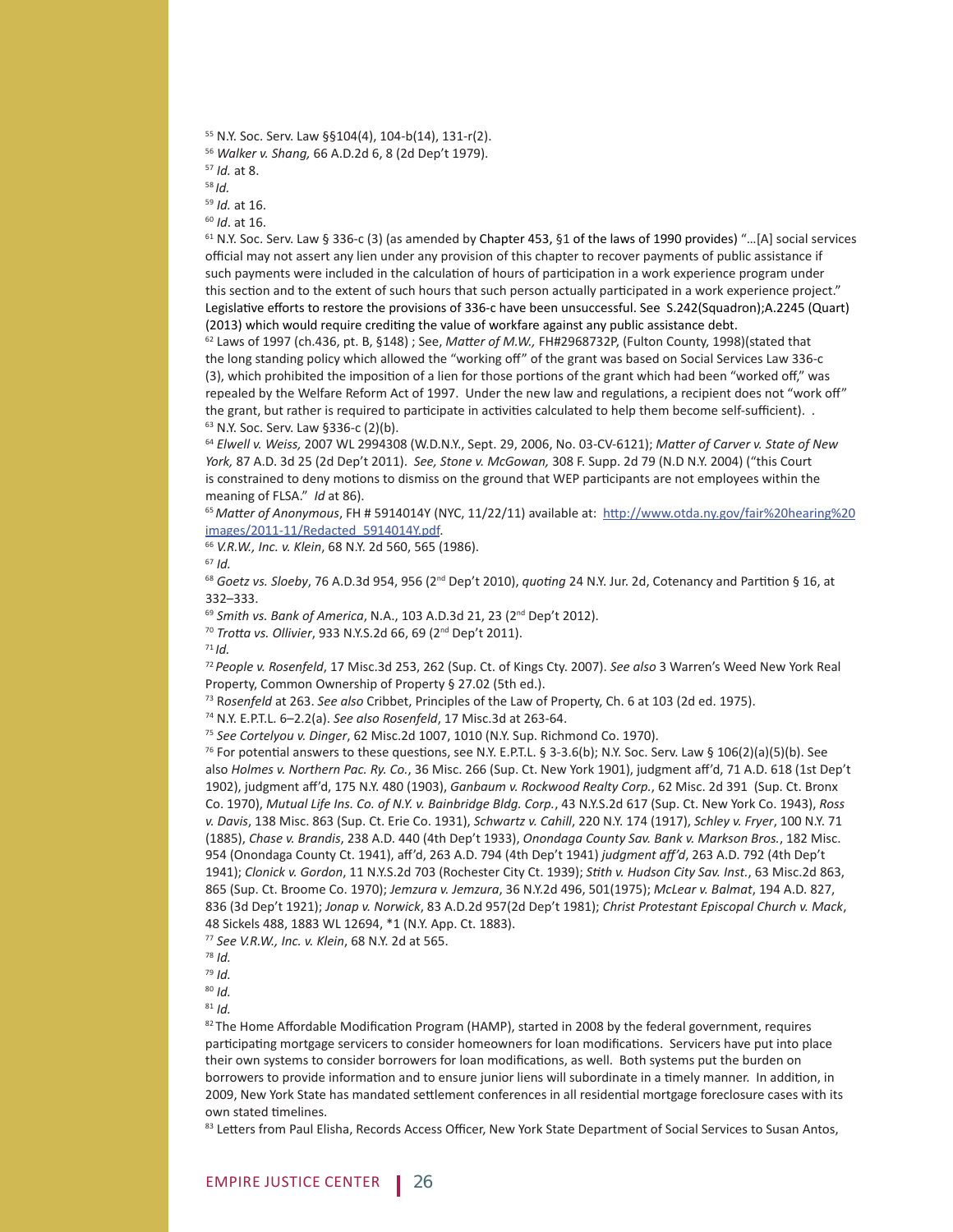date 4/16/90 and 4/25/90. On file with the author.<br><sup>84</sup> See Fiscal Reference Manual, Version 1.0, Office of Temporary and Disability Assistance, Bureau of Financial Services, Vol. I, Policy and Procedures (2/10/13), available at: http://otda.ny.gov/resources/fiscal-reference/FRM-1.pdf

85 Based on the responses to our FOIL request, only one Social Services District - Montgomery County, appears to use forms DSS-949 and DSS-712 provided by OTDA to record medical and public assistance liens.

<sup>86</sup> The five counties that did not respond to the FOIL request are: Hamilton, Lewis, Putnam, Seneca and Wayne.<br><sup>87</sup> Letter from Sheila Smith, Clerk to the Cayuga County Legislature, dated January 24, 2013.<br><sup>88</sup> Email from

<sup>89</sup> Suffolk County data reflects the time period of January 1, 2006- June 30, 2012.<br><sup>90</sup> This figure is reflective of data submitted by New York City's Human Resources Administration (HRA) for the time period of January 1, 2006 through October 15, 2012. The HRA data provided the aggregate number of liens filed per year for both public assistance and medical assistance. It was not separated to reflect the number of liens for each category separately.

<sup>91</sup> Information for Nassau County is for the time period of January 10, 2006- December 14, 2012.<br><sup>92</sup> Time period of data: January 1, 2006- August 15, 2012.

93 Chapter 53 of the Laws of 2011, 385; Chapter 53 of the Laws of 2012, 393; Chapter 53 of the Laws of 2013, 436. 94 N.Y. Soc. Serv. Law §153(1)(d); (1)(e).

<sup>95</sup> *Id.*

 96 Chapter 53 of the Laws of 2011, 389; Chapter 53 of the Laws of 2012, 434; Chapter 53 of the Laws of 2013, 490. 97 Letter from David Willer, Senior Attorney with St. Lawrence County Department of Social Services to Empire Justice Center, dated August 22, 2012.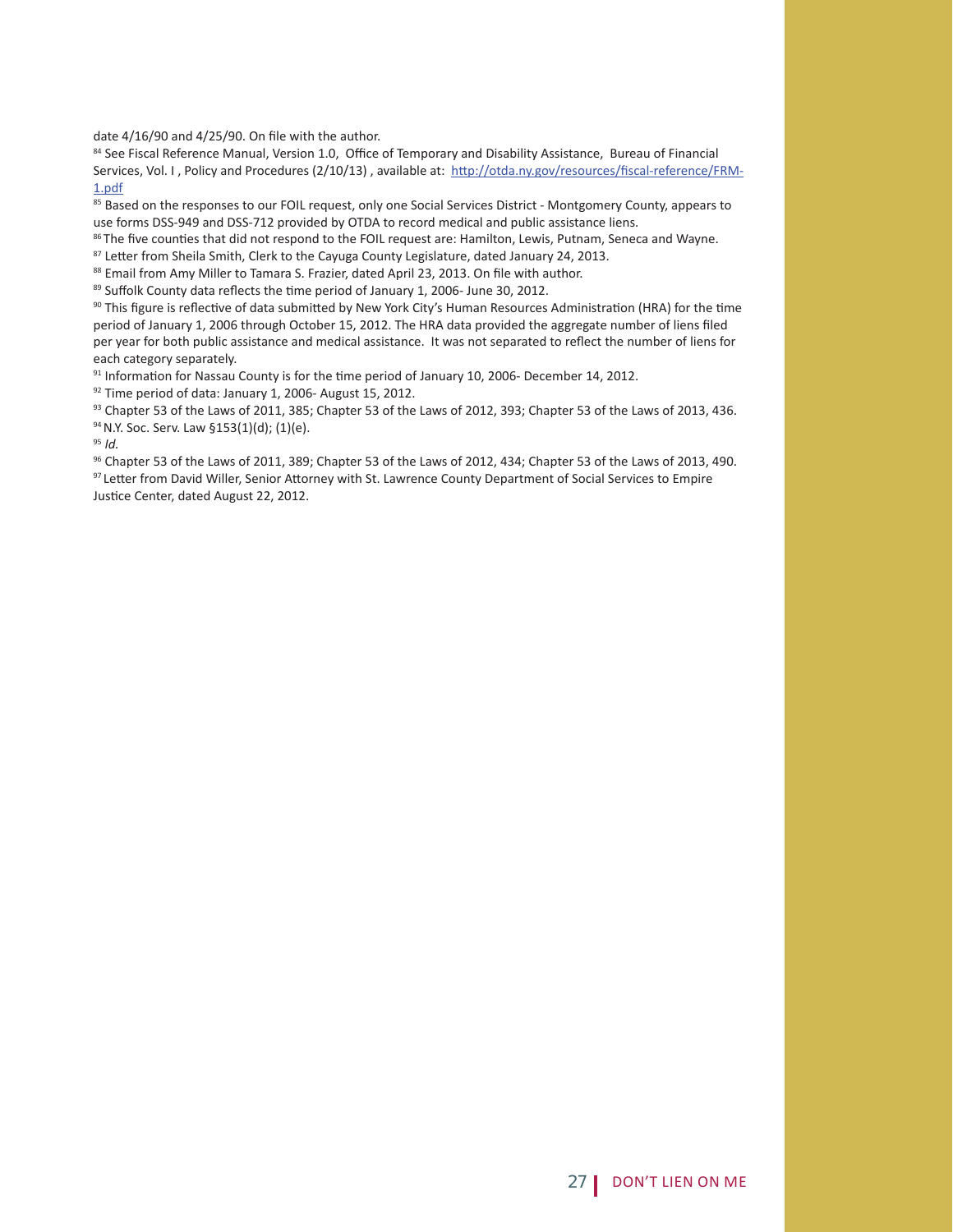# **Chart of datA gathered from fifty-three Social Services Districts**

The chart on the following pages reflects the information provided by the fifty eight local Social Services Districts in New York State in response to our FOIL requests. The data source for **Column 2** is the United States Census Bureau. The data for **Column 3** is extracted from the New York State Office of Temporary and Disability Assistance's website. The number of liens placed, amount of local Social Service District recoveries and distribution of recovered funds (**Columns 4-6)** were supplied by the districts solely. All percentages in **Column 6** were provided by the county. The final column **(Column 7)** includes any additional information provided by the county that sheds light on their use of SSL §106. All data is reflective of the time period of **January 2006-December 2012**, unless otherwise noted. Attempts to verify unclear information were made, through follow up correspondence with the individual District, when possible.

#### **Chart Key:**

N/A= Not Available FA= Family Assistance SN= Safety Net TA= Temporary Assistance EAA= Emergency Assistance to Adults EAF= Emergency Assistance to Families TANF= Temporary Assistance for Needy Families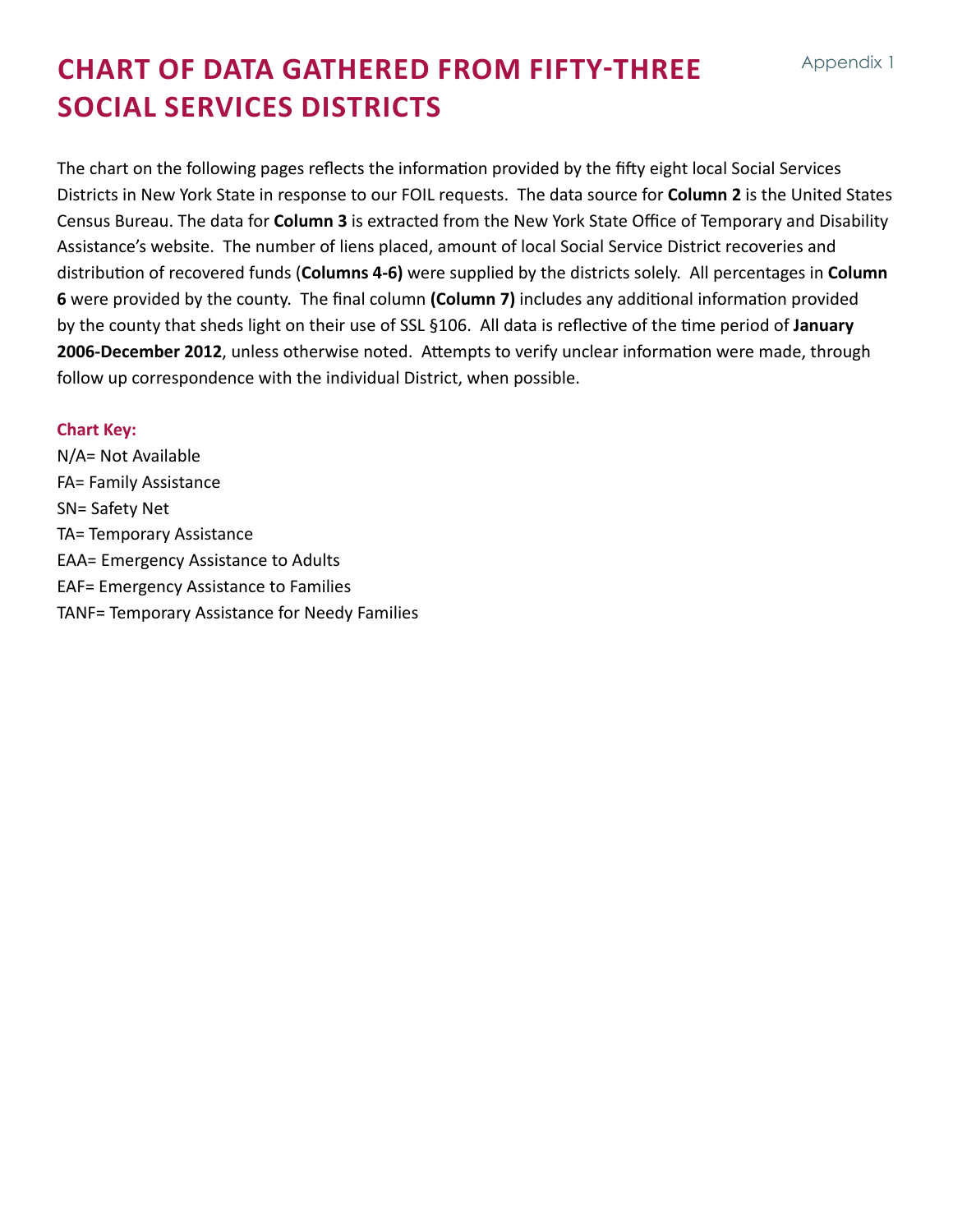| County        | (as of $2010$ )<br>Population<br>County | TA Recipients/County<br><b>Total Number of</b><br>Expenditure                    | Number of Liens<br><b>Placed 2006 -</b><br>2012                                      | Local Social Services<br><b>District Recoveries</b><br>2006 - 2012                                                                                                                                                                  | Distribution of Recovered Funds                                                                                                                                            | <b>Time Period</b><br>Submitted<br>of Data | Information Supplied<br>By Local District<br>Additional                                                                                                                                                                               |
|---------------|-----------------------------------------|----------------------------------------------------------------------------------|--------------------------------------------------------------------------------------|-------------------------------------------------------------------------------------------------------------------------------------------------------------------------------------------------------------------------------------|----------------------------------------------------------------------------------------------------------------------------------------------------------------------------|--------------------------------------------|---------------------------------------------------------------------------------------------------------------------------------------------------------------------------------------------------------------------------------------|
| <b>Albany</b> | 304,206                                 | 2006: 5,781/\$19,642,389<br>2011: 6,525/\$24,373,052<br>2012: 6,373/\$22,828,861 | 2007:10<br>2006:15<br>lotal: 55<br>2008: 11<br>2009:6<br>2012:5<br>2010: 4<br>2011:4 | (# liens recovered/ amt.<br>Total: 28/\$207,717.96<br>2008: 6/\$46,464.99<br>2011: 4/\$30,196.90<br>2006: 6/\$30,535.18<br>2007: 3/\$32,420.64<br>2009: 4/\$29,146.02<br>2010: 2/\$26,972.42<br>2012: 3/\$11,981.81<br>of recovery) | 29% State/71% Local<br>50% State/50% Local<br>100% Federal<br><b>FA/EAF</b><br>EAA<br>$\overline{5}$                                                                       | Jan 2006 -<br>July 2012                    | time period was for the<br>amount of \$55,000. In<br>Mortgage Open 2006-<br>separate date entries.<br>2012." Each entry for<br>dates ranging in this<br>total, there were 27<br>submitted a form<br>entitled "Note &<br>Albany County |
| Allegany      | 48,946                                  | 2011: 1,132/\$3,247,648<br>2012: 1,117/\$3,181,999<br>2006: 1,058/\$2,439,092    | 2011:16<br>Total: 54<br>2009:9<br>2010:6<br>2012:8<br>2006: 1<br>2007:7<br>2008:7    | Total: \$120,673.54<br>2010: \$10,845.24<br>2009: \$55,987.72<br>2012: \$12,216.41<br>2007: \$11,156.51<br>2008: \$13,973.77<br>2006: \$13,341.47<br>2011: \$3,152.42                                                               | accordance with OTDA Claiming Standards.<br>Allegany County responded that all funds<br>State and Local governmental entities in<br>were recorded and returned to Federal, | Jan 2006-<br>Dec 2012                      |                                                                                                                                                                                                                                       |
| <b>Broome</b> | 200,600                                 | 2006: 5,259/\$15,205,575<br>2011: 7,442/\$24,137,142<br>2012: 7,370/\$24,038,263 |                                                                                      | 2008: \$351,866.19<br>2006: \$188,499.14<br>2007: \$226,423.34<br>Total: \$766,788.67                                                                                                                                               |                                                                                                                                                                            | 2006 - 2009                                | data for other years, but<br>that they have recovery<br>the manner requested,<br>Broome County stated<br>so they did not supply<br>it is not segregated in<br>that data.                                                              |
| Cattaraugus   | 80,317                                  | 2006: 1,240/\$3,401,542<br>2011: 818/\$2,937,069<br>2012: 845/\$2,971,984        | Total: 65                                                                            | (# liens recovered/ amt.<br>Total: 22/\$54,599.66<br>of recovery)                                                                                                                                                                   | Federal: 42.42%<br>Local: 26.88%<br>State: 30.7%                                                                                                                           | -July 31, 2012<br>Jan 1, 2006              |                                                                                                                                                                                                                                       |
| Cayuga        | 80,026                                  | 2011: 1,198/\$4,196,808<br>2012: 1,356/\$4,630,889<br>2006: 966/\$2,773,093      | Total: 0                                                                             | $\frac{4}{2}$                                                                                                                                                                                                                       | It is not the policy of Cayuga County DSS to<br>file liens.                                                                                                                | $\frac{4}{2}$                              |                                                                                                                                                                                                                                       |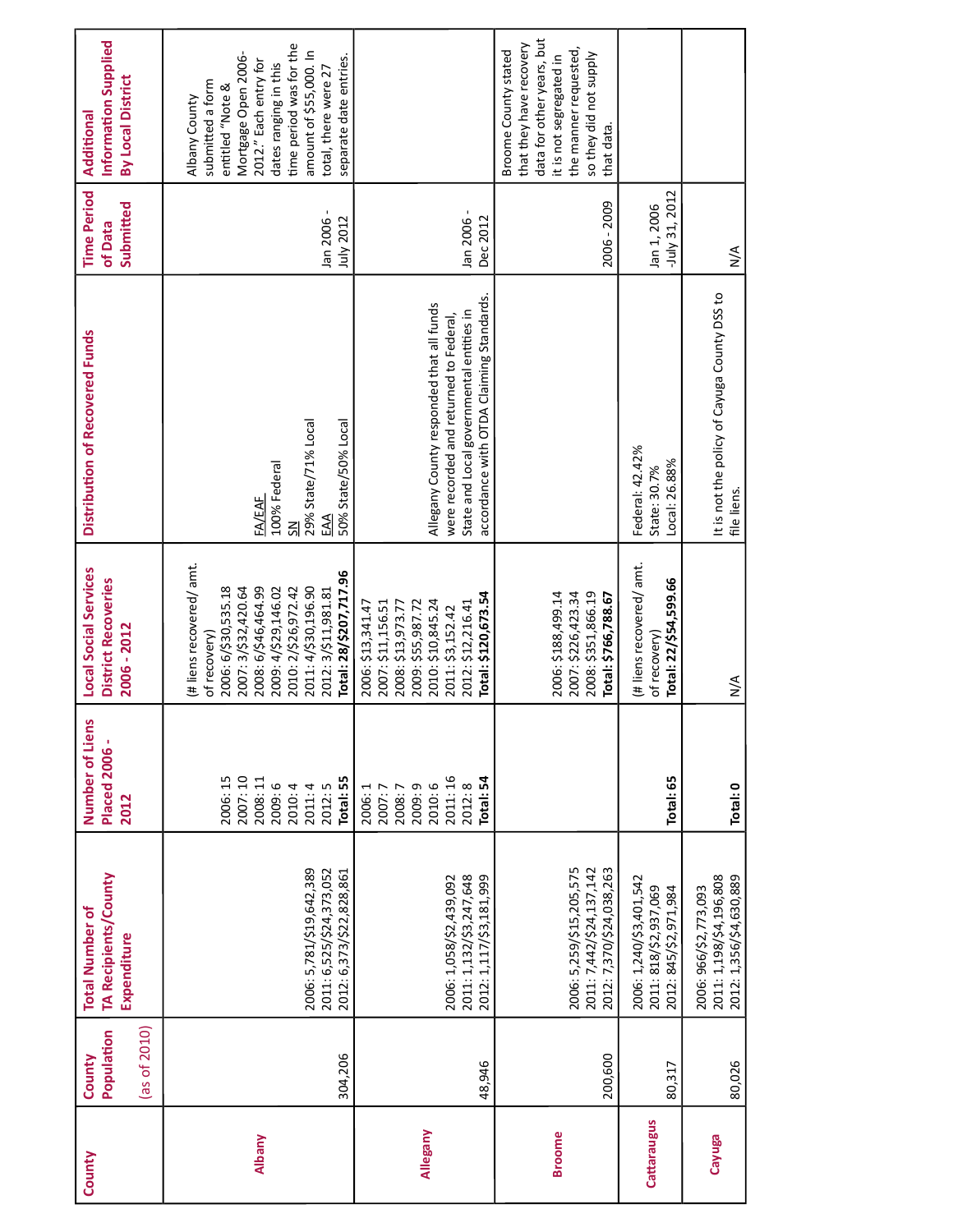| County     | Population<br>(as of $2010$ )<br>County | TA Recipients/County<br><b>Total Number of</b><br>Expenditure                    | Number of Liens<br><b>Placed 2006 -</b><br>2012                                                   | Local Social Services<br><b>District Recoveries</b><br>2006 - 2012                                                                                               | Distribution of Recovered Funds                                                                                                                                                                                                                                                                                                                                                                                      | <b>Time Period</b><br>Submitted<br>of Data | Information Supplied<br>By Local District<br>Additional |
|------------|-----------------------------------------|----------------------------------------------------------------------------------|---------------------------------------------------------------------------------------------------|------------------------------------------------------------------------------------------------------------------------------------------------------------------|----------------------------------------------------------------------------------------------------------------------------------------------------------------------------------------------------------------------------------------------------------------------------------------------------------------------------------------------------------------------------------------------------------------------|--------------------------------------------|---------------------------------------------------------|
| Chautauqua | 134,905                                 | 2011: 6,082/\$17,803,988<br>2012: 5,987/\$17,441,743<br>2006: 4,127/\$10,713,771 | <b>Total: 230</b><br>2007: 33<br>2008: 26<br>2011:36<br>2006:25<br>2009: 43<br>2010:40<br>2012:27 | 2007: \$11,035.14<br>2012: \$16,508.90<br>Total: \$81,692.92<br>2006: \$20,909.03<br>2011: \$19,905.57<br>2009: \$4,016.10<br>2008: \$9,172.20<br>2010: \$145.98 | 2006: 1.5%/49.3%/49.2%<br>2007: 2.4%/48.8%/48.8%<br>2008: 0.4%/49.8%/49.8%<br>2009: 1.1%/49.5%/49.4%<br>2010: 0.5%/49.8%/49.7%<br>2011: 1.2%/28.7%/70.3%<br>2012: 0.8%/28.7%/70.5%<br>2011: 99.6%/0%/0.4%<br>2012: 99.8%/0%/0.2%<br>2007: 50%/25%/25%<br>2008: 50%/25%/25%<br>2009: 50%/25%/25%<br>2006: 50%/25%/25%<br>2010: 50%/25%/25%<br>federal/state/local)<br>(federal/state/local)<br>TANF<br>$\overline{5}$ | July 31, 2012<br>Jan 2006 -                |                                                         |
| Chemung    | 88,830                                  | 2011: 1,852/\$5,964,785<br>2006: 3,032/\$7,804,531<br>2012: 1,546/\$5,282,132    | Total: 123<br>2006:29<br>2007:23<br>2008:19<br>2009:16<br>2011:21<br>2010:6<br>2012:9             | $\frac{4}{2}$                                                                                                                                                    | N/A, but some records redacte as "personal<br>liens of the stated commissioner."                                                                                                                                                                                                                                                                                                                                     | July 20, 2012<br>Jan 1, 2006 -             |                                                         |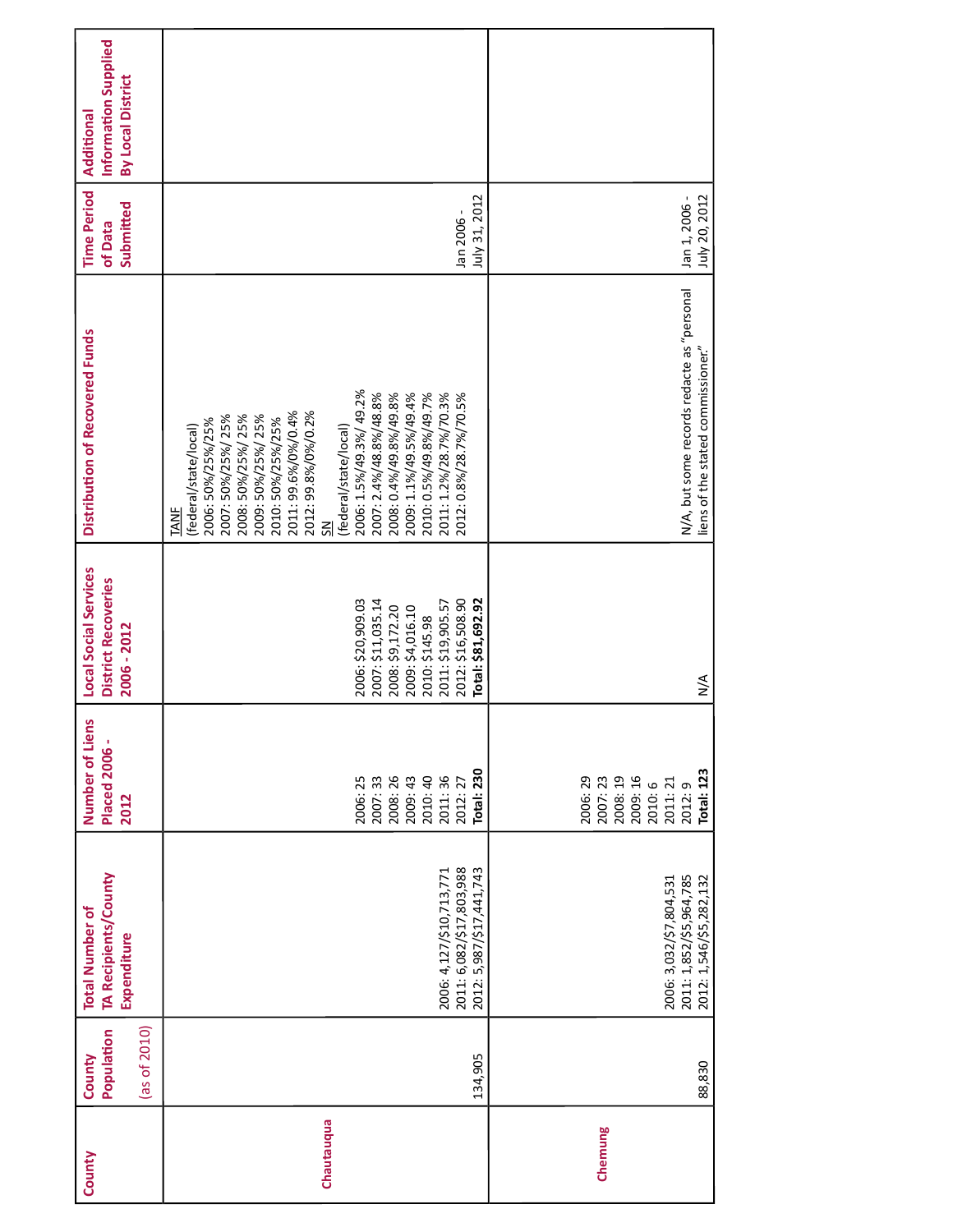| County   | (as of 2010)<br>Population<br>County | TA Recipients/County<br><b>Total Number of</b><br>Expenditure                 | Number of Liens<br><b>Placed 2006-</b><br>2012                                                                                                                                                           | <b>Local Social Services</b><br><b>District Recoveries</b><br>2006 - 2012                                                                                                                    | Distribution of Recovered Funds                                                                                                                                                                                                                                 | <b>Time Period</b><br>Submitted<br>of Data | Information Supplied<br>By Local District<br>Additional |
|----------|--------------------------------------|-------------------------------------------------------------------------------|----------------------------------------------------------------------------------------------------------------------------------------------------------------------------------------------------------|----------------------------------------------------------------------------------------------------------------------------------------------------------------------------------------------|-----------------------------------------------------------------------------------------------------------------------------------------------------------------------------------------------------------------------------------------------------------------|--------------------------------------------|---------------------------------------------------------|
| Chenango | 50,479                               | 2011: 679/\$2,146,486<br>2012: 706/\$2,295,446<br>2006: 394/\$1,192,894       | #liens/amt.of<br>2008: 6/\$2,454<br>11/\$21,632.72<br>50/\$64,464.71<br>7/\$30,928.06<br>8/\$19,578.13<br>7/\$15,409.89<br>2010:<br>11/\$7,843.97<br>2009:<br>2011:<br>2012:<br>2007:<br>Total:<br>lien) | Total: 51/\$35,427.06<br>2012: 22/ \$4,735.00<br>2007: 6/\$16,291.90<br>2011: 10/\$7,970.29<br>2010: 10/\$5,941.47<br>(# liens recovered/<br>amt. of recovery)<br>2008: 3/\$488.40<br>2009:0 | 2007: \$13,495.30 (FA)/\$2,796.60 (SN)<br>2012: \$3,523.27 (FA)/\$1,211 (SN)<br>2008: \$488.40 (SN)<br>2011: \$7,970.29<br>2010: \$5,941.47<br>2009: \$0                                                                                                        | Jan 1, 2007<br>$-$ Dec 31,<br>2012         |                                                         |
| Clinton  | 82,128                               | 2011: 1,683/\$6,391,678<br>2012: 1,546/\$6,120,949<br>2006: 1,501/\$4,677,411 | 2010:10<br>2009:14<br>Total: 58<br>2008:11<br>2011:9<br>2012:7<br>2007:7                                                                                                                                 | Total: \$81,975.16<br>2009: \$15,669.00<br>2007: \$34,915.39<br>2012: \$18,349.61<br>2008: \$7,755.75<br>2010: \$2,093.66<br>2011: \$3,191.75                                                | 2007: \$7,751.33/\$13,582.03/\$13,582.03<br>2009: \$1,268.00/\$7,200.50/\$7,200.50<br>2008: \$3,877.87/\$1,938.9/\$1,938.94<br>2010: \$1,046.83/\$523.42/\$523.42<br>2012: \$0/\$5,321.39/\$13,028.22<br>2011: \$0/\$925.61/\$2,266.14<br>(federal/state/local) | Jan 1, 2007<br>- Dec 31,<br>2012           | $\frac{4}{2}$                                           |
| Columbia | 63,096                               | 2012: 1,019/\$4,114,080<br>2011: 1,064/\$4,787,683<br>2006: 595/\$2,139,128   | Total: 23                                                                                                                                                                                                | the 23 Liens a total of<br>recovered 4 liens filed<br>Recovered from 5 of<br>Columbia County<br>During this time<br>9/\$100,293.44<br>prior to 2006<br>\$10,392.39<br>Total:                 | State = $$30,307.66$ or $30.2\%$<br>$Local = $30,307.68$ or $30.2%$<br>State = $$4,925.79$ or $47.4\%$<br>Fed = $$39,678.10$ or 39.6%<br>Local = $$4,952.43$ or $47.7\%$<br>Fed = $$514.17$ or ~5%<br>Prior to 2006:<br>For 5 of 23:                            | Jan 1, 2006<br>- July 23,<br>2012          |                                                         |

Appendix 1 Appendix 1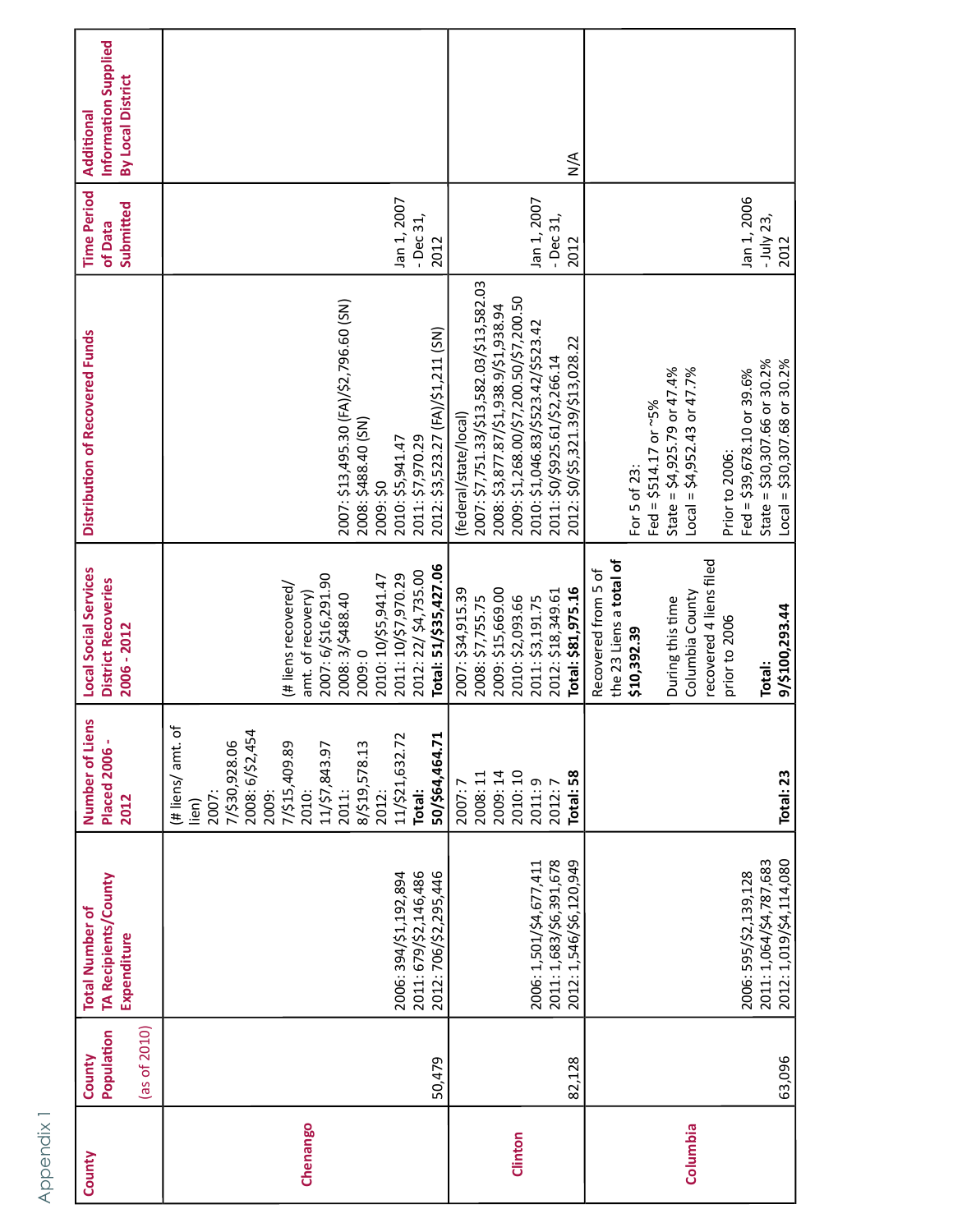| County          | Population<br>$\frac{1}{2}$ as of 2010<br>County | TA Recipients/County<br><b>Total Number of</b><br>Expenditure                       | Number of Liens<br><b>Placed 2006 -</b><br>2012                                                       | <b>Local Social Services</b><br><b>District Recoveries</b><br>2006 - 2012                                                                                                                                                            | Distribution of Recovered Funds                                                                                                                                              | <b>Time Period</b><br>Submitted<br>of Data | Information Supplied<br>By Local District<br>Additional                               |
|-----------------|--------------------------------------------------|-------------------------------------------------------------------------------------|-------------------------------------------------------------------------------------------------------|--------------------------------------------------------------------------------------------------------------------------------------------------------------------------------------------------------------------------------------|------------------------------------------------------------------------------------------------------------------------------------------------------------------------------|--------------------------------------------|---------------------------------------------------------------------------------------|
| Cortland        | 49,336                                           | 2011: 1,110/\$3,725,159<br>2012: 1,110/\$3,717,080<br>2006: 953/\$2,802,777         | <b>Total: 153</b><br>2012:16<br>2007:29<br>2009:24<br>2011:24<br>2008: 17<br>2010: 21<br>2006:22      | Total: \$211,313.97<br>2009: \$14,464.39<br>2012: \$35,486.30<br>2008: \$42,816.69<br>2010: \$23,450.22<br>2007: \$30,817.97<br>2011: \$32,137.87<br>2006: \$32,140.53                                                               | $\frac{4}{2}$                                                                                                                                                                | Jan 2006 -<br>Dec 2012                     | Liens recovered in<br>2012:10<br>2008:12<br>2009:22<br>Total: 63<br>2011:11<br>2010:8 |
| <b>Delaware</b> | 47,989                                           | 2011: 413/\$1,452,654<br>2012: 461/\$1,602,592<br>2006: 268/\$783,946               | 2007:16<br>2010:18<br>2011: 12<br>2012:15<br>2009: 17<br>Total: 84<br>2008:6                          | 2007: \$14,393.54<br>2008: \$18,019.80<br>Total: \$54,364.07<br>2010: \$4,202.50<br>2009: \$5,471.63<br>2011: \$4,842.99<br>2012: \$7,433.61                                                                                         | 25% Local District<br>50% Federal<br>25% State                                                                                                                               | Jan 2007-<br>Dec 2012                      |                                                                                       |
| <b>Dutchess</b> | 297,474                                          | 2012: 2,944/\$13,966,690<br>2006: 2,345/\$11,000,229<br>2011: 2,981/\$14,267,913    | <b>Total: 177</b><br>2011:46<br>2012:10<br>2006:24<br>33<br>2009:37<br>2010:28<br>2007:17<br>2008:    | Total: 186/\$338,348.19<br>2006: 15/\$28,208.57<br>2007: 9/\$18,524.26<br>2008: 6/\$20,337.08<br>2009: 6/\$26,398.40<br>2010: 5/\$15,465.58<br>2011: 8/\$20,512.83<br>2012: 2/\$8,901.47<br>(# liens recovered/<br>amt. of recovery) | 2011: 73.9%/13%/13%<br>2012: 99%/0.5%/0.5%<br>2007: 50%/25%/25%<br>2010: 50%/25%/25%<br>2006: 50%/25%/25%<br>2008: 50%/25%/25%<br>2009: 50%/25%/25%<br>(federal/state/local) | Aug 3, 2012<br>Jan 2006 -                  |                                                                                       |
| Erie            | 919,042                                          | 2006: 26,021/\$70,983,362<br>2011: 27,494/\$76,432,297<br>2012: 28,021/\$78,580,737 | Total: 1,915<br>2010: 346<br>2006:285<br>2007: 260<br>2008: 235<br>2009: 340<br>2011:314<br>2012: 135 | \$1,621,946.64<br>Total:                                                                                                                                                                                                             | Information provided is 2006-2011.<br>Federal: \$15,723.87<br>State: \$734,275.36<br>Local: \$829,776.06                                                                     | Jan 2006 -<br>Dec 2012                     | Forms LDSS-712, 723<br>used in Erie County.<br>and 949 EL are not                     |

Appendix 1 Appendix 1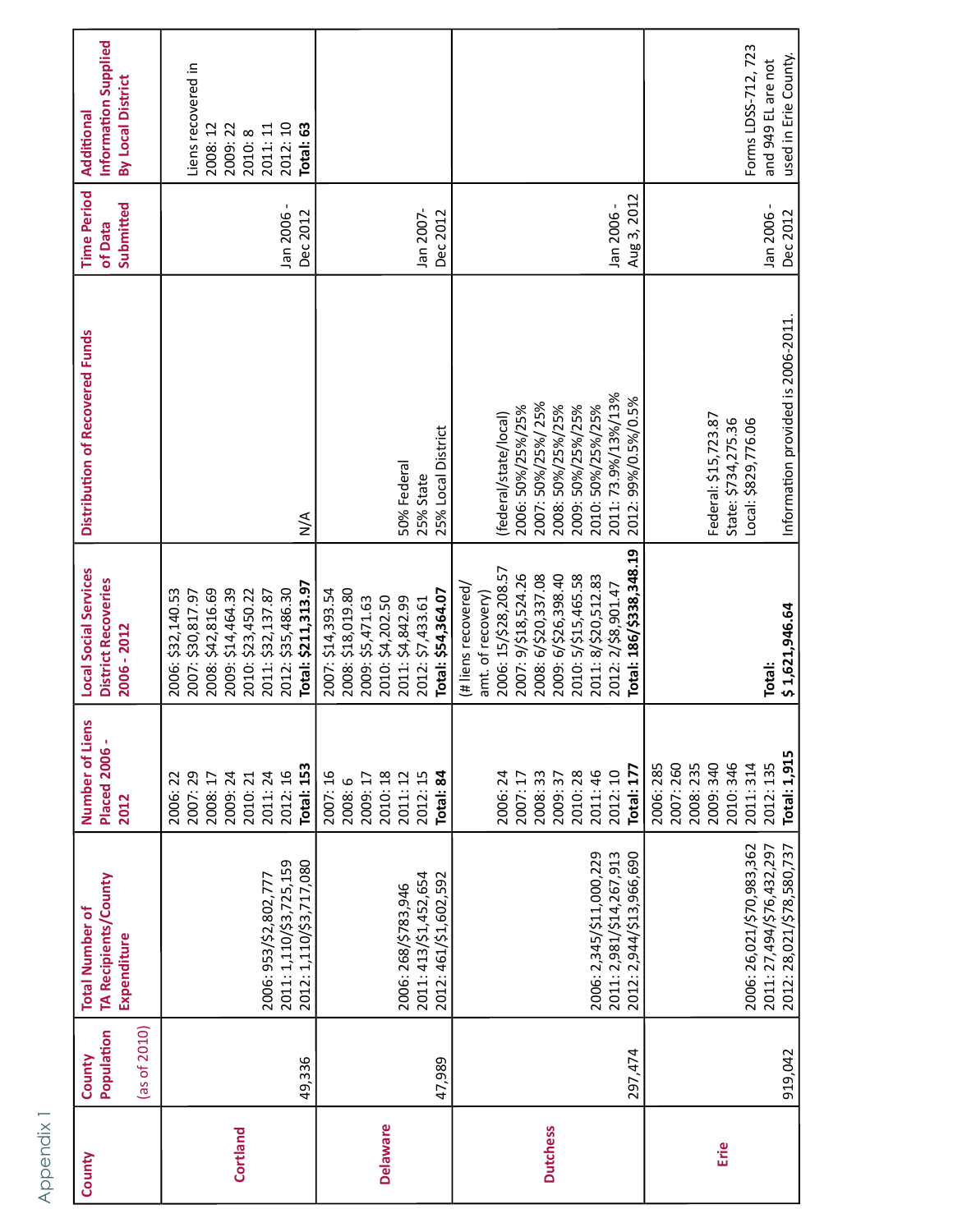| County   | Population<br>County | TA Recipients/County<br><b>Total Number of</b> | Number of Liens<br><b>Placed 2006 -</b> | <b>Local Social Services</b><br><b>District Recoveries</b> | Distribution of Recovered Funds          | <b>Time Period</b><br>of Data | Information Supplied<br>Additional |
|----------|----------------------|------------------------------------------------|-----------------------------------------|------------------------------------------------------------|------------------------------------------|-------------------------------|------------------------------------|
|          |                      | Expenditure                                    | 2012                                    | 2006 - 2012                                                |                                          | Submitted                     | By Local District                  |
|          | (as of $2010$ )      |                                                |                                         |                                                            |                                          |                               |                                    |
|          |                      |                                                | 2007:13<br>2008:6                       | 2008: \$33,367.62<br>2007: \$18,028.89                     |                                          |                               |                                    |
|          |                      |                                                | 2009:4                                  | 2009: \$40,447.61                                          |                                          |                               |                                    |
| Essex    |                      |                                                | 2010:7                                  | 2010: \$1,607.93                                           |                                          |                               |                                    |
|          |                      | 2006: 371/\$1,000,365                          | 2011:3                                  | 2011: \$10,364.70                                          | Federal: \$30,585.91                     |                               |                                    |
|          | 39,372               | 2012: 232/\$971,918<br>2011: 238/\$989,314     | Total: 36<br>2012:3                     | Total: \$105,566.18<br>2012: \$1,749.43                    | Local: \$37,793.20<br>State: \$37,187.07 | Jan 2007 -<br>Dec 2012        |                                    |
|          |                      |                                                | 2006:6                                  | 2006: \$0                                                  | (federal/state/local)                    |                               |                                    |
|          |                      |                                                | 2007:23                                 |                                                            |                                          |                               |                                    |
|          |                      |                                                | 2008: 22                                | 2007: \$0                                                  | 2007:0<br>2006:0                         |                               |                                    |
|          |                      |                                                |                                         | 2008: \$4,188.79                                           |                                          |                               |                                    |
| Franklin |                      |                                                | 2009:16<br>2010:2                       | 2009: \$2,903.67                                           | 2008: 50%/25%/25%                        |                               |                                    |
|          |                      |                                                |                                         | 2010: \$0                                                  | 2009: 15.6%/42.2%/42.2%/                 |                               |                                    |
|          |                      | 2006: 742/\$1,906,687                          | 2011:24                                 | 2011: \$399                                                | 2010:0                                   |                               |                                    |
|          |                      | 2011: 765/\$2,434,328                          | 2012:17                                 | 2012: \$13,423.77                                          | 2011: 0/50%/50%                          | Jan 2006 -                    |                                    |
|          | 51,597               | 2012: 885/\$2,942,697                          | <b>Total: 110</b>                       | Total: \$20,915.23                                         | 2012: 95.9%/2.9%/1.2%                    | Dec 2012                      |                                    |
|          |                      |                                                | 2006:14                                 | 2006: \$12,730.95                                          |                                          |                               |                                    |
|          |                      |                                                | 2007:21                                 | 2007: \$18,935.43                                          |                                          |                               |                                    |
|          |                      |                                                | 2008:9                                  | 2008: \$22,606.81                                          |                                          |                               |                                    |
| Fulton   |                      |                                                | 2009:0                                  | 2009: \$25,764.96                                          |                                          |                               |                                    |
|          |                      |                                                | 2010:41                                 | 2010: \$769.80                                             |                                          |                               |                                    |
|          |                      | 2006: 555/\$1,794,850                          | 2011:11                                 | 2011: \$5,436.71                                           |                                          |                               |                                    |
|          |                      | 2011: 691/\$2,383,448                          | 2012:19                                 | 2012: \$8,569.06                                           |                                          | Jan 2006-                     |                                    |
|          | 55,531               | 2012: 595/\$2,121,926                          | Total: 115                              | Total: \$94,813.72                                         | $\leq$                                   | Dec 2012                      |                                    |
|          |                      |                                                | 2006:3                                  | 2006: \$10,644.38                                          | (federal/state/local)                    |                               |                                    |
|          |                      |                                                | 2007:1                                  | 2007: \$6,229.63                                           | 2006: \$4,828.75/\$2,907.82/\$2,907.81   |                               |                                    |
|          |                      |                                                | 2008: 4                                 | 2008:0                                                     | 2007: \$1,429.70/\$2,399.97/\$2,399.96   |                               |                                    |
|          |                      |                                                | 2009:0                                  | 2009:0                                                     | 2008:0                                   |                               |                                    |
| Genesee  |                      |                                                | 2010:6                                  | 2010: \$19,635.18                                          | 2009:0                                   |                               |                                    |
|          |                      | 2006: 694/\$2,150,037                          | 2011:7                                  | 2011:0                                                     | 2010: \$9,531.99/\$5,045.87/\$5,057.32   |                               |                                    |
|          |                      | 2011: 598/\$2,015,586                          | 2012:4                                  | 2012: \$3,400.00                                           | 2011:0                                   | Jan 2006 -                    |                                    |
|          | 60,079               | 2012: 620/\$2,250,137                          | Total: 25                               | Total: \$39,909.19                                         | 2012: \$3,400 (fed)                      | Dec 2012                      |                                    |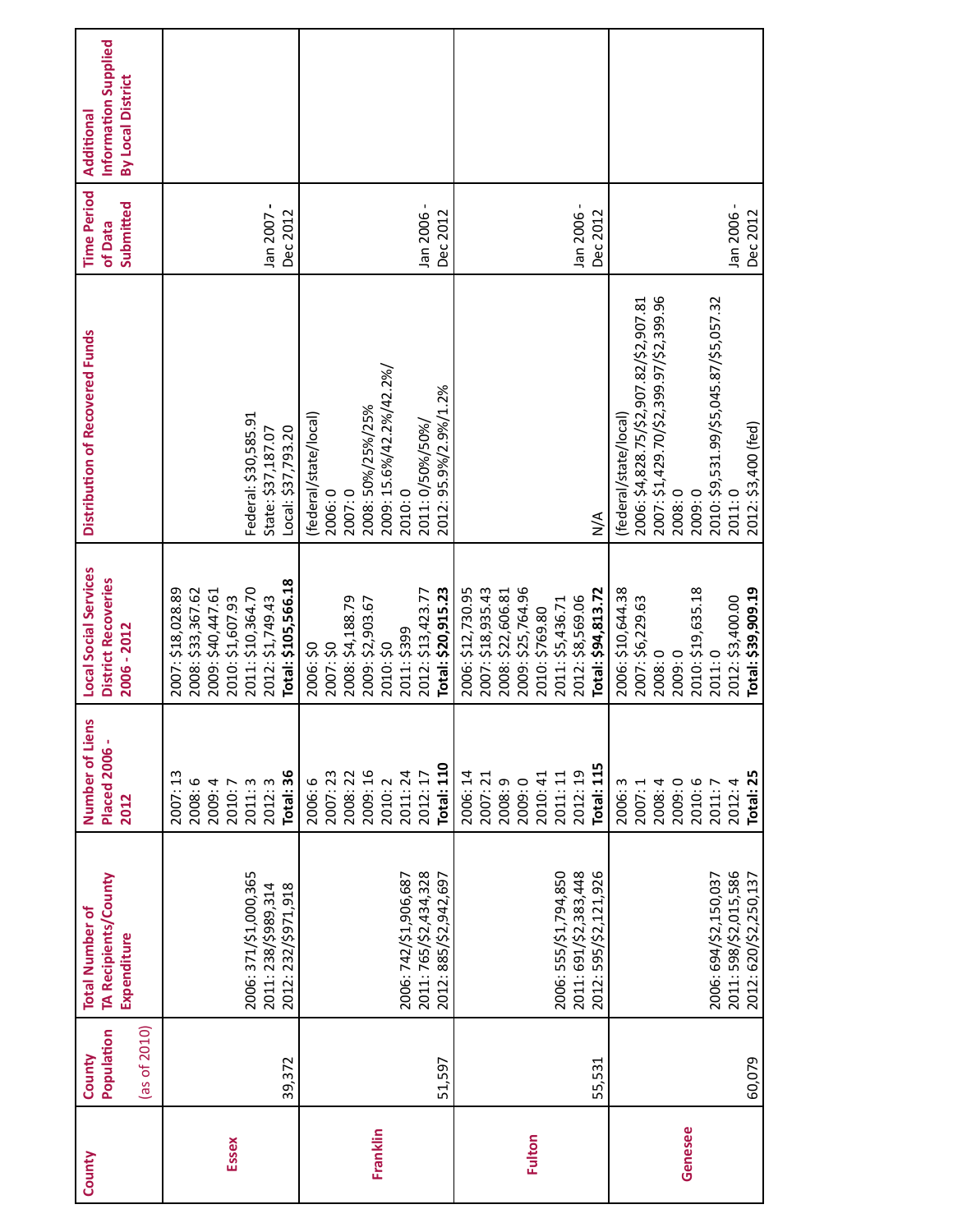| County       | (as of $2010$ )<br>Population<br>County | TA Recipients/County<br><b>Total Number of</b><br>Expenditure                 | Number of Liens<br><b>Placed 2006 -</b><br>2012                                   | <b>Local Social Services</b><br><b>District Recoveries</b><br>2006 - 2012                                                                                                                                                   | Distribution of Recovered Funds                                                                                                                 | <b>Time Period</b><br>Submitted<br>of Data | Information Supplied<br>By Local District<br>Additional                                                                        |
|--------------|-----------------------------------------|-------------------------------------------------------------------------------|-----------------------------------------------------------------------------------|-----------------------------------------------------------------------------------------------------------------------------------------------------------------------------------------------------------------------------|-------------------------------------------------------------------------------------------------------------------------------------------------|--------------------------------------------|--------------------------------------------------------------------------------------------------------------------------------|
| Greene       | 49,221                                  | 2011: 1,156/\$4,117,136<br>2012: 1,139/\$4,098,716<br>2006: 815/\$2,397,199   | 2012:10<br>Total: 48<br>2011:13<br>2008:5<br>2009:8<br>2010:9<br>2007:2<br>2006:1 | Total: \$58,369.93<br>2012: \$2,628.40<br>2009: \$5,212.28<br>2010: \$1,700.00<br>2006: \$8,329.25<br>2007: \$40,500<br>2008:0<br>2011:0                                                                                    | 2006: 50%/25%/25%<br>2009: 50%/25%/25%<br>2007: 50%/25%/25%<br>2010: 50%/25%/25%<br>(federal/state/local)<br>2012: 100%/0/0<br>2008:0<br>2011:0 | Jan 2006 -<br>Dec 2012                     |                                                                                                                                |
| Hamilton     | 4,836                                   | 2011: 20/\$56,494<br>2012: 23/\$76,203<br>2006: 34/\$69,019                   |                                                                                   |                                                                                                                                                                                                                             | $\sum_{i=1}^{n}$                                                                                                                                |                                            |                                                                                                                                |
| Herkimer     | 64,520                                  | 2006: 627/\$1,988,795<br>2011: 887/\$2,801,530<br>2012: 937/\$3,095,770       | <b>Total: 173</b>                                                                 | Total: 21/\$43,138.92<br>2008: 2/\$6,253.66<br>2006: 3/\$4,267.69<br>2009: 3/\$6,912.34<br>2010: 4/\$7,920.28<br>2007: 7/\$5,606.72<br>2011: 1/\$6,853.72<br>2012: 1/\$5,324.41<br>(# liens recovered/<br>amt. of recovery) | $\sum_{i=1}^{n}$                                                                                                                                | Jan 2006-<br>Dec 2012                      |                                                                                                                                |
| Jefferson    | 116.229                                 | 2011: 1,386/\$5,514,670<br>2012: 1,436/\$5,749,762<br>2006: 1,236/\$4,696,579 | <b>Total: 130</b>                                                                 | Total: \$293,038.03                                                                                                                                                                                                         | Safety Net: \$187,275.03<br>FA/EAF: \$105,763.05                                                                                                | Jan 2006<br>$-$ Aug 22,<br>2012            |                                                                                                                                |
| <b>Lewis</b> | 27,087                                  | 2006: 227/\$598,878<br>2011: 153/\$626,759<br>2012: 169/\$659,494             | $\frac{4}{2}$                                                                     | $\sum_{i=1}^{n}$                                                                                                                                                                                                            | $\sum_{i=1}^{n}$                                                                                                                                | $\sum_{i=1}^{n}$                           |                                                                                                                                |
| Livingston   | 65,392                                  | 2011: 1,148/\$4,287,669<br>2012: 1,237/\$4,405,312<br>2006: 920/\$2,792,834   | $\sum_{i=1}^{n}$                                                                  | $\sum_{i=1}^{n}$                                                                                                                                                                                                            | $\sum_{N}$                                                                                                                                      | $\sum_{i=1}^{n}$                           | unable to reply to our<br>The county does not<br>maintain electronic<br>therefore they are<br>files or statistics;<br>request. |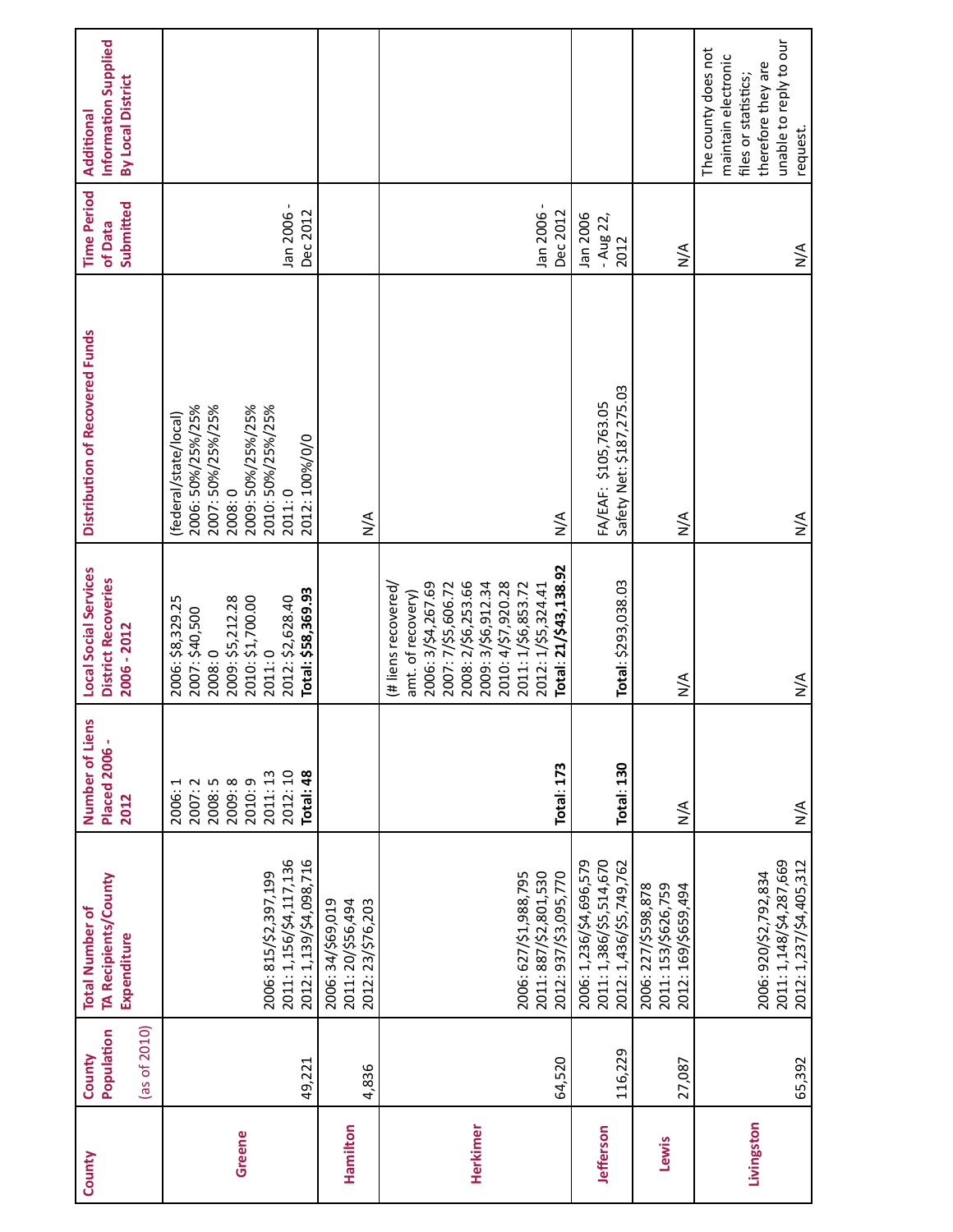| County        | (as of $2010$ )<br>Population<br>County | TA Recipients/County<br><b>Total Number of</b><br>Expenditure                               | Number of Liens<br><b>Placed 2006 -</b><br>2012                                                 | Local Social Services<br><b>District Recoveries</b><br>2006 - 2012                                                                                                       | Distribution of Recovered Funds                                                                                                                                                                                                                                                                               | <b>Time Period</b><br>Submitted<br>of Data | Information Supplied<br>By Local District<br>Additional |
|---------------|-----------------------------------------|---------------------------------------------------------------------------------------------|-------------------------------------------------------------------------------------------------|--------------------------------------------------------------------------------------------------------------------------------------------------------------------------|---------------------------------------------------------------------------------------------------------------------------------------------------------------------------------------------------------------------------------------------------------------------------------------------------------------|--------------------------------------------|---------------------------------------------------------|
| Madison       | 73,440                                  | 2006: 350/\$1,092,835<br>2011: 785/\$2,477,829<br>2012: 763/\$2,449,085                     | <b>Total: 140</b><br>2008:20<br>2007:19<br>2009:25<br>2010:23<br>2006:19<br>2011:17<br>2012:17  | Total: \$38,096.92<br>2009: \$11,697.97<br>2010: \$3,157.28<br>2012: \$8,051.85<br>2007: \$4,128.04<br>2008: \$2,157.63<br>2006: \$1,020.68<br>2011: \$7,883.47          | 2007: \$1,110.98/\$1,508.53/\$1,508.53<br>2009: \$2,811.67/\$4,443.15/\$4,443.15<br>2012: \$1,140.71/\$2,004.23/\$4,906.91<br>2011: \$1,815.90/\$1,759.60/\$4,307.97<br>2010: \$1,226.73/\$965.28/\$965.28<br>2008: \$1,035.62/\$561.01/\$561.01<br>2006: \$398.90/\$310.89/\$310.89<br>(federal/state/local) | $\sum_{i=1}^{n}$                           |                                                         |
| <b>Monroe</b> | 744,344                                 | 2006: 30,277/\$88,895,187<br>32,396/\$103,346,945<br>32,604/\$103,402,707<br>2011:<br>2012: | 2011:110<br>Total: 622<br>2010: 107<br>2008: 84<br>2012:83<br>2006:79<br>2009:82<br>2007:77     | Total: \$497,924.88<br>2007: \$119,964.57<br>2009: \$82,486.29<br>2010: \$63,013.56<br>2008: \$67,754.53<br>2011: \$50,067.22<br>2012: \$28,514.72<br>2006: \$86,123.99  | $\sum_{i=1}^{n}$                                                                                                                                                                                                                                                                                              | Jan 2006<br>- June 30,<br>2012             |                                                         |
| Montgomery    | 50,219                                  | 2011: 1,204/\$3,588,236<br>2012: 1,239/\$3,705,593<br>2006: 712/\$2,258,422                 | 2012:0<br>2008:0<br>2009:0<br>2010:0<br>2011:0<br>2006:2<br>Total: 3<br>2007:1                  | Total: \$19,129.53<br>2006: \$9,953.15<br>2007: \$9,176.38<br>2009:0<br>2012:0<br>2008:0<br>2010: 0<br>2011:0                                                            | Sept. 2007: 50% State/50% Local (SN<br>April 2006: 50% Fed/25% State/25%<br>May 2006: 50% Fed/25% State/25%<br>case)<br>Local<br>Local                                                                                                                                                                        | Jan 2006 -<br>Dec 2012                     |                                                         |
| Nassau        | 1,339,529                               | 2012: 14,887/\$69,586,323<br>2011: 15,361/\$74,247,167<br>2006: 9,211/\$41,299,324          | <b>Total: 189</b><br>2007:24<br>2010:39<br>2006:20<br>2011:35<br>2009:27<br>2008: 27<br>2012:17 | Total: \$1,789,274.75<br>2007: \$283,338.26<br>2008: \$303,451.75<br>2010: \$120,726.36<br>2006: \$606,763.18<br>2012: \$74,851.20<br>2009: \$273,830<br>2011: \$126,314 | $\sum_{i=1}^{n}$                                                                                                                                                                                                                                                                                              | Jan 2006<br>-Dec $14$ ,<br>2012.           |                                                         |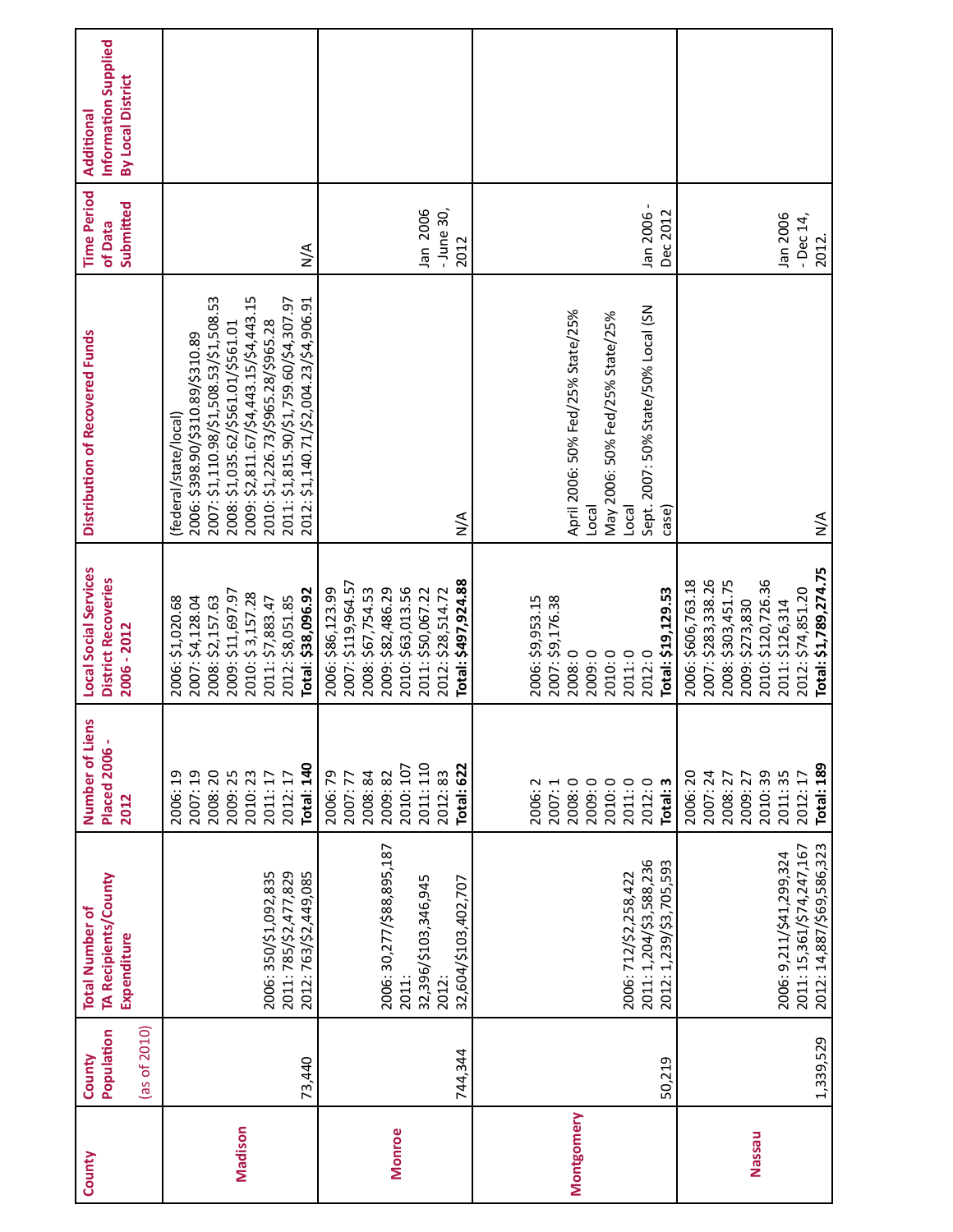| County                  | (as of $2010$ )<br>Population<br>County | TA Recipients/County<br><b>Total Number of</b><br>Expenditure                                                | Number of Liens<br><b>Placed 2006 -</b><br>2012                                                            | <b>Local Social Services</b><br><b>District Recoveries</b><br>2006 - 2012                                                                                                                                                                  | Distribution of Recovered Funds                                                                                                                | <b>Time Period</b><br>Submitted<br>of Data | Information Supplied<br>By Local District<br>Additional                                                                                                                                     |
|-------------------------|-----------------------------------------|--------------------------------------------------------------------------------------------------------------|------------------------------------------------------------------------------------------------------------|--------------------------------------------------------------------------------------------------------------------------------------------------------------------------------------------------------------------------------------------|------------------------------------------------------------------------------------------------------------------------------------------------|--------------------------------------------|---------------------------------------------------------------------------------------------------------------------------------------------------------------------------------------------|
| <b>New York</b><br>City | 8,175,136                               | 391,929/\$1,250,804,000<br>346,186/\$1,282,514,814<br>348, 017/\$1, 325, 582, 648<br>2011:<br>2012:<br>2006: | Total: 4,354<br>2010: 1,387<br>2011: 1,011<br>2012:666<br>2009: 559<br>2008: 303<br>2007: 147<br>2006: 281 | Total: \$4,898,743.18<br>2012: \$476,470.18<br>2006: \$1,648,983<br>2011: \$611,318<br>2007: \$807,411<br>2008: \$688,936<br>2010: \$373,994<br>2009: \$291,631                                                                            |                                                                                                                                                | Jan 2006 -<br>Dec 2012.                    | includes both Medical<br>Assistance and Public<br>referenced in column<br>5 reflects only Public<br>recovery amount<br>liens in column 4<br>Assistance. The<br>The number of<br>Assistance. |
| Niagara                 | 216,469                                 | 2006: 4,817/\$12,422,378<br>2011: 5,359/\$16,036,889<br>2012: 5,707/\$17,216,710                             | 2011:16<br>2006:19<br>2007:15<br>2009:14<br>2010:11<br>2008:11<br>S,<br>2012:8<br>Total:                   | Total: \$346,601.22                                                                                                                                                                                                                        | recovered funds, and as such, the state<br>and federal government each receive<br>Niagara County does not share in the<br>50% of the recovery. | Jan 2006 -<br>Aug 2012                     |                                                                                                                                                                                             |
| <b>Oneida</b>           | 234,877                                 | 2011: 7,869/\$22,304,513<br>2012: 9,283/\$24,929,436<br>2006: 5,639/\$14,929,167                             | Total: 355<br>2006:24<br>2007:53<br>2008:39<br>2009:52<br>2010:69<br>2011:81<br>2012:37                    | Total: 94/ \$445,201.14<br>2006: 15/\$133,034.05<br>2008: 10/\$18,374.09<br>2009: 10/\$27,266.48<br>2010: 15/\$95,531.68<br>2011: 15/\$71,923.42<br>2007: 23/\$92,636.67<br>2012: 6/\$6,434.75<br>(# liens recovered,<br>amt. of recovery) | Safety Net: 0%/50%/50%<br>TANF: 50%/25%/25%<br>EAF: 50%/25%/25%<br>(federal/state/local)                                                       | Jan 1, 2006<br>$-$ June 30,<br>2012        | Federal: \$138,366.03<br>Local: \$153,417.56<br>State: \$153,417.56<br>recovered funds:<br>Distribution of<br>(34.46%)<br>(34.46%)<br>(31%)                                                 |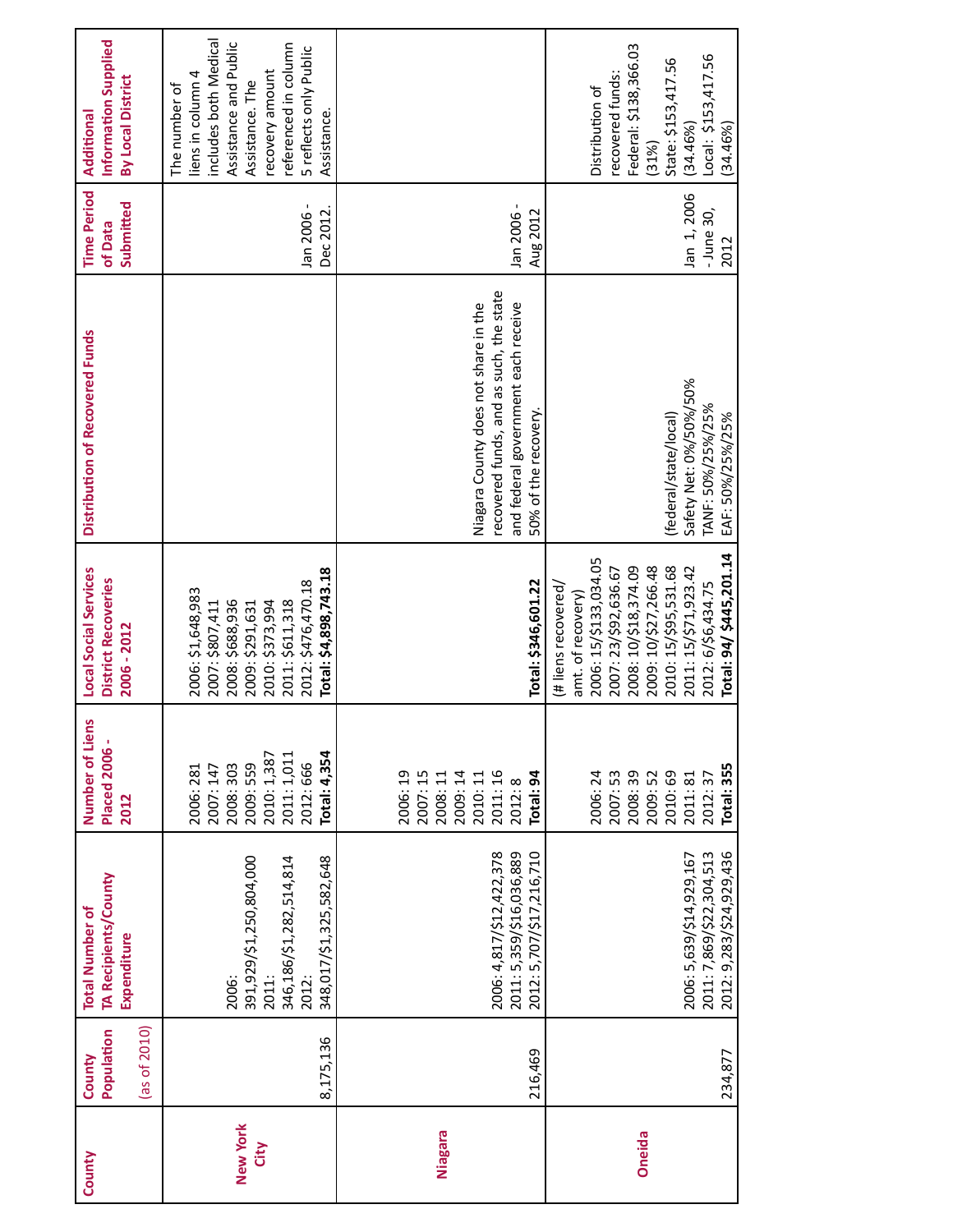| County         | (as of 2010)<br>Population<br>County | TA Recipients/County<br><b>Total Number of</b><br>Expenditure                       | Number of Liens<br><b>Placed 2006 -</b><br>2012                                                 | Local Social Services<br><b>District Recoveries</b><br>2006 - 2012                                                                                                                                      | Distribution of Recovered Funds                                                                                                                                                                                                                                        | <b>Time Period</b><br>Submitted<br>of Data | Information Supplied<br>By Local District<br>Additional                                                                                                                                                   |
|----------------|--------------------------------------|-------------------------------------------------------------------------------------|-------------------------------------------------------------------------------------------------|---------------------------------------------------------------------------------------------------------------------------------------------------------------------------------------------------------|------------------------------------------------------------------------------------------------------------------------------------------------------------------------------------------------------------------------------------------------------------------------|--------------------------------------------|-----------------------------------------------------------------------------------------------------------------------------------------------------------------------------------------------------------|
| Onondaga       | 467,026                              | 2011: 14,837/\$44,582,109<br>2012: 15,302/\$45,091,685<br>2006: 10,905/\$29,905,615 | 2009: 129<br>Total: 639<br>2008: 107<br>2006: 161<br>2007: 117<br>2010:25<br>2012:23<br>2011:77 | 2007: \$125,773.45<br>Total: \$613,644.02<br>2010: \$112,333.13<br>2009: \$138,991.11<br>2008: \$66,026.56<br>2012: \$51,374.15<br>2011: \$29,799.04<br>2006: \$89,346.58                               | Federal: 50%<br>State: 25%<br>State: 29%<br>Local: 25%<br>Local: 71%<br>£<br>ક્ર                                                                                                                                                                                       | Jan 1, 2006<br>15,<br>- Aug<br>2012        | taken & closed within<br>out after 1/1/06 and<br>Total: 104 (16.27%<br>closed by 8/15/12:<br>Mortgages taken<br>period of time<br>2008:18<br>2007:25<br>2006:38<br>2009: 12<br>2010:9<br>2012:0<br>2011:2 |
| <b>Ontario</b> | 107,932                              | 2006: 1,354/\$4,171,514<br>2011: 1,466/\$5,538,865<br>2012: 1,431/\$5,340,164       | Total: 35                                                                                       | Total in TANF Liens:<br>\$4,294.34                                                                                                                                                                      | Federal 50%<br>TANF Liens:<br>State 25%<br>Local 25%                                                                                                                                                                                                                   | $-$ Sept 11,<br>Jan 2006<br>2012           |                                                                                                                                                                                                           |
| Orange         | 372,813                              | 2011: 7,183/\$32,668,339<br>2006: 4,643/\$18,779,334<br>2012: 7,189/\$32,592,025    | 2009:16<br>2011:16<br>Total: 51<br>2010:8<br>2007:6<br>2008: 4<br>2006:1                        | 2006: 8/\$78,170.00<br>2007: 7/\$68,605.00<br>2008: 4/\$40,407.59<br>2011: 2/\$76,390.21<br>Total: \$271,734.47<br>2010: 1/\$4,145.40<br>2009: 1/\$4,016.27<br>(# liens recovered/<br>amt. of recovery) | (federal/state/local)<br>2007: 50/25/25<br>2008: 50/25/25<br>2009: 50/25/25<br>2010: 50/25/25<br>2006: 50/25/25<br>2006: 0/50/50<br>2007: 0/50/50<br>2008: 0/50/50<br>2009: 0/50/50<br>2010: 0/50/50<br>2011: 100/0/0<br>2011: 0/29/71<br>$\overline{\mathsf{S}}$<br>£ | Jan 2006<br>Dec 2011                       | FOIL request (LDSS-7-<br>forms referenced in<br>2006-2011: 100%<br>712, 723 or 949EL)<br>Expenses: (federal/<br>Non-Reimbursable<br>No knowledge of<br>Percentages for<br>state/local)<br>for Local       |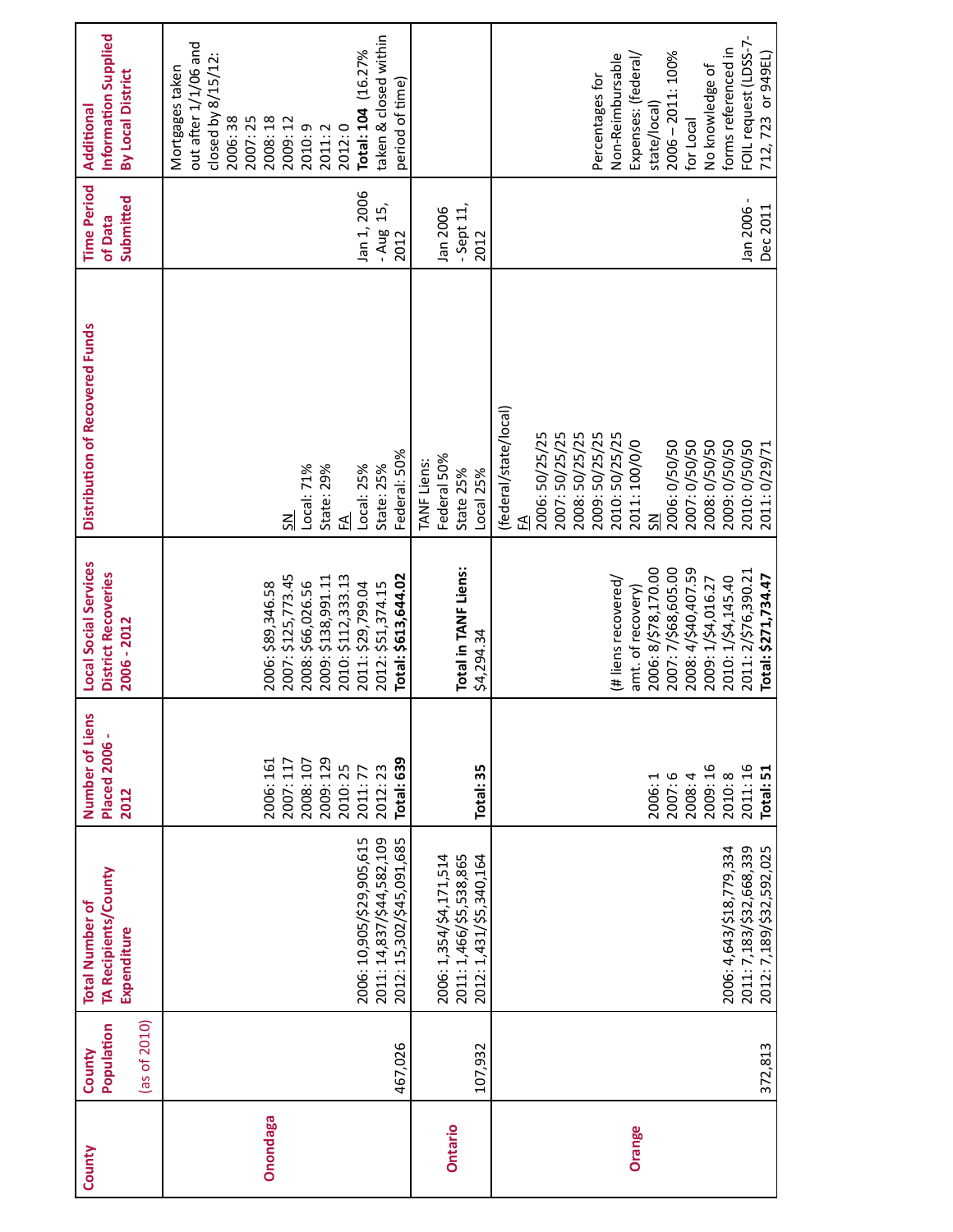| County        | (as of 2010)<br>Population<br>County | TA Recipients/County<br><b>Total Number of</b><br>Expenditure                   | Number of Liens<br><b>Placed 2006 -</b><br>2012                                           | <b>Local Social Services</b><br><b>District Recoveries</b><br>2006 - 2012                                                                                          | Distribution of Recovered Funds                                                                                                                                                                                                                                                                                 | <b>Time Period</b><br>Submitted<br>of Data | Information Supplied<br>By Local District<br>Additional |
|---------------|--------------------------------------|---------------------------------------------------------------------------------|-------------------------------------------------------------------------------------------|--------------------------------------------------------------------------------------------------------------------------------------------------------------------|-----------------------------------------------------------------------------------------------------------------------------------------------------------------------------------------------------------------------------------------------------------------------------------------------------------------|--------------------------------------------|---------------------------------------------------------|
| Orleans       | 42,883                               | 2011: 1,164/\$3,676,087<br>2012: 1,124/\$3,617,341<br>2006: 902/\$2,648,910     | 2009:10<br>2008:10<br>2010:19<br>2011:14<br>Total: 90<br>2012:13<br>2007:23<br>H<br>2006: | 2012: \$12,982.19<br>2006: \$11,664.88<br>Total: \$48,520.91<br>2011: \$6,367.89<br>2007: \$4,652.58<br>2008: \$1,946.25<br>2009: \$5,413.91<br>2010: \$5,493.21   | client as set by the New York State social<br>County local social services department<br>program involvement of each individual<br>were forwarded to the state of NY, the<br>The distribution of all liens recovered<br>US federal government, and Orleans<br>as percentages, depending on the<br>services law. | Jan 2006 -<br>Dec 2012                     |                                                         |
| <b>Oswego</b> | 122,112                              | 2012: 2,877/\$8,840,000<br>2011: 2,311/\$7,714,903<br>2006: 1,575/\$4,587,085   | Total: 157                                                                                | Total: \$186,990.32                                                                                                                                                | $\sum_{i=1}^{n}$                                                                                                                                                                                                                                                                                                | Jan 2006 -<br>Dec 2011                     |                                                         |
| <b>Otsego</b> | 62,253                               | 2006: 250/\$1,123,500<br>2011: 311/\$2,116,436<br>2012: 343/\$2,035,401         | Total: 82                                                                                 | 2006: \$17,308.06<br>2008: \$14,424.86<br>Total: \$84,860.43<br>2009: \$29,211.87<br>2010: \$12,278.17<br>2007: \$1,184.30<br>2012: \$5,141.10<br>2011: \$5,312.07 | $\sum_{i=1}^{n}$                                                                                                                                                                                                                                                                                                |                                            |                                                         |
| Putnam        | 99,724                               | 2012: 145/\$1,074,569<br>2011: 163/\$1,037,042<br>2006: 158/\$897,624           | $\frac{4}{2}$                                                                             | ∕∖<br>M                                                                                                                                                            | $\sum_{i=1}^{n}$                                                                                                                                                                                                                                                                                                | $\sum_{i=1}^{n}$                           |                                                         |
| Rensselaer    | 159,429                              | 2011: 3,916/\$12,079,273<br>2012: 4,010/\$12,260,591<br>2006: 3,271/\$9,710,648 | $\sum_{i=1}^{n}$                                                                          | $\sum_{i=1}^{n}$                                                                                                                                                   | $\sum_{i=1}^{n}$                                                                                                                                                                                                                                                                                                | $\sum_{i=1}^{n}$                           |                                                         |
| Rockland      | 311,687                              | 2011: 3,329/\$13,068,973<br>2012: 3,425/\$12,742,893<br>2006: 2,313/\$7,820,963 | Total: 28<br>2007:5<br>2008:5<br>2009:9<br>2006: 4<br>2010:2<br>2012:2<br>2011:1          | Total: \$228,641.89<br>2007: \$83,312.16<br>2008: \$71,000.00<br>2009: \$26,879.09<br>2010: \$37,612.70<br>2011: \$9,837.94<br>2006: \$0<br>2012:50                | $\sum_{i=1}^{n}$                                                                                                                                                                                                                                                                                                | Aug 8, 2012<br>Jan 2006-                   |                                                         |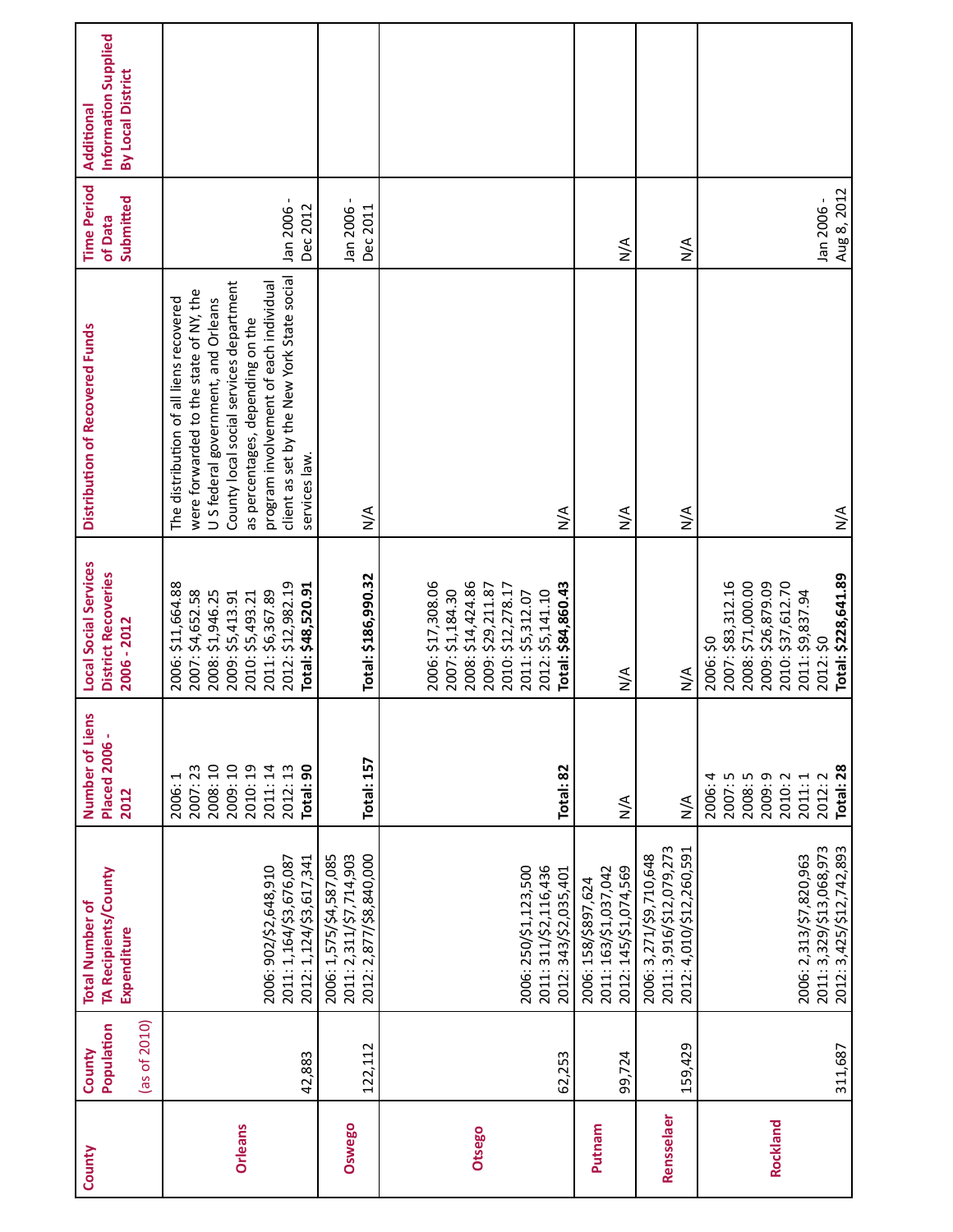| County       | $(\text{as of } 2010)$<br>Population<br>County | TA Recipients/County<br><b>Total Number of</b><br>Expenditure                   | Number of Liens<br><b>Placed 2006 -</b><br>2012                                                                       | <b>Local Social Services</b><br>District Recoveries<br>2006 - 2012             | Distribution of Recovered Funds                                                                                                                                                                                                                            | <b>Time Period</b><br>Submitted<br>of Data | Information Supplied<br>By Local District<br>Additional |
|--------------|------------------------------------------------|---------------------------------------------------------------------------------|-----------------------------------------------------------------------------------------------------------------------|--------------------------------------------------------------------------------|------------------------------------------------------------------------------------------------------------------------------------------------------------------------------------------------------------------------------------------------------------|--------------------------------------------|---------------------------------------------------------|
| Saratoga     | 219,607                                        | 2006: 450/\$1,892,632<br>2012: 558/\$3,128,522<br>2011: 578/3,428,499           | (# liens/ amt. of<br>2009: 1/\$1<br>Total: 1/\$1<br>2007:0<br>2008:0<br>2010:0<br>2006:0<br>2011:0<br>2012:0<br>lien) | 2007:0<br>2008:0<br>2009:0<br>2010:0<br>2011:0<br>2006:0<br>2012:0<br>Total: 0 | Unable to determine.                                                                                                                                                                                                                                       | Jan 2006 -<br>Dec 2012                     |                                                         |
| Schenectady  | 154,727                                        | 2012: 3,389/\$12,143,770<br>2011: 3,392/\$12,569,377<br>2006: 2,657/\$9,243,010 | Total: 0                                                                                                              | Total: \$15,849.96                                                             | $\frac{4}{2}$                                                                                                                                                                                                                                              | Jan 2006 -<br>Dec 2010                     |                                                         |
| Schoharie    | 32,749                                         | 2011: 274/\$1,137,806<br>2012: 269/\$1,154,345<br>2006: 213/\$794,885           | $\sum_{i=1}^{n}$                                                                                                      | $\sum_{i=1}^{n}$                                                               | Schoharie County is telling them that<br>they will discharge the mortgage.<br>Hurricane Irene. If anyone calls,<br>Many records were lost during                                                                                                           | $\frac{4}{2}$                              |                                                         |
| Schuyler     | 18,344                                         | 2012: 395/\$1,433,943<br>2011: 407/\$1,412,772<br>2006: 313/\$828,144           | $\sum_{i=1}^{n}$                                                                                                      | $\frac{4}{2}$                                                                  | $\frac{4}{2}$                                                                                                                                                                                                                                              | $\frac{4}{2}$                              |                                                         |
| Seneca       | 35,248                                         | 2012: 322/\$1,146,247<br>2006: 253/\$831,446<br>2011: 243/\$881,107             | $\sum_{i=1}^{n}$                                                                                                      | $\sum_{i=1}^{n}$                                                               | $\frac{4}{2}$                                                                                                                                                                                                                                              | $\frac{4}{2}$                              |                                                         |
| St. Lawrence | 111,944                                        | 2006: 1,892/\$4,848,116<br>2011: 2,339/\$7,344,440<br>2012: 2,335/\$7,518,915   | Total: 501                                                                                                            | Total: \$319,525.00                                                            | district. State and Federal government<br>distributed to the local social services<br>"Recovered funds are used to offset<br>what would otherwise be claimed<br>government. The money is not<br>against the State and Federal<br>split the money equally." | Jan 2006<br>- Aug 20,<br>2012              |                                                         |
| Steuben      | 98,989                                         | 2006: 2,160/\$5,730,090<br>2011: 1,748/\$5,463,287<br>2012: 1,802/\$5,799,891   | <b>Total: 213</b>                                                                                                     | Total: \$183,518.91                                                            | Federal: \$46,372.34<br>Local: \$71,499.53<br>State: \$65,647.04                                                                                                                                                                                           | Jan 2006<br>$-$ July 25,<br>2012           |                                                         |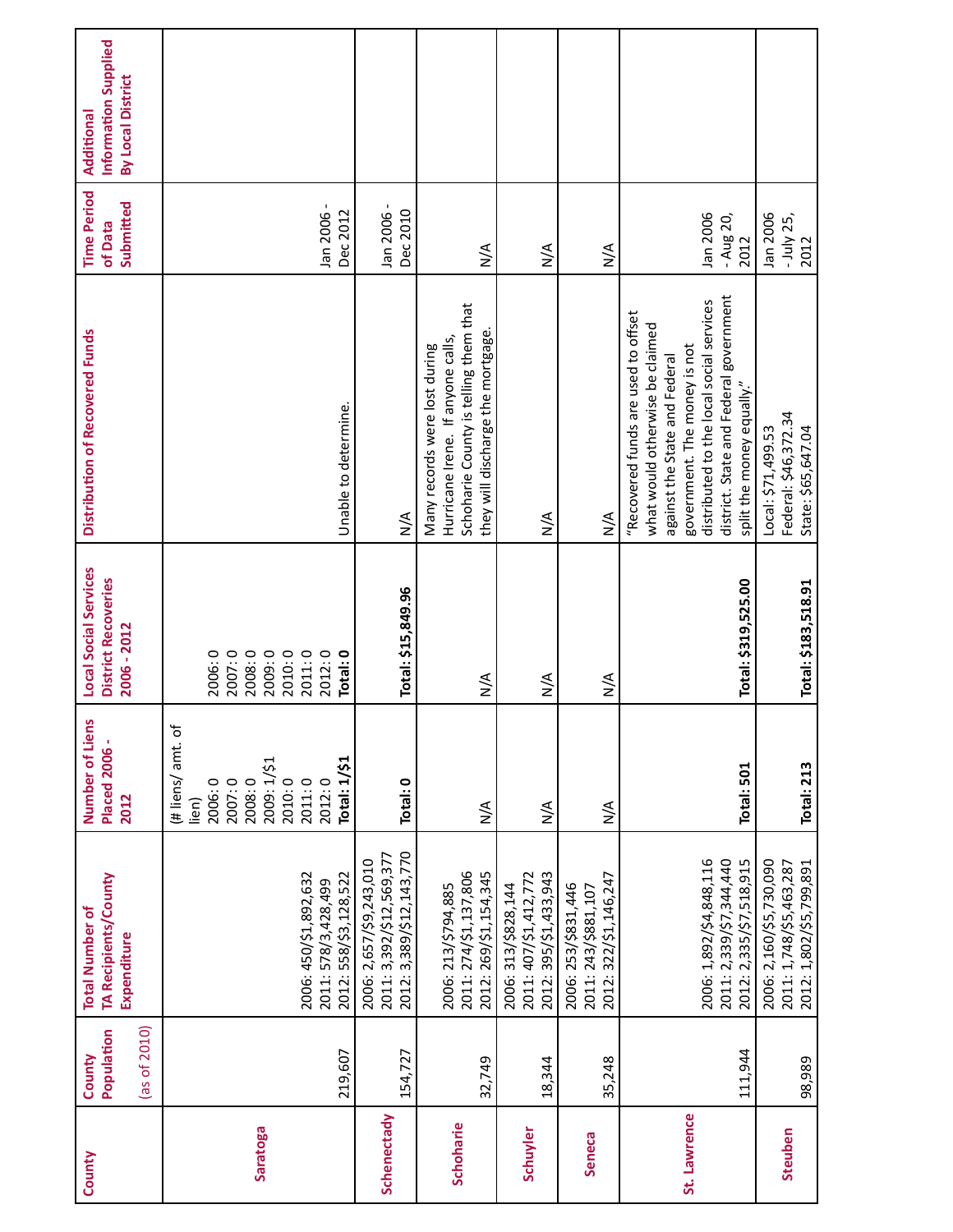| County        | (as of 2010)<br>Population<br>County | TA Recipients/County<br><b>Total Number of</b><br>Expenditure                               | Number of Liens<br><b>Placed 2006 -</b><br>2012                                            | <b>Local Social Services</b><br><b>District Recoveries</b><br>2006 - 2012                                                                                                                                  | Distribution of Recovered Funds                                  | <b>Time Period</b><br>Submitted<br>of Data | Information Supplied<br>By Local District<br>Additional |
|---------------|--------------------------------------|---------------------------------------------------------------------------------------------|--------------------------------------------------------------------------------------------|------------------------------------------------------------------------------------------------------------------------------------------------------------------------------------------------------------|------------------------------------------------------------------|--------------------------------------------|---------------------------------------------------------|
| Suffolk       | 1,493,350                            | 2006: 13,508/\$71,136,623<br>20,701/\$113,831,609<br>20,216/\$111,099,431<br>2011:<br>2012: | Total: 558                                                                                 | Total: \$10,482,971                                                                                                                                                                                        | $\frac{4}{2}$                                                    | - June 30,<br>Jan 2006<br>2012             |                                                         |
| Sullivan      | 77,545                               | 2006: 1,596/\$5,434,049<br>2012: 2,273/\$8,458,094<br>2011: 2,086/\$8,437,762               | Total: 95                                                                                  | Total: 17/\$61,752.05<br>2006: 7/\$31,194.26<br>2007: 3/\$3,595.35<br>2011: 1/\$6,838.60<br>(# liens recovered)<br>amt. of recovery)<br>2009: 3/\$428.33<br>2010: 2/\$19,500<br>2008: 1/\$195.51<br>2012:0 | Federal: \$15,621.44<br>State: \$21,629.20<br>Local: \$24,501.41 | Jan 2006 -<br>Dec 2012                     |                                                         |
| Tioga         | 51,125                               | 2006: 722/\$2,081,416<br>2011: 598/\$2,425,026<br>2012: 616/\$2,628,847                     | Total: 81                                                                                  | Total: \$87,309.08                                                                                                                                                                                         | $\sum_{i=1}^{n}$                                                 | Aug 3, 2012<br>Jan 2006 -                  |                                                         |
| Tompkins      | 101,564                              | 2012: 1,528/\$5,659,388<br>2011: 1,513/\$5,680,791<br>2006: 1,491/\$5,064,571               | $\sum_{i=1}^{n}$                                                                           | $\frac{4}{2}$                                                                                                                                                                                              | $\sum_{i=1}^{n}$                                                 | $\sum_{i=1}^{n}$                           |                                                         |
| Ulster        | 182,494                              | 2012: 3,695/\$15,422,885<br>2011: 3,562/\$14,852,407<br>2006: 2,406/\$8,986,677             | 2006: N/A<br>2012: N/A<br>2007:25<br>2009:16<br>2008:18<br>2011:18<br>2010:14<br>Total: 91 | Total: \$124,181.56<br>2009: \$36,806.11<br>2010: \$10,589.21<br>2008: \$50,915.07<br>2011: \$17,273.21<br>2007: \$8,597.96<br>2012: N/A<br>2006: N/A                                                      | $\frac{4}{2}$                                                    | Jan 2007 -<br>Dec 2011                     |                                                         |
| <b>Warren</b> | 65,705                               | 2011: 386/\$1,923,614<br>2006: 306/\$1,369,911<br>2012: 353/\$1,727,482                     | Total: 29<br>2008:6<br>2007:0<br>2009:7<br>2010:2<br>2006: 4<br>2011:7<br>2012:3           | 2008: \$37,703.08<br>2009: \$19,494.02<br>2011: \$11,813.65<br>Total: \$82,836.37<br>2006: \$7,830.72<br>2007: \$5,432.67<br>2012: \$562.23<br>2010:0                                                      | $\frac{4}{2}$                                                    | Jan 2006 -<br>Dec 2012                     |                                                         |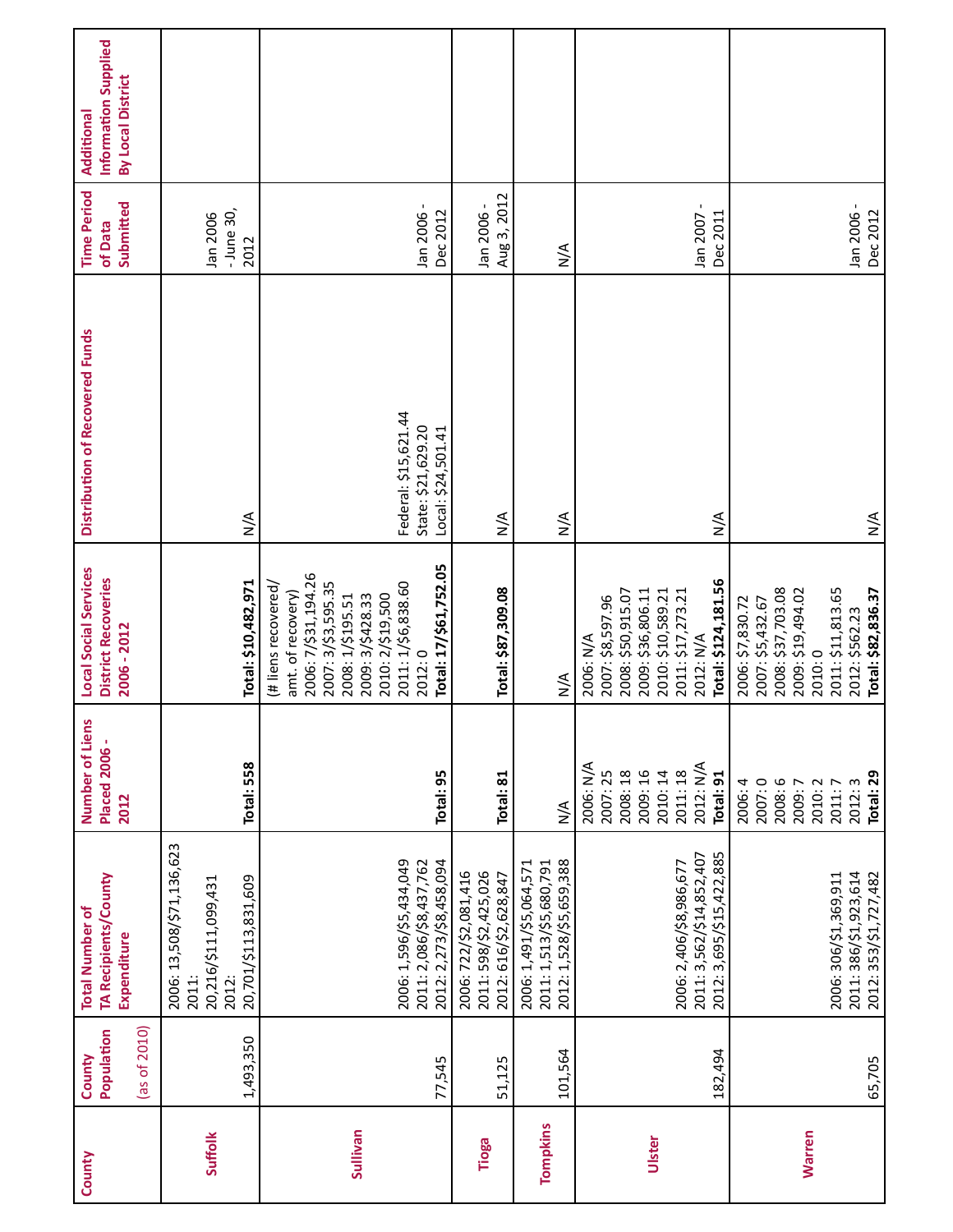| County            | Population<br>$(\text{as of } 2010)$<br>County | TA Recipients/County<br><b>Total Number of</b><br>Expenditure                       | Number of Liens<br><b>Placed 2006 -</b><br>2012                                               | <b>Local Social Services</b><br><b>District Recoveries</b><br>2006 - 2012                                                                                           | Distribution of Recovered Funds                                                                                                                                                                                                                                    | <b>Time Period</b><br>Submitted<br>of Data | Information Supplied<br>By Local District<br>Additional |  |
|-------------------|------------------------------------------------|-------------------------------------------------------------------------------------|-----------------------------------------------------------------------------------------------|---------------------------------------------------------------------------------------------------------------------------------------------------------------------|--------------------------------------------------------------------------------------------------------------------------------------------------------------------------------------------------------------------------------------------------------------------|--------------------------------------------|---------------------------------------------------------|--|
| <b>Washington</b> | 63,216                                         | 2012: 515/\$2,806,218<br>2006: 572/\$2,757,185<br>2011: 468/\$2,696,080             | $\frac{4}{2}$                                                                                 | 2009: \$20,325.09<br>Total: \$55,152.29<br>2007: \$17,612.34<br>2010: \$6,138.96<br>2008: \$4,518.53<br>2012: \$6,557.37<br>2011:0                                  | $\frac{4}{2}$                                                                                                                                                                                                                                                      | December<br>Vienuer<br>2006-<br>2012       |                                                         |  |
| Wayne             | 93,772                                         | 2012: 1,026/\$3,599,117<br>2006: 1,028/\$3,194,652<br>2011: 1,068/\$3,626,228       | $\frac{4}{2}$                                                                                 | $\frac{1}{2}$                                                                                                                                                       | $\frac{4}{2}$                                                                                                                                                                                                                                                      | $\frac{4}{2}$                              |                                                         |  |
| Westchester       | 949,113                                        | 2006: 13,935/\$73,365,826<br>2012: 13,744/\$80,751,843<br>2011: 14,512/\$89,792,323 | Total: 6                                                                                      | 2007: \$116,270.598<br>Total: \$332,885.27<br>2008: \$47,723.15<br>2010: \$59,931.53<br>2012: \$15,564.03<br>2011: \$92,708.47<br>2009: \$687.50                    | 50% Federal<br>50% State                                                                                                                                                                                                                                           | September<br>Vienuel<br>6,2012<br>2007 -   |                                                         |  |
| Wyoming           | 42,153                                         | 2006: 352/\$1,022,755<br>2012: 327/\$1,035,560<br>2011: 338/\$1,084,729             | <b>Total: 100</b><br>2008:14<br>2009:23<br>2010:12<br>2011:12<br>2006:13<br>2007:17<br>2012:9 | Total: \$100,010.13<br>2007: \$10,659.95<br>2006: \$13,826.21<br>2008: \$37,820.41<br>2010: \$26,564.11<br>2011: \$3,960.10<br>2009: \$4,570.31<br>2012: \$2,609.04 | Total: 26,246/33,975/39,789.13<br>2008: 4,807/15,148/17,865.41<br>2007: 4,543/3,058/3,058.95<br>2009: 1,905/1,333/1,332.41<br>2006: 2,164/5,400/6,262.21<br>2010: 8,889/7,720/9,955.11<br>2012: 1,958/326/325.04<br>2011: 1,980/990/990.1<br>(federal/state/local) | December<br>Vienuel<br>2006-<br>2012       |                                                         |  |
| <b>Yates</b>      | 25,348                                         | 2011: 147/\$592,860<br>2012: 228/\$912,060<br>2006: 235/\$691,698                   | Total: 0                                                                                      | Total: 0                                                                                                                                                            | $\frac{4}{2}$                                                                                                                                                                                                                                                      | $\frac{4}{2}$                              |                                                         |  |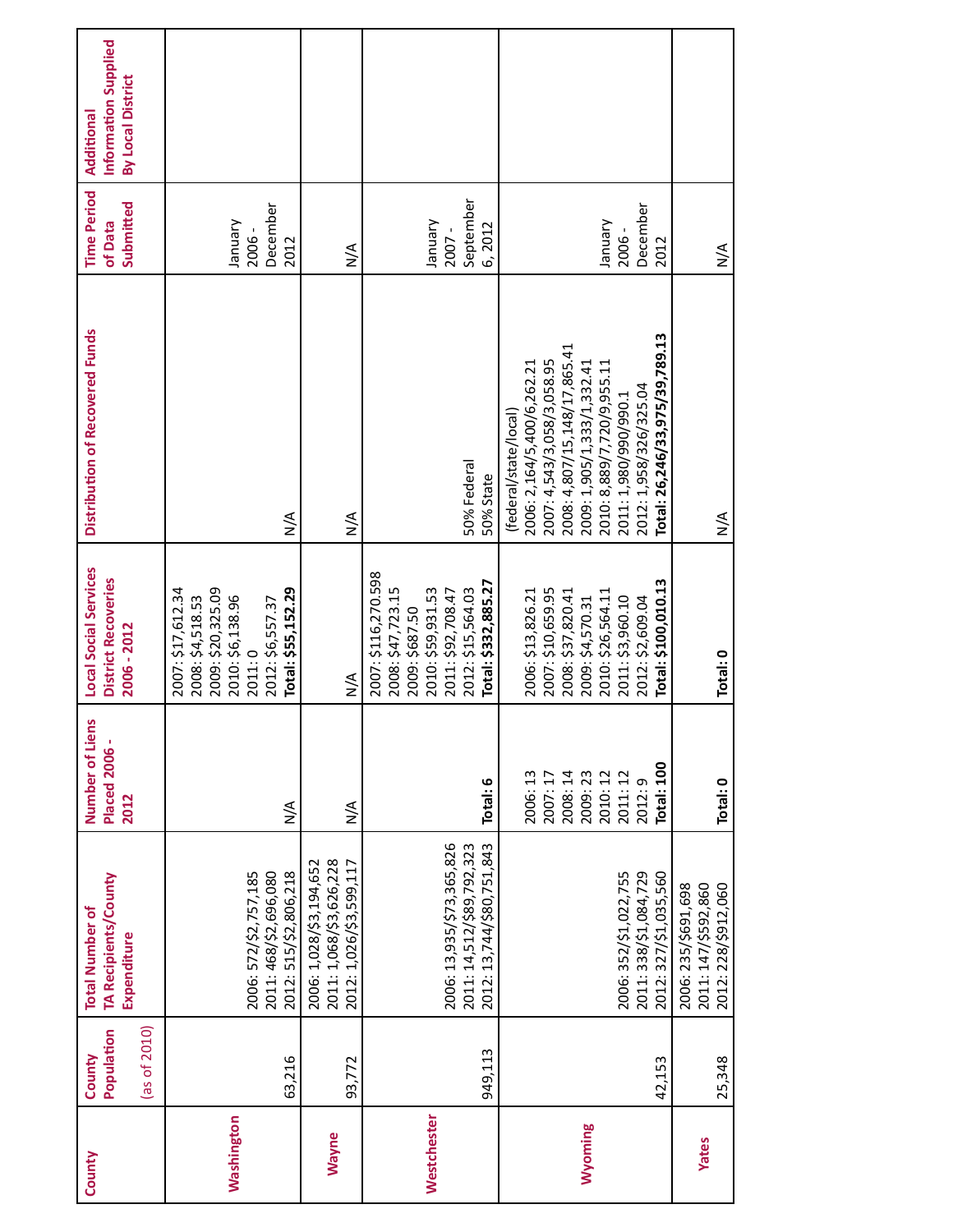# **A.7780 (Titus)/S.5498 (Savino)**

#### A.7780 (Titus)/S.5498 (Savino)

S T A T E O F N E W Y O R K

 $\_$  ,  $\_$  ,  $\_$  ,  $\_$  ,  $\_$  ,  $\_$  ,  $\_$  ,  $\_$  ,  $\_$  ,  $\_$  ,  $\_$  ,  $\_$  ,  $\_$  ,  $\_$  ,  $\_$  ,  $\_$  ,  $\_$  ,  $\_$  ,  $\_$  ,  $\_$  ,  $\_$  ,  $\_$  ,  $\_$  ,  $\_$  ,  $\_$  ,  $\_$  ,  $\_$  ,  $\_$  ,  $\_$  ,  $\_$  ,  $\_$  ,  $\_$  ,  $\_$  ,  $\_$  ,  $\_$  ,  $\_$  ,  $\_$  ,

7780 2013-2014 Regular Sessions

I N A S S E M B L Y

June 4, 2013 \_\_\_\_\_\_\_\_\_\_\_

Introduced by M. of A. TITUS -- read once and referred to the Committee on Social Services

 AN ACT to amend the social services law, in relation to the powers of social services officials to receive and dispose of a deed, mortgage, or lien

 THE PEOPLE OF THE STATE OF NEW YORK, REPRESENTED IN SENATE AND ASSEM- BLY, DO ENACT AS FOLLOWS:

 1 Section 1. Section 106 of the social services law, as amended by chap- 2 ter 200 of the laws of 1946, the section heading as amended, subpara-<br>3 graph 5 of paragraph (a) of subdivision 2 as renumbered and paragraphs graph 5 of paragraph (a) of subdivision 2 as renumbered and paragraphs 4 (e) and (f) of subdivision 2 as added by chapter 1080 of the laws of 1974, subdivision 1 and paragraph (a) of subdivision 2 as amended by 5 1974, subdivision 1 and paragraph (a) of subdivision 2 as amended by 6 chapter 764 of the laws of 1972, paragraph (b) of subdivision 2 as amended by chapter 150 of the laws of 1955, paragraph (c) of subdivision 8 2 as amended by chapter 310 of the laws of 1962, paragraph (d) of subdi- 9 vision 2 as added by chapter 43 of the laws of 1952, subdivision 3 as 10 amended by chapter 271 of the laws of 1948 and subdivision 4 as added by 11 chapter 340 of the laws of 2003, is amended to read as follows: 12 S 106. Powers of social services official to receive and dispose of a 13 deed, mortgage, or lien. 1. A social services official responsible, by 14 or pursuant to any provision of this chapter, for the administration of 15 assistance or care granted or applied for may accept a deed of real 16 property and/or a mortgage thereon on behalf of the public welfare 17 district for the assistance and care of a person at public expense but 18 such property shall not be considered as public property and shall 19 remain on the tax rolls and such deed or mortgage shall be subject to 20 redemption as provided in paragraph (a) of subdivision [two] SIX hereof.<br>21 - 2. ANY INCONSISTENT PROVISION OF THIS CHAPTER OR ANY OTHER LAW 2. ANY INCONSISTENT PROVISION OF THIS CHAPTER OR ANY OTHER LAW 22 NOTWITHSTANDING, A SOCIAL SERVICES OFFICIAL MAY NOT ASSERT ANY CLAIM 23 UNDER ANY PROVISION OF THIS CHAPTER TO RECOVER PAYMENTS MADE AS PART OF 24 SUPPLEMENTAL NUTRITION ASSISTANCE PROGRAM (SNAP), CHILD CARE SERVICES,

 EXPLANATION--Matter in ITALICS (underscored) is new; matter in brackets [ ] is old law to be omitted.

LBD11116-01-3

A. 7780

1 EMERGENCY ASSISTANCE TO ADULTS OR THE HOME ENERGY ASSISTANCE PROGRAM 2 (HEAP). 2 (HEAP).<br>3 3. Al

 3 3. ANY INCONSISTENT PROVISION OF THIS CHAPTER OR OF ANY OTHER LAW 4 NOTWITHSTANDING, A SOCIAL SERVICES OFFICIAL MAY NOT ASSERT ANY CLAIM 5 UNDER ANY PROVISION OF THIS CHAPTER TO RECOVER PAYMENTS OF PUBLIC 6 ASSISTANCE IF SUCH PAYMENTS WERE REIMBURSED BY CHILD SUPPORT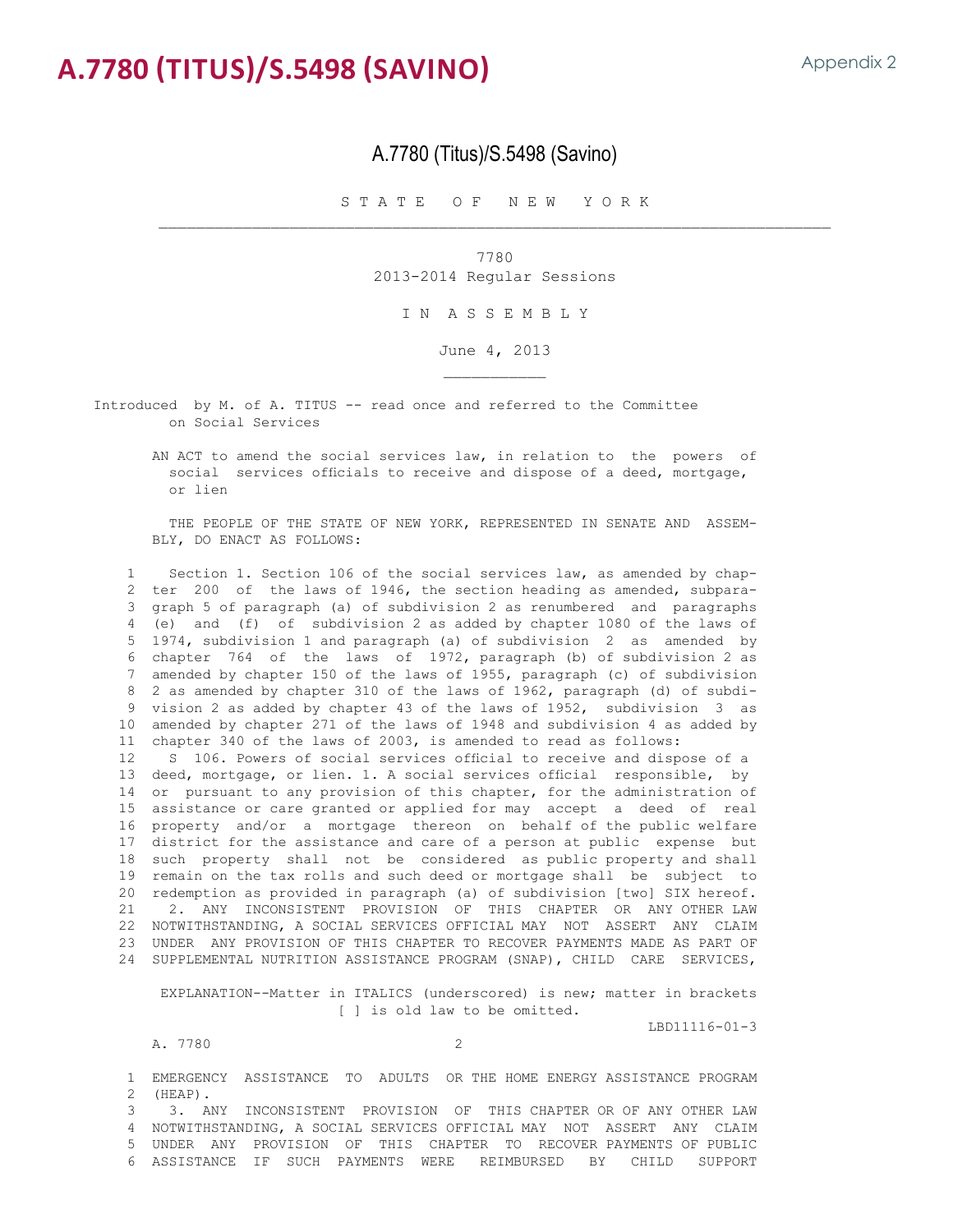7 COLLECTIONS.<br>8 4. ANY T 8 4. ANY INCONSISTENT PROVISION OF THIS CHAPTER OR OF ANY OTHER LAW 9 NOTWITHSTANDING, A SOCIAL SERVICES OFFICIAL MAY NOT ASSERT ANY CLAIM 10 UNDER ANY PROVISION OF THIS CHAPTER TO RECOVER PAYMENTS OF PUBLIC 11 ASSISTANCE UNLESS, BEFORE IT HAS ACCEPTED A DEED OR MORTGAGE FROM AN 12 APPLICANT OR RECIPIENT, IT HAS FIRST RECEIVED A SIGNED ACKNOWLEDGMENT 13 FROM THE APPLICANT OR RECIPIENT ACKNOWLEDGING THAT: 14 (A) THE APPLICANT OR RECIPIENT UNDERSTANDS THAT BENEFITS PROVIDED AS 15 PART OF SUPPLEMENTAL NUTRITION ASSISTANCE PROGRAM (SNAP), CHILD CARE 16 SERVICES, EMERGENCY ASSISTANCE TO ADULTS OR THE HOME ENERGY ASSISTANCE 17 PROGRAM (HEAP) MAY NOT BE INCLUDED AS PART OF THE RECOVERY TO BE MADE 18 UNDER THE MORTGAGE;<br>19 (B) IF THE APPLIC 19 (B) IF THE APPLICANT OR RECIPIENT DECLINES TO PROVIDE THE LIEN OR 20 MORTGAGE THE CHILDREN IN THE HOUSEHOLD REMAIN ELIGIBLE FOR PUBLIC 21 ASSISTANCE.<br>22 5. (A) UNT 22 5. (A) UNTIL SUCH PROPERTY OR MORTGAGE IS SOLD, ASSIGNED OR FORECLOSED 23 PURSUANT TO LAW BY THE SOCIAL SERVICES OFFICIAL, OR UNTIL SUCH MORTGAGE 24 HAS BEEN PAID OFF, THE PERSON GIVING SUCH DEED OR MORTGAGE, OR HIS OR 25 HER ESTATE OR THOSE ENTITLED THERETO, SHALL RECEIVE AN ANNUAL ACCOUNTING<br>26 OF THE PUBLIC ASSISTANCE INCURRED AND REPAIRS AND TAXES PAID ON PROPER-26 OF THE PUBLIC ASSISTANCE INCURRED AND REPAIRS AND TAXES PAID ON PROPER-<br>27 TY THE DISTRICT SHALL PROVIDE SUCH ACCOUNTING NO LATER THAN FOUR MONTHS 27 TY. THE DISTRICT SHALL PROVIDE SUCH ACCOUNTING NO LATER THAN FOUR MONTHS 28 AFTER THE END OF THE COUNTY'S FISCAL YEAR.<br>29 (B) SUCH ACCOUNTING SHALL INCLUDE INFORM 29 (B) SUCH ACCOUNTING SHALL INCLUDE INFORMATION REGARDING THE DEBT OWED, 30 INCLUDING, BUT NOT LIMITED TO:<br>31 (1) AN ENUMERATION OF AL 31 (1) AN ENUMERATION OF ALL ASSISTANCE INCURRED BY THE PERSON GIVING 32 SUCH DEED OR MORTGAGE OR HIS OR HER HOUSEHOLD TO DATE;<br>33 (2) THE CURRENT AMOUNT OF RECOVERABLE ASSISTANCE UN (2) THE CURRENT AMOUNT OF RECOVERABLE ASSISTANCE UNDER THE DEED OR 34 MORTGAGE; 35 (3) THE AMOUNT OF ANY CREDITS AGAINST ASSISTANCE INCLUDING BUT NOT 36 LIMITED TO:<br>37 A. THE AMO 37 A. THE AMOUNT OF CHILD SUPPORT COLLECTED AND RETAINED BY THE DISTRICT 38 AS REIMBURSEMENT FOR ASSISTANCE;<br>39 B. RECOVERTES UNDER SECTION ONE B. RECOVERIES UNDER SECTION ONE HUNDRED FOUR OF THIS TITLE; 40 C. RECOVERIES UNDER SECTION ONE HUNDRED THIRTY-ONE-R OF THIS CHAPTER.<br>41 (4) SAID ACCOUNTING SHALL ALSO PROVIDE INFORMATION REGARDING TH 41 (4) SAID ACCOUNTING SHALL ALSO PROVIDE INFORMATION REGARDING THE 42 MANNER IN WHICH PAYMENTS MAY BE MADE TO THE SOCIAL SERVICES DISTRICT TO 43 REDUCE THE AMOUNT OF THE MORTGAGE. 44 (C) IN THE EVENT THAT AN ANNUAL ACCOUNTING IS NOT PROVIDED TO THE 45 PERSON GIVING SUCH DEED OR MORTGAGE OR HIS OR HER ESTATE OR THOSE ENTI- 46 TLED THERETO, WITHIN THE FOUR MONTH PERIOD REQUIRED IN PARAGRAPH (A) OF<br>47 THIS SUBDIVISION, NO ASSISTANCE SHALL BE RECOVERABLE FOR THAT FISCAL 47 THIS SUBDIVISION, NO ASSISTANCE SHALL BE RECOVERABLE FOR THAT FISCAL 48 YEAR. IN THE EVENT THAT THE PERSON GIVEN THE DEED OR MORTGAGE HAS 49 RECEIVED NO RECOVERABLE ASSISTANCE IN ANY YEAR, THE ANNUAL ACCOUNTING 50 MUST CONTINUE TO BE PROVIDED, REFLECTING ANY CREDITS THAT HAVE BEEN 51 APPLIED AGAINST THE ACCOUNT.<br>52 (D) NO DEED OR MORTGAGE TA 52 (D) NO DEED OR MORTGAGE TAKEN ON OR BEFORE JANUARY FIRST, TWO THOUSAND 53 FOURTEEN SHALL BE VALID UNLESS A SOCIAL SERVICES OFFICIAL PROVIDES AN 54 ACCOUNTING TO THE PERSON GIVING SUCH DEED OR MORTGAGE OR HIS OR HER 55 ESTATE OR THOSE ENTITLED THERETO, PURSUANT TO THIS SUBDIVISION, ON OR 56 BEFORE NOVEMBER FIRST, TWO THOUSAND FOURTEEN. A. 7780 3 1 6. (a) (1) Until such property or mortgage is sold, assigned or fore-

2 closed pursuant to law by the social services official, the person<br>3 giving such deed or mortgage, or his estate or those entitled thereto. giving such deed or mortgage, or his estate or those entitled thereto, 4 may redeem the same by the payment of all expenses incurred for the 5 support of the person, and for repairs and taxes paid on such property, 6 provided, however, that a social services official may enter into a 7 contract for such redemption, subject to the provisions of this para- 8 graph, and containing such terms and conditions, including provisions 9 for periodic payments, [with or] without interest, [as the social 10 services official shall deem appropriate,] for an amount less than the 11 full expenses incurred for the support of the person and for repairs and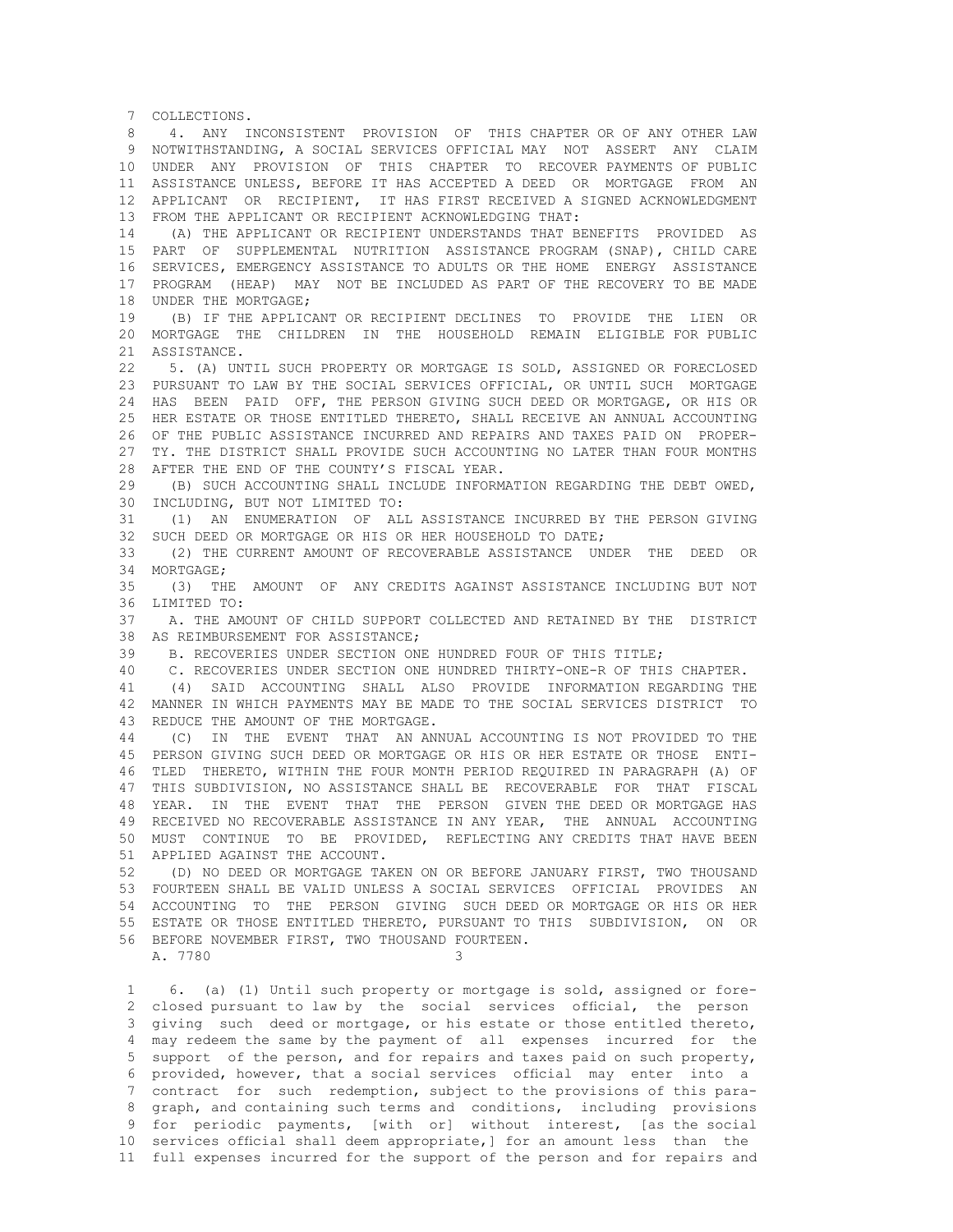12 taxes paid on such property (hereinafter called a "lesser sum"), which 13 lesser sum shall in no event be less than the difference between the 14 appraised value of such property and the total of the then unpaid prin- 15 cipal balance of any recorded mortgages and the unpaid balance of sums 16 secured by other liens against such property.<br>17 (2) In the case of a redemption for a less

(2) In the case of a redemption for a lesser sum, the social services 18 official shall obtain (i) an appraisal of the current market value of 19 such property, by an appraiser acceptable to both parties, and (ii) a 20 statement of the principal balance of any recorded mortgages or other 21 liens against such property (excluding the debt secured by the deed, 22 mortgage or lien of the social services official). Any expenses incurred 23 pursuant to this paragraph shall be audited and allowed in the same 24 manner as other official expenses.<br>25 (3) Every redemption contract

 25 (3) Every redemption contract for any lesser sum shall be approved by 26 the department upon an application by the social services official<br>27 containing the appraisal and statement required by subparagraph two, a 27 containing the appraisal and statement required by subparagraph two, a<br>28 statement by the social services official of his reasons for entering 28 statement by the social services official of his reasons for entering<br>29 into the contract for such lesser sum and any other information required 29 into the contract for such lesser sum and any other information required 30 by required 30 by regulations of the department.<br>31 (4) So long as the terms

31 (4) So long as the terms of the approved redemption contract are<br>32 performed, no public sale of such property shall be held. 32 performed, no public sale of such property shall be held.<br>33 (5) The redemotion for a lesser sum shall reduce the

 33 (5) The redemption for a lesser sum shall reduce the claim of the 34 social services official against the recipient on the implied contract 35 under section one hundred four of this chapter or under any other law, 36 to the extent of all sums paid in redemption.<br>37 (b) In order to allow a minimum period

(b) In order to allow a minimum period for redemption, the public 38 welfare official shall not sell the property or mortgage until after the 39 expiration of one year from the date he received the deed or mortgage, 40 but if unoccupied property has not been redeemed within six months from 41 the date of death of the person who conveyed it to him by deed the 42 public welfare official may thereafter, and before the expiration of 43 such year, sell the property.<br>44 (c) Except as otherwise prop

 44 (c) Except as otherwise provided in this chapter, upon the death of 45 the person or his receiving institutional care, if the mortgage has not 46 been redeemed, sold or assigned, the public welfare official may enforce<br>47 collection of the mortgage debt in the manner provided for the foreclocollection of the mortgage debt in the manner provided for the foreclo-48 sure of mortgages by action.<br>49 (d) Provided the departme

(d) Provided the department shall have given its approval in writing, 50 the public welfare official may, when in his judgment it is advisable 51 and in the public interest, release a part of the property from the lien 52 of the mortgage to permit, and in consideration of, the sale of such 53 part by the owner and the application of the proceeds to reduce said 54 mortgage or to satisfy and discharge or reduce a prior or superior mort- 55 gage.

A. 7780 4

 1 (e) While real property covered by a deed or mortgage is occupied, in whole or in part, by an aged, blind or disabled person who executed such 3 deed or mortgage to the social services official for old age assistance, 4 assistance to the blind or aid to the disabled granted to such person 5 before January first, nineteen hundred seventy-four, the social services 6 official shall not sell the property or assign or enforce the mortgage<br>7 unless it appears reasonably certain that the sale or other disposition unless it appears reasonably certain that the sale or other disposition 8 of the property will not materially adversely affect the welfare of such<br>9 person. After the death of such person no claim for assistance granted person. After the death of such person no claim for assistance granted 10 him shall be enforced against any real property while it is occupied by 11 the surviving spouse.

 12 (f) Except as otherwise provided, upon the death of a person who 13 executed a lien to the social services official in return for old age 14 assistance, assistance to the blind or aid to the disabled granted prior 15 to January first, nineteen hundred seventy-four, or before the death of 16 such person if it appears reasonably certain that the sale or other 17 disposition of the property will not materially adversely affect the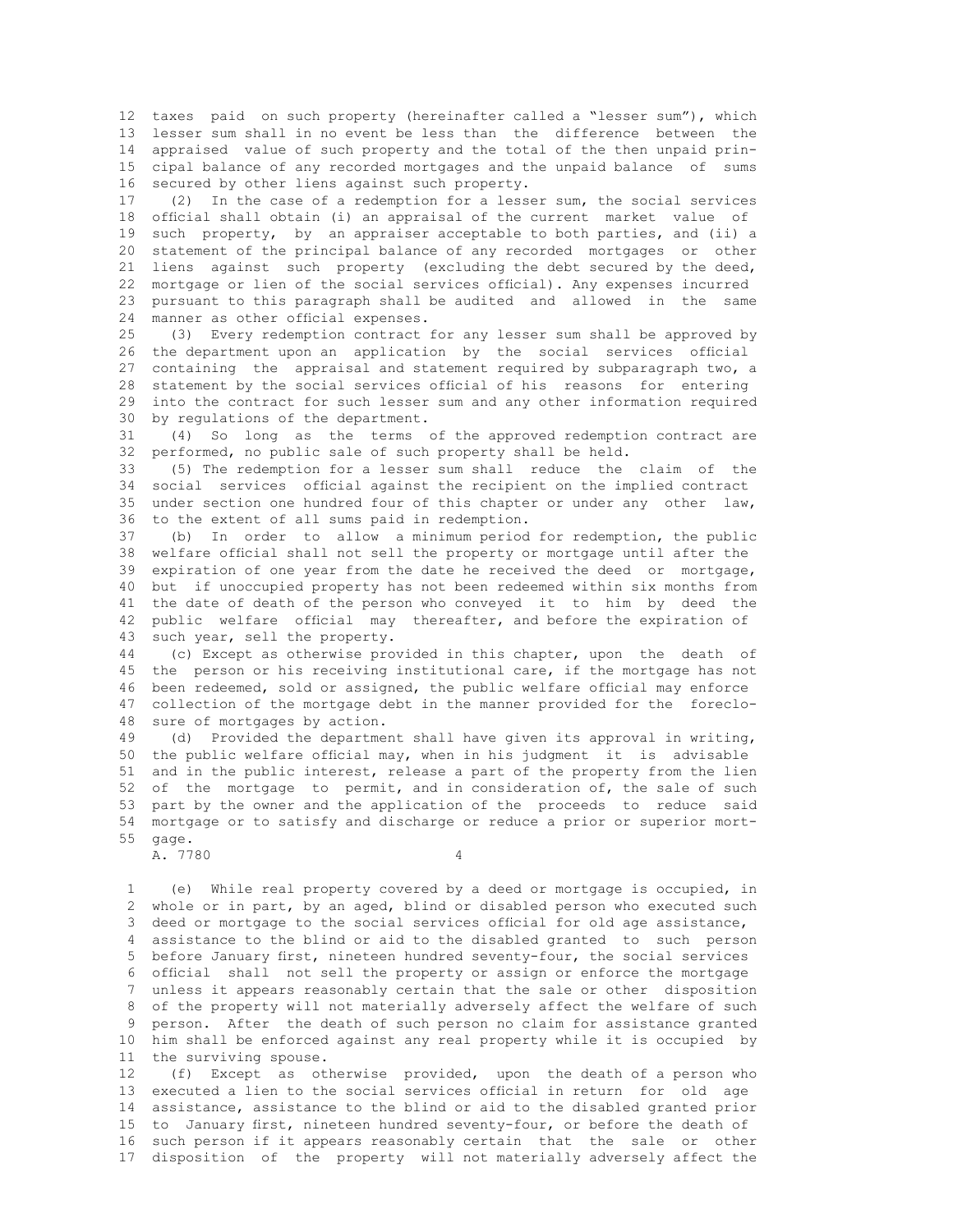18 welfare of such person, the social services official may enforce such 19 lien in the manner provided by article three of the lien law. After the 20 death of such person the lien may not be enforced against real property 21 while it is occupied by the surviving spouse.

 22 [3.] 7. The sale of any parcel of real property or mortgage on real 23 property by the public welfare official, under the provisions of this 24 section, shall be made at a public sale, held at least two weeks after 25 notice thereof shall have been published in a newspaper having a general 26 circulation in that section of the county in which the real property is 27 located. Such notice shall specify the time and place of such public 28 sale and shall contain a brief description of the premises to be sold, 29 or upon which the mortgage is a lien, as the case may be. Unless in the 30 judgment of the public welfare official, it shall be in the public 31 interest to reject all bids, such parcel or mortgage shall be sold to 32 the highest responsible bidder.<br>33 [4. Any inconsistent provisio

[4. Any inconsistent provision of this chapter or of any other law 34 notwithstanding, a social services official may not assert any claim 35 under any provision of this chapter to recover payments of public 36 assistance if such payments were reimbursed by child support 37 collections.]<br>38 8. IT IS PE

 38 8. IT IS PERMISSIBLE FOR SOCIAL SERVICES OFFICIALS TO SUBORDINATE A 39 MORTGAGE TAKEN ON BEHALF OF THE PUBLIC WELFARE DISTRICT PURSUANT TO THIS 40 SECTION. THE SOCIAL SERVICES OFFICIAL SHALL SUBORDINATE A MORTGAGE WITH- 41 IN THIRTY DAYS OF RECEIPT OF WRITTEN NOTICE THAT THE HOMEOWNER IS 42 ATTEMPTING TO MODIFY A MORTGAGE HELD BY A MORTGAGEE WITH SUPERIOR LIEN 43 RIGHTS AND SUBORDINATION OF THE PUBLIC WELFARE DISTRICT'S MORTGAGE IS 44 REQUIRED BY THE SUPERIOR LIEN HOLDER IN ORDER FOR IT TO APPROVE OR 45 COMPLETE THE MODIFICATION.

 46 S 2. This act shall take effect on the sixtieth day after it shall 47 have become a law.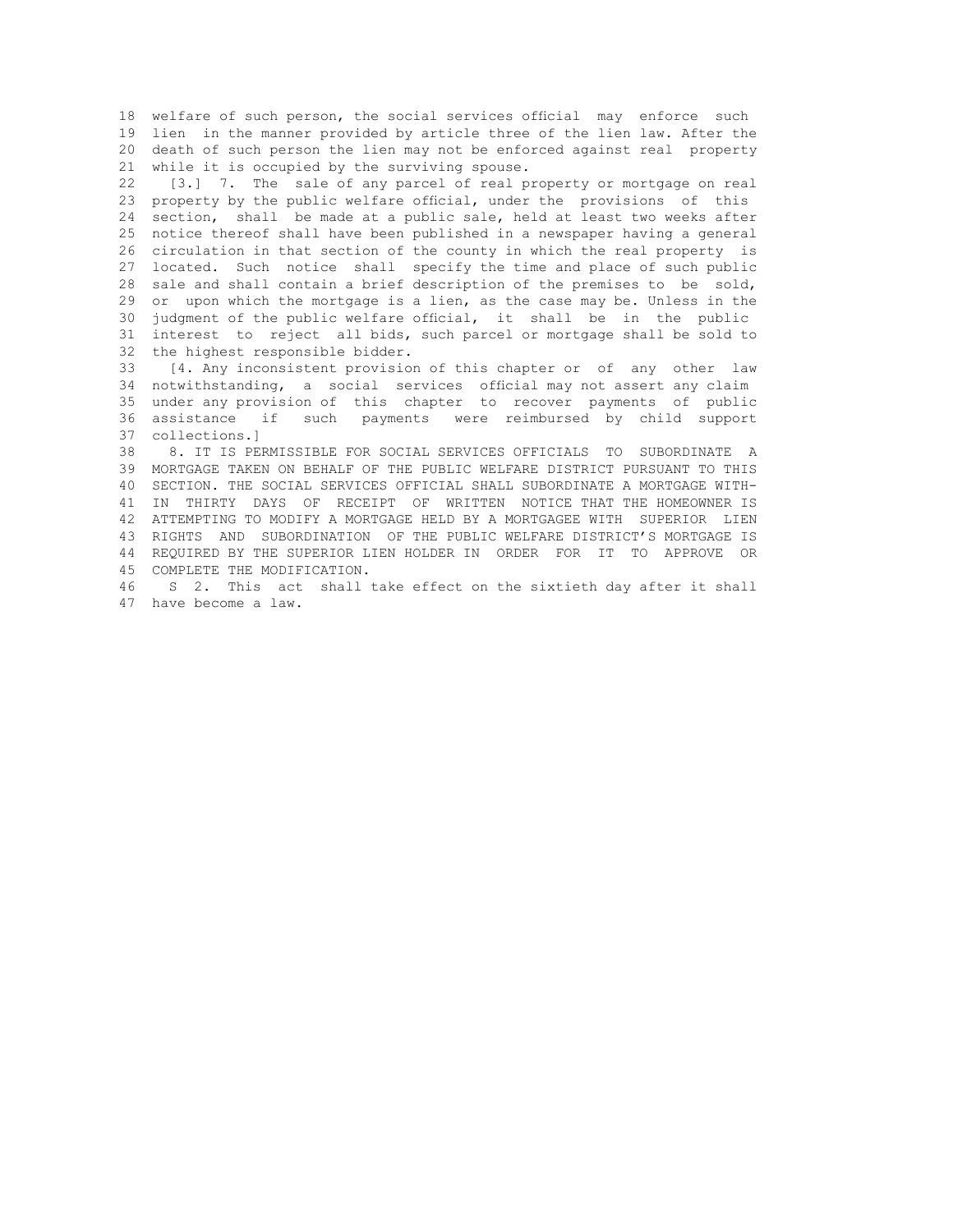# **ADVOCATES' TOOLKIT** Appendix 3

This toolkit is meant to be a practical guide to dealing with the most frequent problems encountered by welfare applicants and recipients who own their own homes.

• **Your client is a recipient of public assistance or former recipient of public assistance who has given the local Social Services District a mortgage against his or her home. S/he wants to know the amount of the debt.**

Persons who give the local Social Services District a mortgage have no way of knowing the amount of their debt. They do not receive periodic statements. The mortgage document does not list the accurate amount of the debt because the amount of the mortgage increases as public assistance is paid out, and is reduced as credits are made against the debt. The mortgage document may or may not include a dollar amount and it never reflects the actual amount of the mortgage. For example in New York City, mortgages typically say \$200,000. In other counties mortgages have general language such as "so much money as may be advanced to the mortgagor by the mortgagee." Therefore, to find out the amount owed, you will have to:

- $\triangleright$  Ask the Social Services District for the payoff amount. This request is usually made to the County Attorney outside of the City of New York.
- $\triangleright$  In the City of New York, the request should be made to:

Ms. Iris Jackson Real Property Unit New York City Commissioner of Social Services 250 Church Street New York, New York 10013

**Once you get the payoff amount, how do you verify that it is correct?** 

**First:** Make sure that all the charges are correct.

- $\triangleright$  Step one: Ask the Social Services District for a detailed accounting as to how the amount of the lien was calculated. Be sure to ask the district for a list of codes used in the accounting so that you can decipher the print out. This request is usually made to the County Attorney in Social Services Districts outside the City of New York. In the City of New York the request should be made to Ms. Jackson at the address above.
- $\triangleright$  You receive the accounting what next? There are many things to review to determine if the mortgage was correctly calculated.

#### **It is important to check for duplicate entries and math errors.**

- $\triangleright$  Did any of the mortgage debt accrue more than 10 years before the mortgage was executed?
	- a. If yes, all debt that accrued more than 10 years before the mortgage was signed must be deducted from the payoff amount.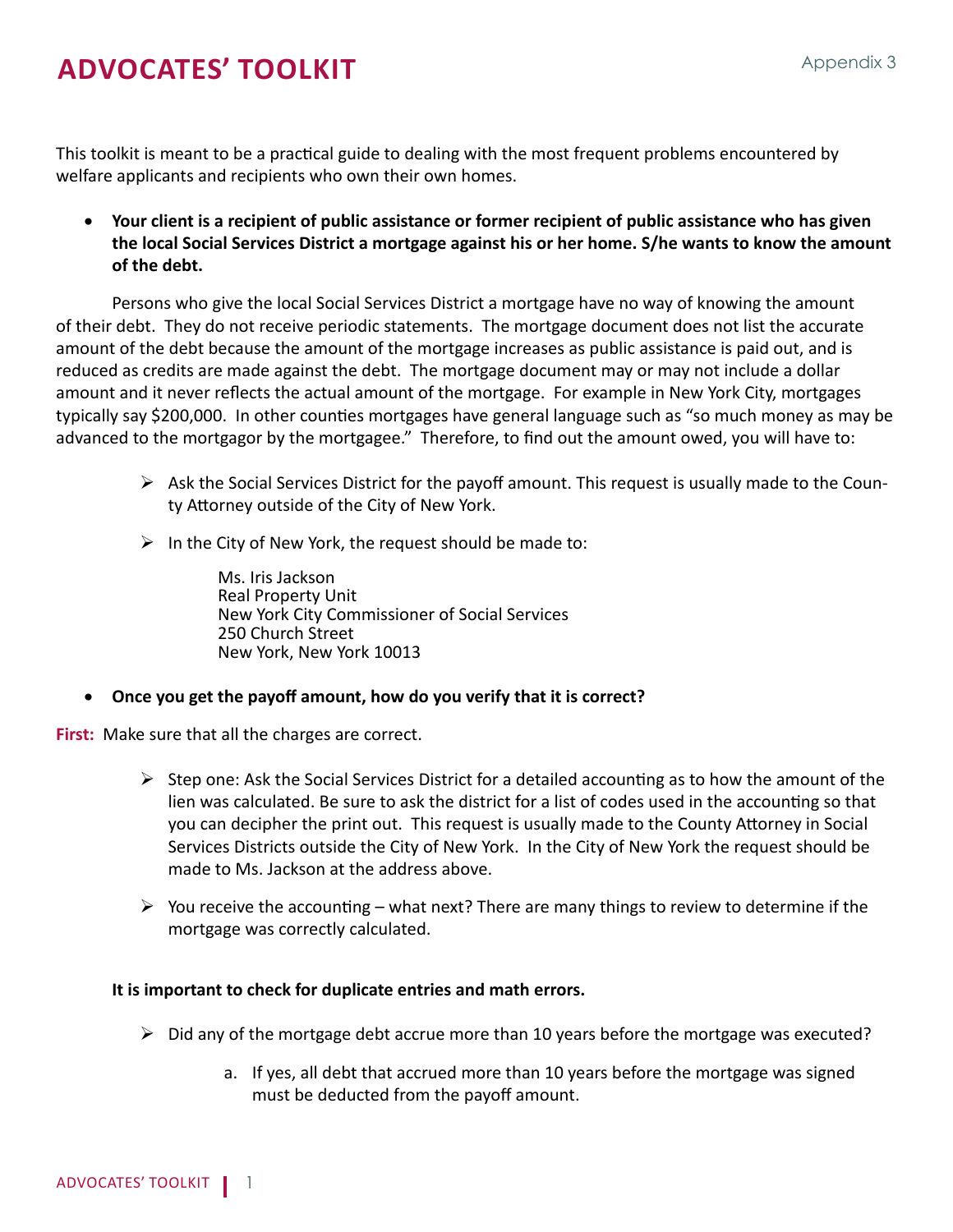- $\triangleright$  Does the amount of the debt include HEAP, food stamps, child care assistance, Emergency Assistance to Adults or Medicaid?
	- a. If yes, all debt that stems from payments of HEAP, SNAP, EAA or child care assistance must be deducted from the payoff amount. Medicaid charges should be closely examined to determine whether they are recoverable.
- $\triangleright$  You received a computer printout. How do you tell if the amount of the debt include HEAP, EAA, SNAP or child care assistance?
	- a. You will have to look at the coding in the printout. If you asked for the list of codes along with your printout, you should be able to identify they type of benefits that is associated with each debit entry.

**Second:** Make sure that all credits have been properly applied.

#### **Child support order:**

- a. If your client has a child support order, ask the client to get a "payment and disbursement history" (sometimes called "child support printout") that goes back to the first year that the client was on public assistance and continues to the present, even if the client has not been a recipient of public assistance for a number of years.
- b. Because of very complicated child support distribution rules, the local Department of Social Services may be entitled to retain child support collected after the client's public assistance case was closed, including income tax interceptions which continue until arrears are paid in full. Review the printout to determine how much in collected support was disbursed to the Social Services District. That total should be applied to reduce the lien.
- c. To get a child support payment and disbursement history, your client will have to call the New York State Child Support Helpline at 888-208-4485 (TTY: 1-866-875-9975 Monday - Friday, 8am - 7pm).

#### **Workfare:**

a. If your client worked off his or her public assistance grant, he or she should be entitled to a credit against the mortgage in an amount which equals the total number of hours worked times the federal minimum wage. Workfare programs keep time sheets which you will have to request from the Social Services District. You will have to review the time sheets from the period of time that your client was on public assistance and multiply the total number of hours times the minimum wage. The federal minimum wage is \$8.00 as of January 1, 2014 and has been \$7.25 per hour since July 24, 2009. A history of the federal minimum wage for cases where workfare was performed before that date is at:

<http://www.dol.gov/whd/minwage/chart.htm>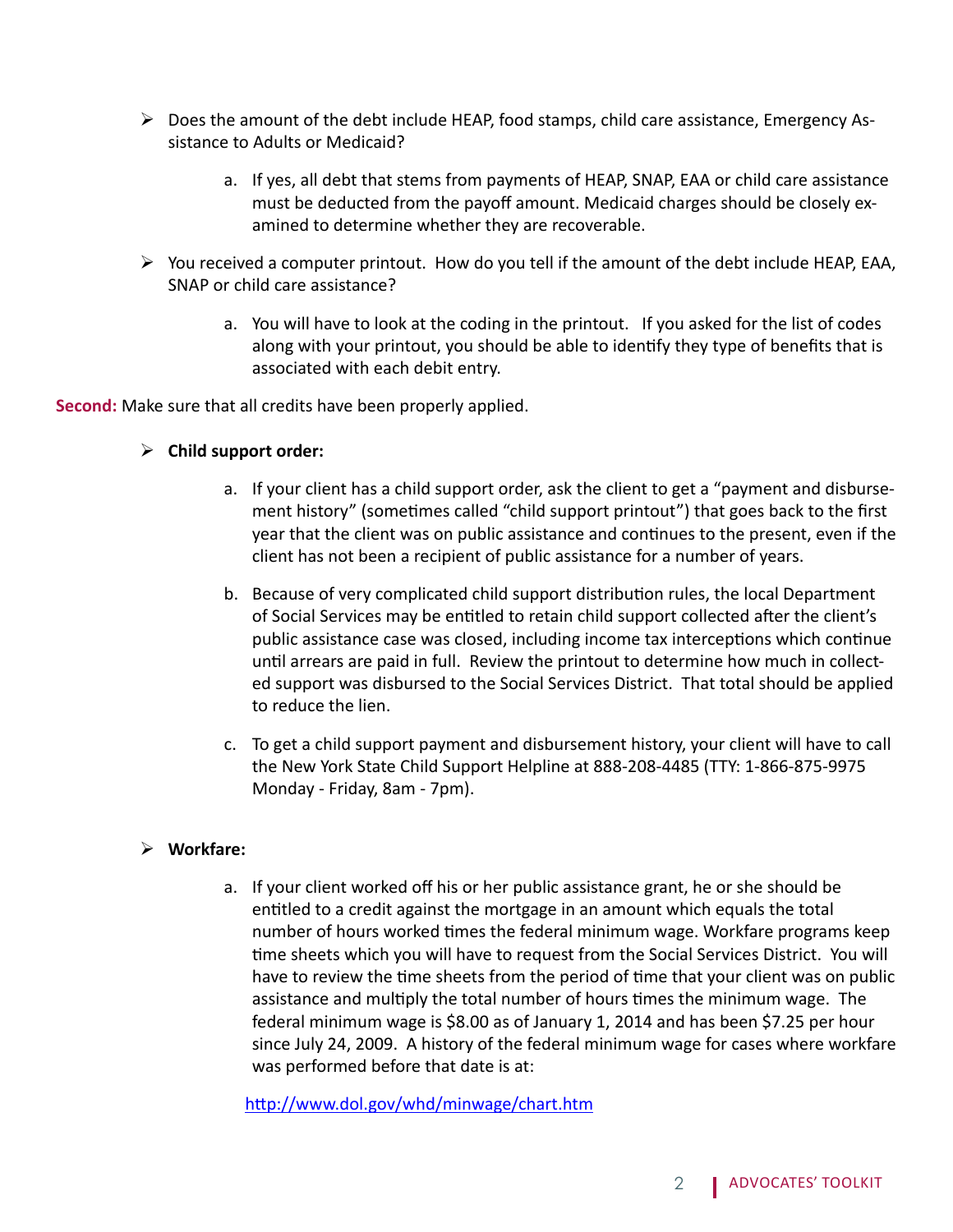Applicants for assistance who own a home ask:

**Do I have to give DSS a mortgage as a condition of receiving assistance?**

**What happens if I refuse to sign the mortgage?** 

#### **What you need to know to answer these questions:**

#### **Are there children in the household?**

- **a. If yes,** advise the applicant that he or she can get a grant for the children only without having to sign a mortgage. This will be a smaller grant than if the client gets a grant for themselves and the children. You can provide your client with the following information in order to help them make this important financial decision.
	- $\rightarrow$  First, you will have to work out two budgets one for the children only and one for the household with the adult included so your client can make the decision whether it is feasible to support themselves with a grant only for the children. Budgeting standards for every county are available on the Empire Justice Center web page at: [http://www.empirejustice.org/issue-areas/public-benefits/cash-assistance/2012-stan](http://www.empirejustice.org/issue-areas/public-benefits/cash-assistance/2012-standard-by-county.html)[dard-by-county.html](http://www.empirejustice.org/issue-areas/public-benefits/cash-assistance/2012-standard-by-county.html)
	- $\rightarrow$  For example, in Albany County a mother with three children and no income, who owns her house, would receive \$510 per month in public assistance for her children only, and \$698 if she is included in the grant. In making her decision, your client can consider how child support and employment income is treated:

-If the absent parent pays child support, it will go to the local Social Services District to reimburse the District for public assistance paid. However, if the child support is paid on time, the District will "pass through" up to \$100 of the support paid (if one child) or \$200 (if more than one child).<sup>1</sup> The parent will receive this "pass through" amount in addition to the public assistance grant. This additional amount may make it possible to refuse to sign a mortgage.

-The \$200 pass through applies if the children have different fathers and even if only one pays support on time, so long as the amount of current support collected equals or exceeds \$200.<sup>2</sup>

-If the parent is employed, the first \$90 of earnings will be disregarded. The rest will reduce the public assistance grant dollar for dollar.<sup>3</sup>

 $^1$  New York State Office of Temporary and Disability Assistance, Temporary Assistance Source Book, Chap. 18, Sec. N, \$100 Support Payments, pg. 18-29.

<sup>&</sup>lt;sup>2</sup> NY OCFS Admin Directive 10 ADM-04 at 10, available at <http://otda.ny.gov/policy/directives/2010/ADM/10-ADM-04.pdf>

<sup>&</sup>lt;sup>3</sup> New York State Office of Temporary and Disability Assistance, Temporary Assistance Source Book, Chap. 18, Sec. J, Earned Income Disregards, pg. 18-18 ("\$90 Income Disregard").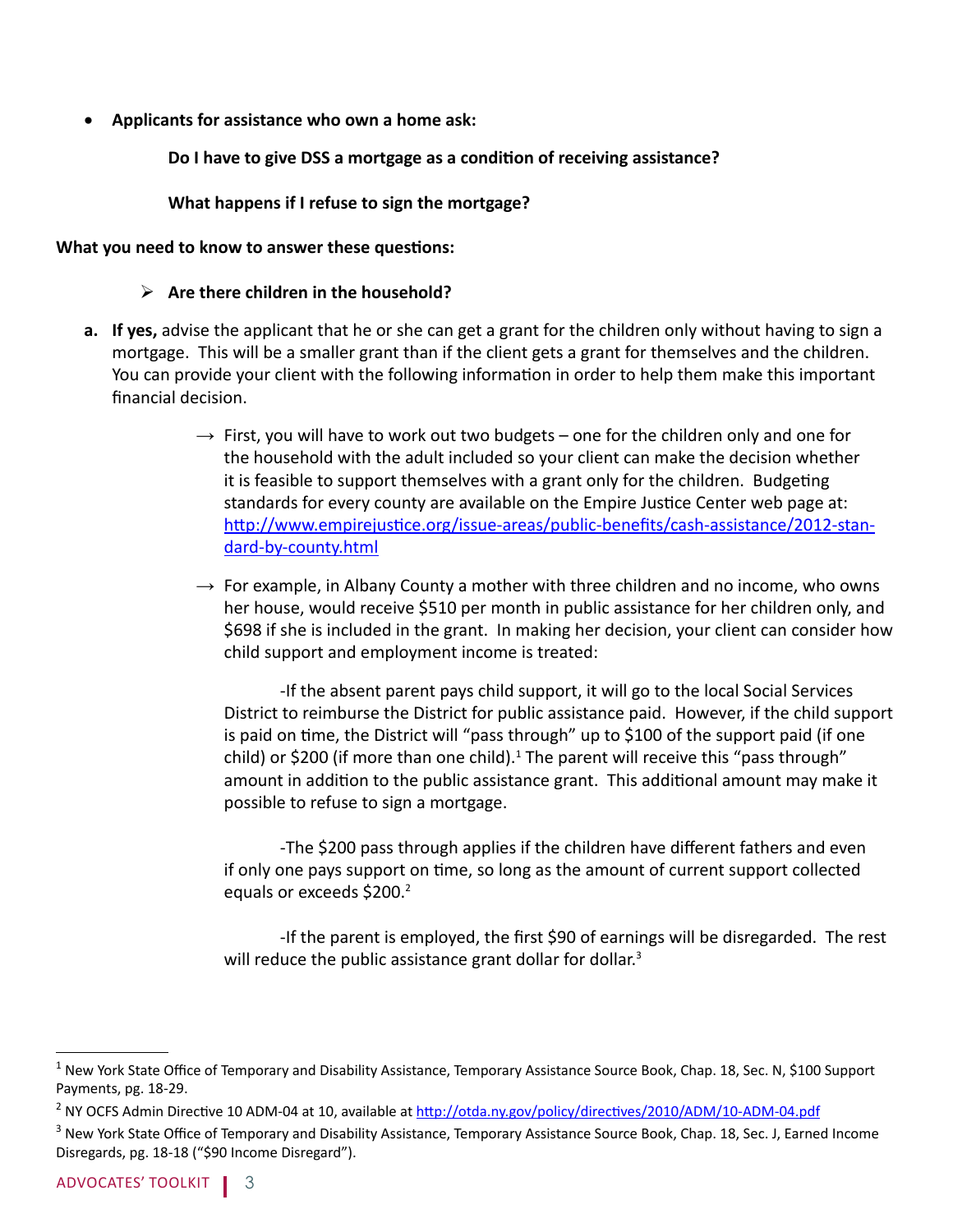#### **Effect on SNAP/Food Stamps**

The effect of an individual's refusal to sign a mortgage on the food stamp grant depends on whether the person is an applicant for or recipient of Temporary Assistance (TA) at the time of the refusal.

- $\triangleright$  If the individual is a TA recipient at the time he or she refuses to sign the lien:
	- a. The failure or refusal of an individual to sign a lien is not itself a violation of any food stamp requirement, and so does not result in a sanction on the food stamp side. However, for food stamp purposes, if a TA recipient is sanctioned because of a failure to comply with a TA requirement that is not also a food stamp requirement; federal rules prohibit an increase in the food stamp grant to compensate for the decrease in TA income.<sup>4</sup> That means the food stamp grant will remain what it was before the TA sanction was imposed even though the household's income has been reduced.
- $\triangleright$  If the individual is an applicant for TA at the time he or she refuses to sign the lien:
	- a. In this case the food stamp grant will be based on the actual amount of the TA grant with the sanction imposed. This means the food stamp grant will compensate, to some degree, for the reduction in the TA income the family would otherwise have been eligible for if the lien had been signed. How this works in practice (the grant amounts used in the example are not actual):

-Let's say a household of three is eligible for \$600 in TA benefits and, based on the TA income, for \$300 in food stamps. Let's also say the refusal to sign the lien will result in a reduction of TA benefits to \$500 a month, reflecting the removal of the person who refused to sign the lien from the TA grant. Finally, let's say that a monthly income of \$500 would ordinarily qualify a household of three for \$335 in food stamps. If, at the time of refusal to sign the lien, the household is first applying for TA, the household will get \$500 a month in TA and the full amount, \$350 a month, in food stamps. However, if the household is receiving a full TA grant of \$600 a month when the head of the household is asked to sign the lien and refuses, the food stamp grant will not increase from \$300 to \$350. It will remain at the \$300 level rather than increasing to reflect the reduction in household income from \$500 to \$600. The rationale is that when the TA income of a household is reduced because of the failure of an individual to comply with a TA requirement that is not also a food stamp requirement, although the household will not be sanctioned on the food stamp side, it will not be "rewarded" by having its food stamps increased to reflect the reduction in monthly income.<sup>5</sup>

<sup>&</sup>lt;sup>4</sup> Office of Temporary and Disability Assistance, Supplemental Nutrition Assistance Program (SNAP) Source Book, Section 15, Certification Periods/Issuing Benefits, Issuing Benefits, POLICY, 5(a), pg. 318.

<sup>&</sup>lt;sup>5</sup> NY Dept of Social Servs Informational Letter 01 INF-01 at 4, available at [http://www.otda.ny.gov/policy/directives/2001/INF/01\\_INF-12.pdf](http://www.otda.ny.gov/policy/directives/2001/INF/01_INF-12.pdf) **4** ADVOCATES' TOOLKIT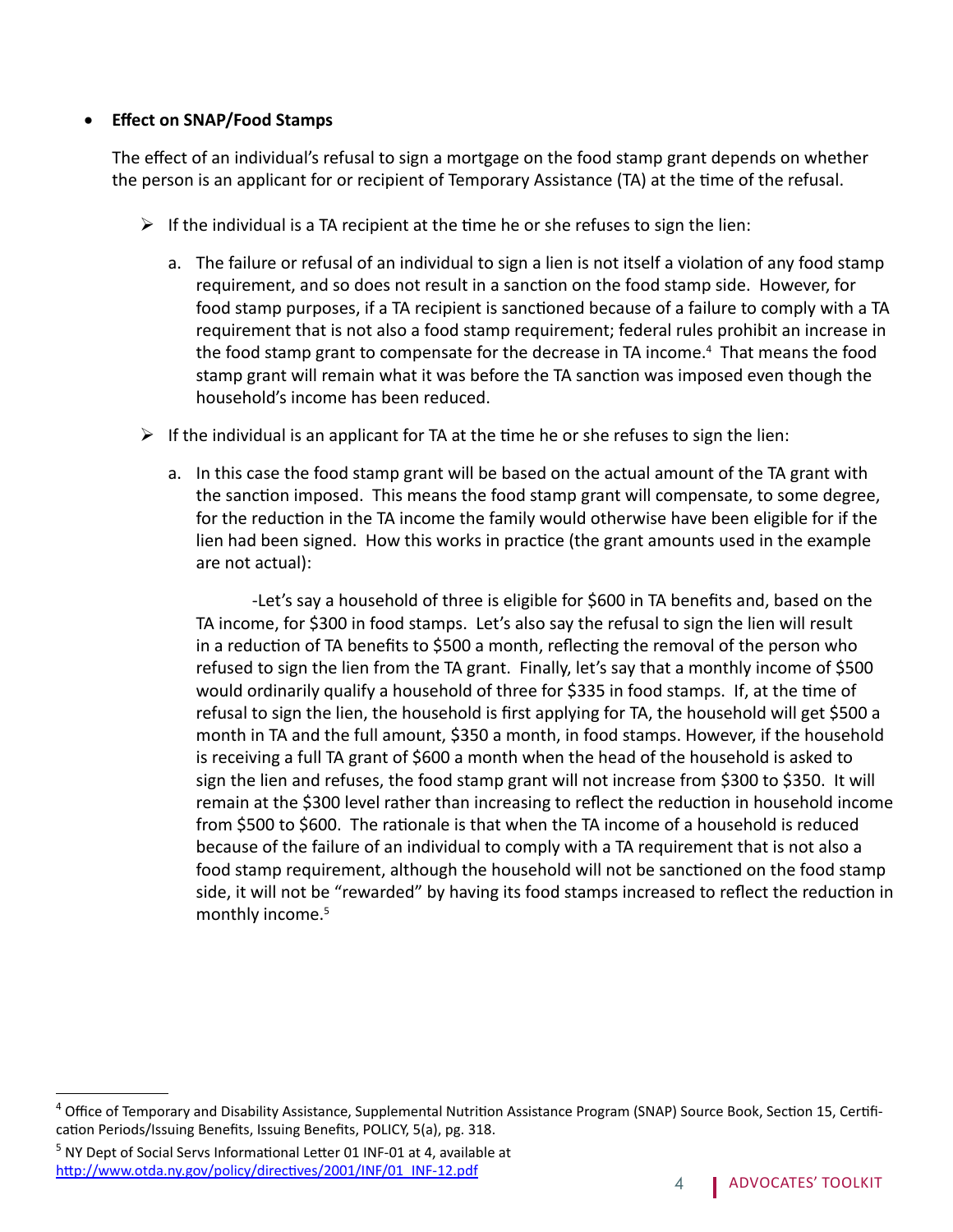#### • **An applicant for assistance is purchasing a home pursuant to a land contract and has been asked to sign a mortgage against the property. Can they refuse?**

Yes. They do not actually own the home until the conditions of the contract are fulfilled, and since they do not have legal title to the property, the deed is not in their name and they cannot be compelled to execute a mortgage against a property that she does not yet own. **(***Matter of Joseph R.,* fh # 06924182 (4/15/85), available at the Fair Hearing Bank of the Online Resource Center available at: <http://onlineresources.wnylc.net/welcome.asp?index=Welcome>)

> **You determine that the Social Services District improperly calculated the amount of the mortgage imposed against your client's home.** The County failed to credit child support collected, failed to credit the value of workfare your client performed and erroneously included the value of child care, SNAP and HEAP in the lien. You write to the County Attorney and point out these errors but they refuse to reduce the amount of the mortgage. What do you do?

**Bring an action under CPLR 5239 to have the lien declared invalid.** 

**A sample petition is attached.**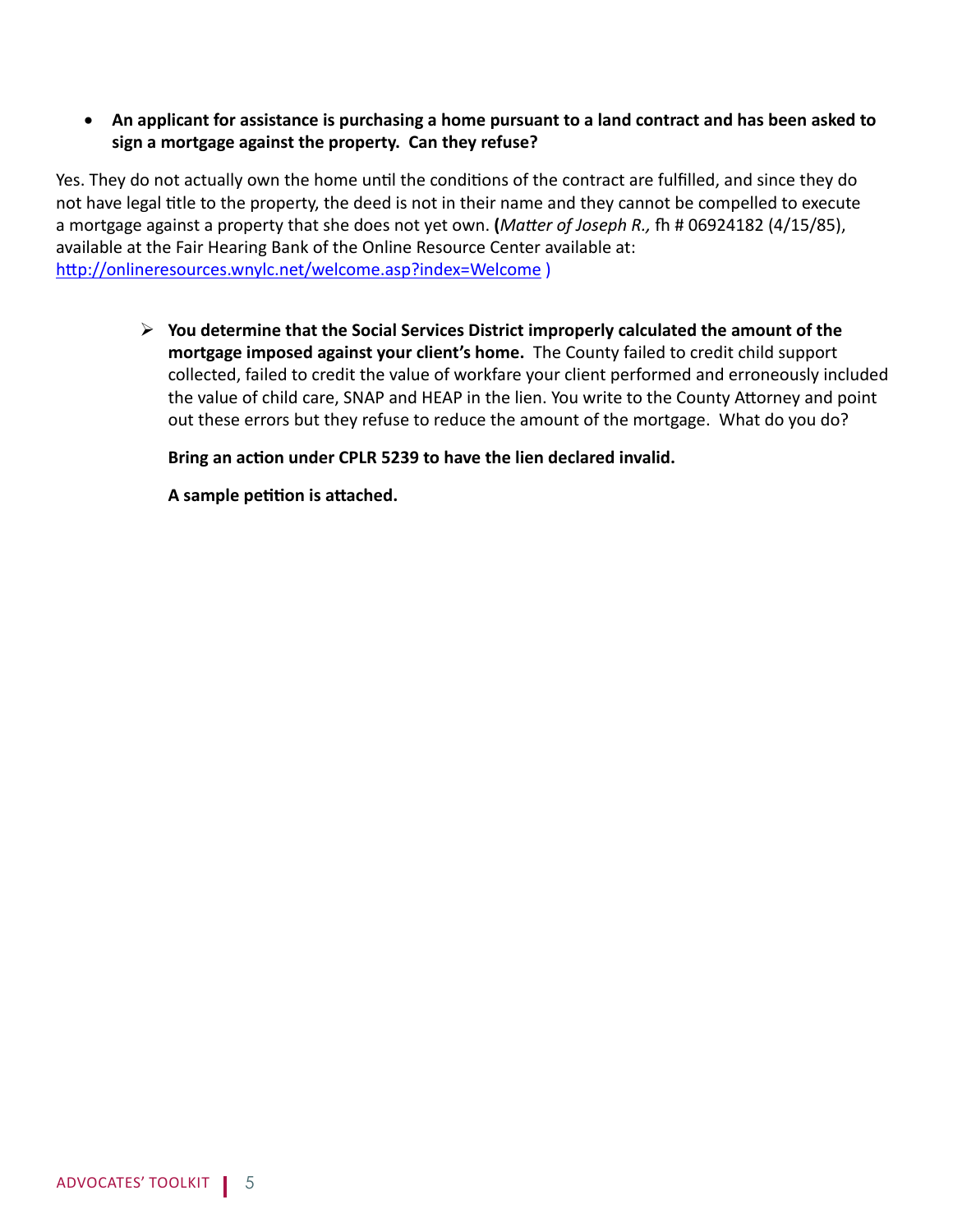# **sample petition**

At a Special Term of the Supreme Court of the State of New York, held in and for the County of \_\_\_\_\_\_, at the Courthouse thereof located at \_\_\_\_\_\_\_\_, New York, on the \_\_\_\_ day of \_\_\_\_\_\_\_\_\_\_\_\_, 20\_\_. ------------------------------------------------------------------------------------x

In the Matter of JANE DOE

Petitioner,

-against-

#### *CRDER AND RESIDENT CORDER AND RESIDENT CORDER AND STRUCK CORDER.* **TO SHOW CAUSE**

JOHN ROE, as Commissioner of the County Department of Social Services,

Respondent.

------------------------------------------------------------------------------------x

On the reading and filling of the petition of Jane Doe verified on the \_\_\_ day of \_\_\_\_\_, 20\_, and the affirmations of \_\_\_\_\_\_\_\_\_\_\_\_, Esq. dated \_\_\_\_\_\_\_\_\_, 20\_\_ and \_\_\_\_\_\_\_\_\_\_, Esq. dated \_\_\_\_\_\_\_\_, 20\_\_, and the exhibits attached hereto, and upon all other papers heretofore had herein, it is hereby

ORDERED that the respondent show cause before the Honorable

Justice of the New York State Supreme Court, County of \_\_\_\_\_\_, located at \_\_\_\_\_\_\_\_\_\_\_\_\_\_ New York, on the day of \_\_\_\_\_\_\_\_\_\_\_, 20\_\_, at \_\_\_\_ o'clock in the \_\_\_\_\_\_\_\_\_\_\_ of that day, or as soon thereafter as counsel can be heard, why an order should not issue

GRANTING judgment in favor of the Petitioner and against the Respondent:

a) Declaring that the lien filed by the respondent against the property owned by Jane Doe located at  $\frac{1}{1}$   $\frac{1}{1}$ ,  $\frac{1}{1}$ ,  $\frac{1}{1}$ , New York,  $\frac{1}{1}$ , is invalid insofar as it attempts to recover public assistance correctly paid to the petitioner which she earned by performing a job assigned to her under the Work Experience Program (WEP) by County for a number of hours corresponding to the amount of her grant plus food stamps divided by the minimum wage.

b) ANNULLING the lien filed by the County of \_\_\_\_\_\_\_\_\_\_\_ against the aforementioned property owned by Jane Doe, to the extent such lien attempts to recover public assistance that has been earned through petitioner's participation in WEP.

c) Declaring that the lien filed by the Respondent against the property owned by Jane Doe located at **Example 20**, 2008, 2008, 2008, 2008, 2008, 2008, 2008, 2008, 2008, 2008, 2008, 2008, 2008, 2008, 2008, 2008, 20 support collected from Jane Doe against the value of the mortgage.

d) ANNULLING the lien filed by the County of against the aforementioned property owned by Jane Doe, to the extent such lien fails to credit child support collected from Jane Doe against the value of the mortgage.

e) Declaring that the lien filed by the Respondent against the property owned by Jane Doe located at **EXECUTE:** THE MEXIS CONTROLLET A REPORT AND THE MEXIS CONTROLLET A REPORT OF THE MEXIS CONTROLLET A REPORT OF THE ME the value of child care, Supplemental Nutrition Assistance Program ("SNAP") funds, and Home Emergency Assistance Program ("HEAP") funds in the lien.

f) ANNULLING the lien filed by the County of \_\_\_\_\_\_\_\_\_ against the aforementioned property owned by Jane Doe, to the extent such lien the erroneously includes the value of child care, SNAP and HEAP funds in the lien.

g) AWARDING the Petitioner costs, including reasonable attorneys' fees pursuant to 42 USC §1988, 29 USC 209 and/or Article 86 of the Civil Practice Law and Rules, and

h) GRANTING such further relief as is just and proper.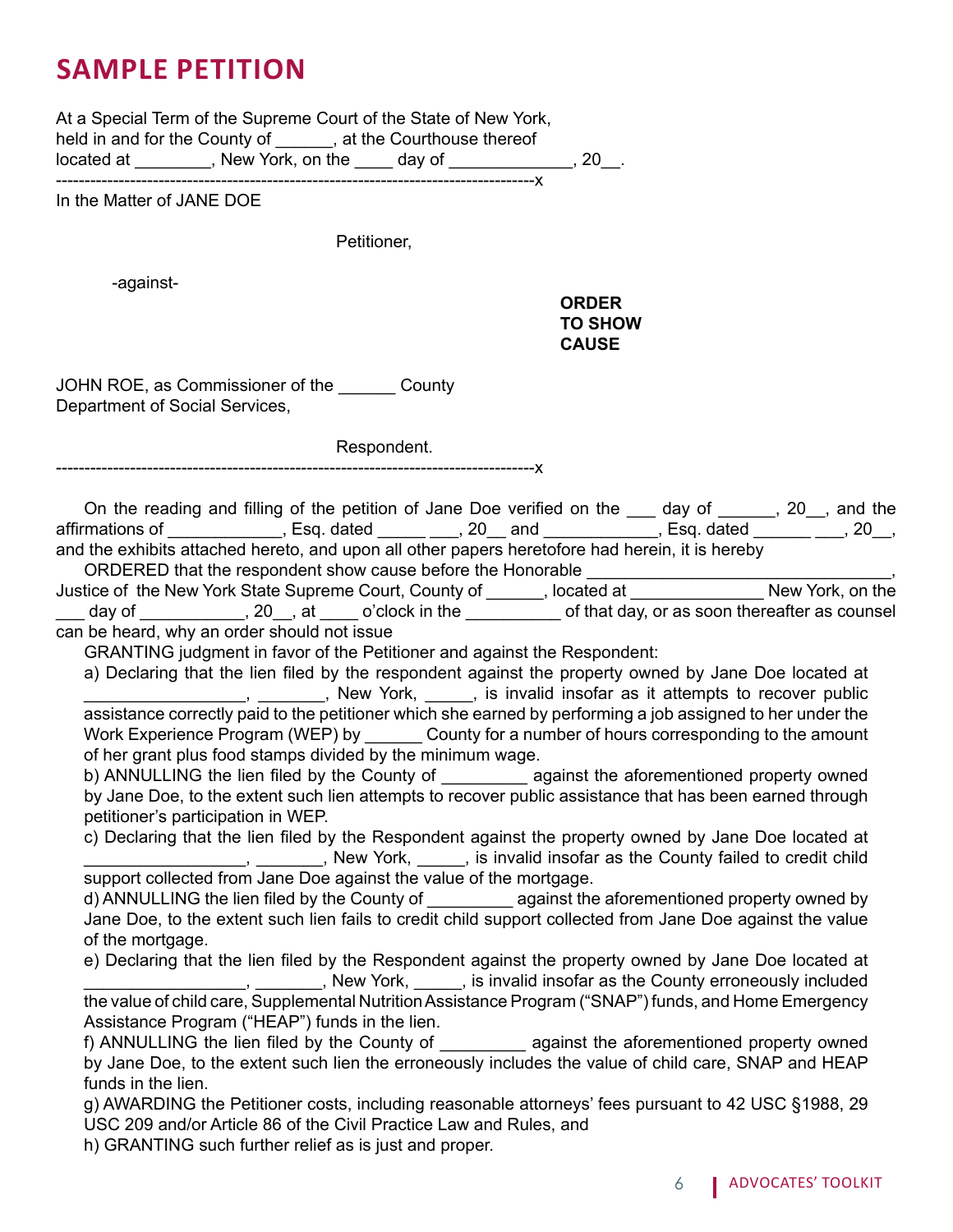**IT IS ORDERED** that Jane Doe be permitted to proceed as a poor person in this matter pursuant to CPLR 1101(e), and that all fees relating to filing and service in this matter are waived.

 SUFFICIENT CAUSE THEREFORE APPEARING, service of the verified petition, and a copy of this ORDER, together with the papers on which it is granted, be made:

1. personally upon Respondent \_\_\_\_\_\_\_\_\_\_\_\_\_\_\_\_\_\_ or her authorized representative at the \_\_\_\_\_\_\_\_\_\_ County Department of Social Services located in \_\_\_\_\_\_\_\_\_, New York; and Service made before \_\_\_o'clock in the \_\_\_\_noon of \_\_\_\_\_\_\_\_\_\_\_, 20\_\_, shall be deemed good and sufficient service of this order. Dated: \_\_\_\_\_\_\_\_\_, 20\_\_ Entered:

Justice of the New York State Supreme Court

 $\overline{\phantom{a}}$  , and the contract of the contract of the contract of the contract of the contract of the contract of the contract of the contract of the contract of the contract of the contract of the contract of the contrac

Petitioner's Attorneys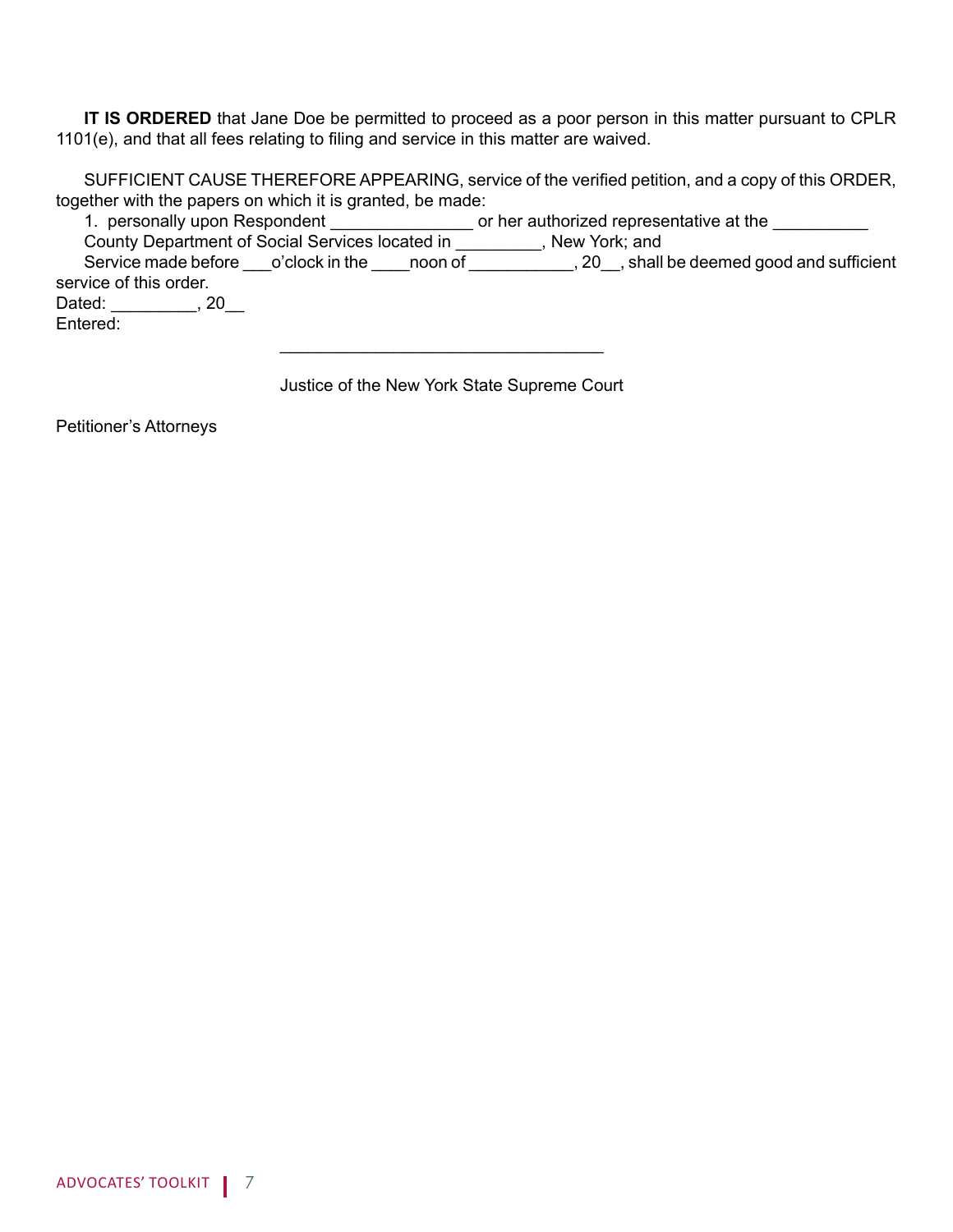#### **SUPREME COURT OF THE STATE OF NEW YORK COUNTY OF \_\_\_\_\_\_\_**

----------------------------------------------------------------------x

In the Matter of JANE DOE

Petitioner,

JOHN ROE, as Commissioner of the **AND** \_\_\_\_\_ County Department of Social Services **CERTIFICATION**

# -against- **ATTORNEY'S AFFIRMATION**

 Respondents. -----------------------------------------------------------------------x

\_\_\_\_\_\_\_\_\_\_\_, duly admitted to practice in the State and Federal Courts of New York, under penalty of perjury hereby affirms that:

1. I am \_\_\_\_\_\_\_\_\_\_\_\_\_\_\_\_\_\_\_\_\_\_\_\_\_\_\_\_\_\_\_\_\_\_\_\_\_\_\_\_\_\_\_\_\_\_\_\_\_\_\_\_\_\_\_, and the attorney for Jane Doe

in the above captioned matter.

 2. I am fully familiar with the facts and circumstances of this case, and submit this affirmation in support of the petition and poor person's relief for the petitioner.

3. \_\_\_\_\_\_\_\_\_\_\_\_\_\_\_\_\_\_\_\_\_\_\_\_\_\_ operates on a very tight budget and is without funds to obtain an index number for this proceeding.

4. I certify that the petitioner is unable to pay the costs, fees and expenses necessary to prosecute this proceeding. Jane Doe is eligible for free legal services entitled and the state of the state she is proceeding. Jane Doe is eligible for free legal services indigent.

5. Ms Doe's only source of income currently is public assistance and she has no assets other than her personal household effects.

 6. I therefore request waiver of all fees and costs related to the filing and service of this matter pursuant to CPLR 1101(e).

7. I have examined the facts of the above-entitled proceeding and I believe that there is merit to this case and a strong likelihood of success. I will prosecute this proceeding without compensation from the petitioner.

8. No prior application for the relief sought herein has been made.

 $\overline{\phantom{a}}$  ,  $\overline{\phantom{a}}$  ,  $\overline{\phantom{a}}$  ,  $\overline{\phantom{a}}$  ,  $\overline{\phantom{a}}$  ,  $\overline{\phantom{a}}$  ,  $\overline{\phantom{a}}$  ,  $\overline{\phantom{a}}$  ,  $\overline{\phantom{a}}$  ,  $\overline{\phantom{a}}$  ,  $\overline{\phantom{a}}$  ,  $\overline{\phantom{a}}$  ,  $\overline{\phantom{a}}$  ,  $\overline{\phantom{a}}$  ,  $\overline{\phantom{a}}$  ,  $\overline{\phantom{a}}$ 

 9. I hereby certify under penalty of perjury and as an officer of the Court that I have no knowledge that the substance of any of the factual submissions contained in this document is false.

 10. I hereby certify under penalty of perjury and as an officer of the Court that, to the best of my knowledge, information and belief, formed after an inquiry reasonable under the circumstances, the presentation of the papers or the contentions herein are not frivolous as defined in subsection (c) of section 130-1.1 of the Rules of the Chief Administrator (22 NYCRR).

*WHEREFORE*, it is respectfully requested that the petitioner be permitted to prosecute this proceeding as a poor person, and that she be awarded all of the relief requested in her petition.

Dated: \_\_\_\_\_\_\_\_\_\_\_\_\_\_\_\_\_\_\_\_ \_\_\_\_\_\_\_\_\_\_\_\_\_, 20\_\_

8 | ADVOCATES' TOOLKIT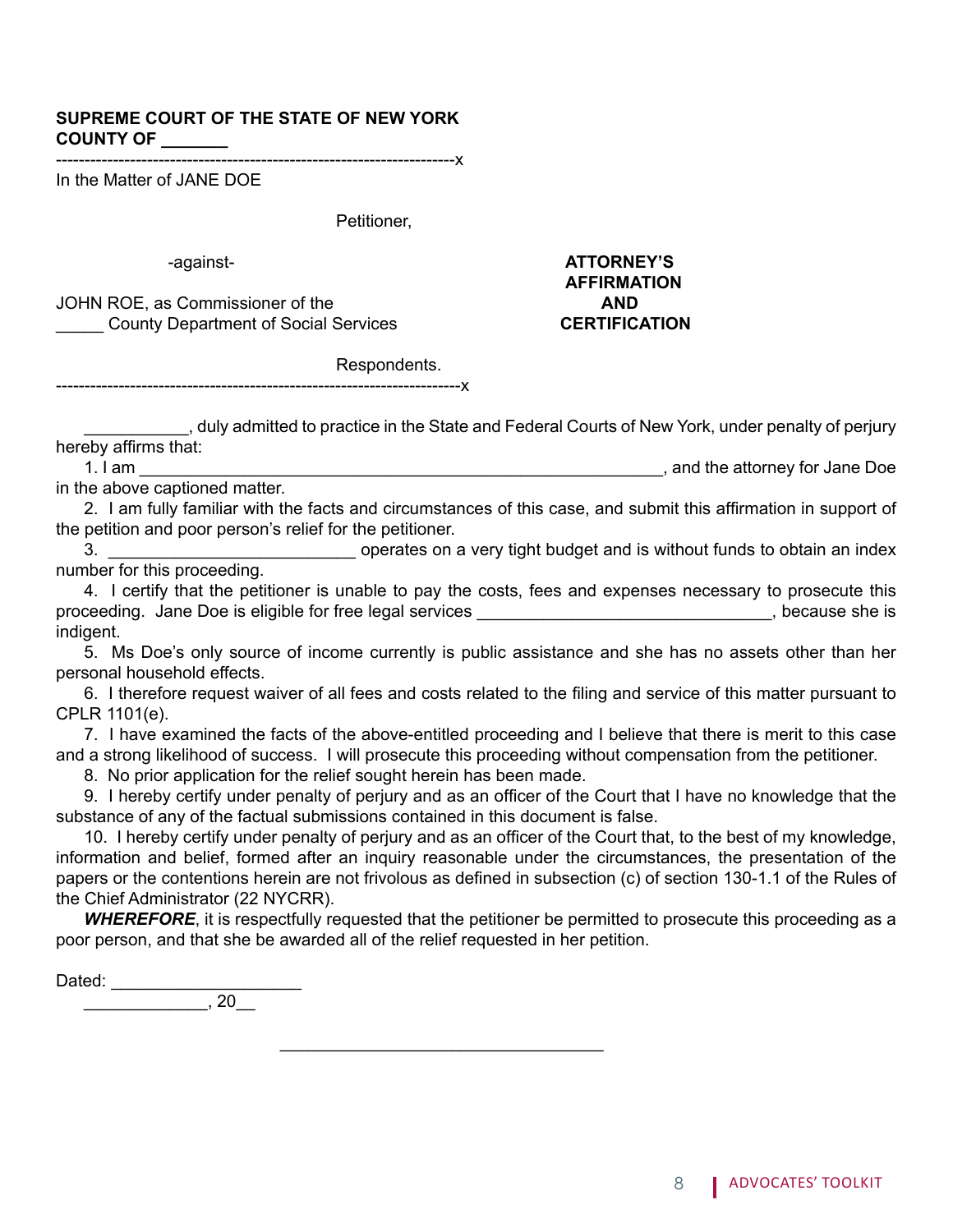#### **SUPREME COURT OF THE STATE OF NEW YORK COUNTY OF \_\_\_\_\_\_\_\_\_\_\_**

----------------------------------------------------------------------x

In the Matter of JANE DOE

Petitioner,

 -against- **VERIFIED PETITION** 

JOHN ROE, Commissioner of the **EXECUTE:** County Department of Social Services

> Respondents. -----------------------------------------------------------------------x

The petition of JANE DOE, by her attorney \_\_\_\_\_\_\_\_\_\_\_\_\_\_\_\_\_\_\_\_\_\_, \_\_\_\_\_\_\_\_\_\_\_\_\_\_\_\_\_ of counsel, respectfully alleges:

**PARTIES**

1. The petitioner, JANE DOE, resides at \_ \_\_\_\_\_\_\_\_\_\_\_\_\_\_\_, \_\_\_\_\_\_\_\_\_\_\_, New York in \_\_\_\_\_\_\_\_\_\_\_\_County.

\_\_\_\_\_\_\_\_\_\_\_\_\_\_\_\_\_\_\_\_\_\_\_\_\_\_\_\_\_\_\_\_\_\_\_\_\_\_.

2. Respondent JOHN ROE is the Commissioner of the \_\_\_\_\_\_\_\_ County Department of Social Services (hereinafter referred to as the "County") and is , by virtue of the Social Services Law, responsible for the County's compliance with the law.

#### **PRELIMINARY STATEMENT**

3. Petitioner Doe brings this proceeding to declare the validity of a lien under Civil Practice Law and Rules 5239. The County defendant seeks to assert a lien in the amount of at least \$\_\_\_\_\_\_\_\_ to recover public assistance provided to Ms. Doe under §104-b of the Social Services Law. Ms. Doe asserts that this lien is not valid for several reasons - the County has already recovered the value of the benefits provided to her through the labor she has provided to the County in exchange for those benefits, the County failed to accurately credit the amount of child support it collected from Ms. Doe against the lien, and the County erroneously included the value of child care, Supplemental Nutrition Assistance Program ("SNAP") and Home Energy Assistance Program ("HEAP") funds in the lien.

4. Ms. Doe has been a recipient of public assistance since \_\_\_\_\_\_\_ of \_\_\_. Prior to that time, \_\_\_\_\_\_\_\_\_

#### **STATUTORY SCHEME**

 5. New York Social Services Law (SSL) §106 permits social services districts to require homeowners who receive public assistance to sign a mortgage in favor of the social services district as a condition of eligibility for benefits. This size of the mortgage is equal to the amount of public assistance received. 

6. Title 3 of Article 5 of the New York State Social Services Law, (SSL), §157 through 165, establishes the Safety Net Assistance program, a state-administered program to provide financial assistance to all persons in the State of New York who are unable to provide for themselves and who are not receiving needed assistance from any other assistance or source.

7. Article 5, Title 9-B, §§330-341 of the New York State Social Services Law (SSL) governs Public Assistance (PA) Employment and permits assignments to a variety of work related activities.

8. The work activities to which public assistance recipients may be assigned include: job skills training, and job readiness assistance, assignment to community service programs, vocational training, education directly related to employment, attendance at high school or a GED program, placement in subsidized or unsubsidized employment and work experience. SSL §336.

 9. Social services districts may require recipients of public assistance to participate in work experience in the public or non-profit sector if sufficient private sector employment is not available. SSL 336(1)(d).

10. Social services districts may assign recipients to work experience if the hours assigned do not exceed a Advocates' toolkit9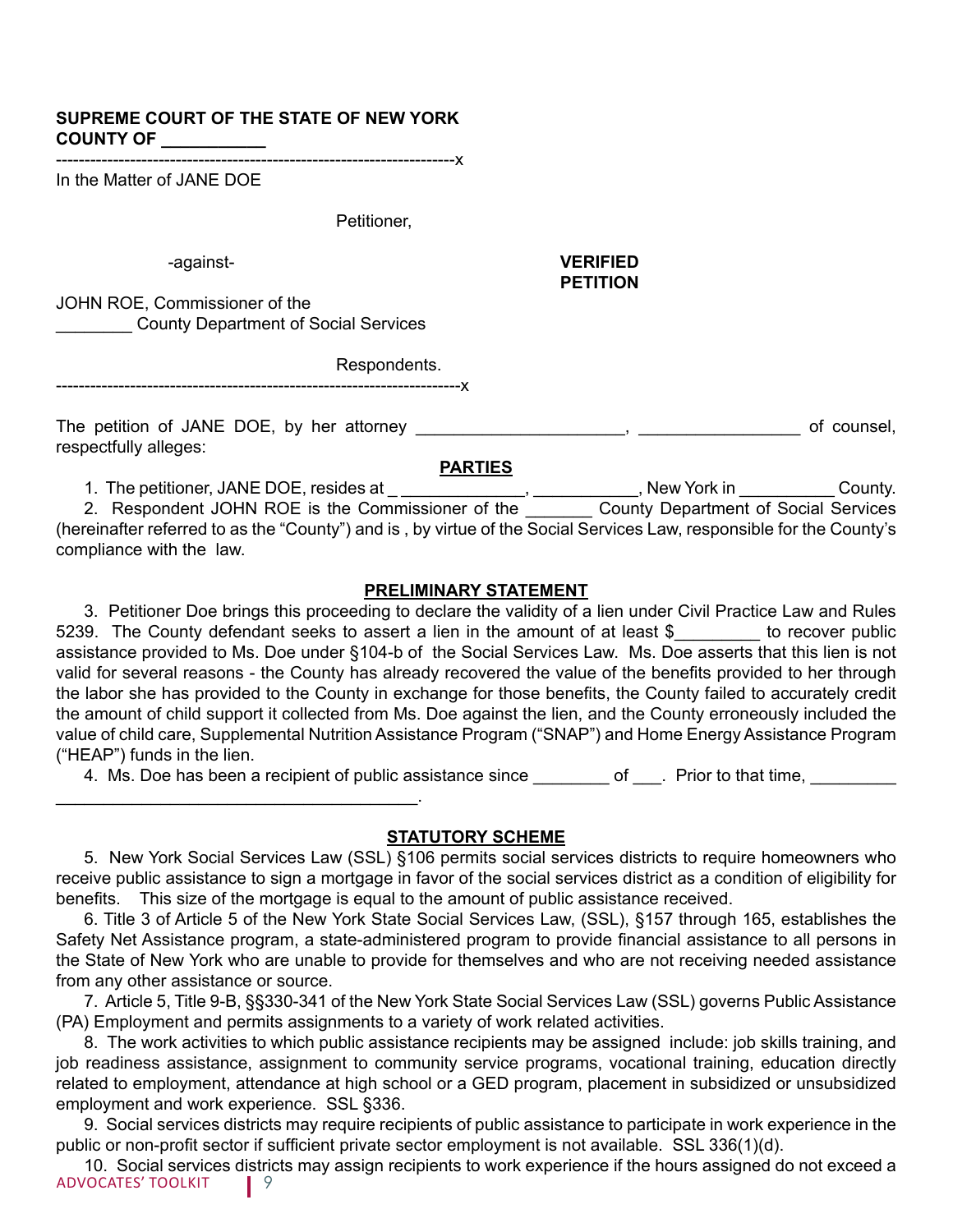number which equals the amount of assistance payable to such individual, including food stamps, divided by the higher of the state or federal minimum wage. SSL 336-c(2)(b).

11. The federal minimum wage is \$7.25 per hour. 29 U.S.C. 206(d), as amended. The New York minimum wage is also \$7.25 per hour. Labor Law § 652.

 12. Work experience is precisely defined under New York State law.

a. It may include performance of work for a federal office or agency, county, city, village or town, or for the state or in an activity of a non-profit agency or institution. SSL 3 §336-c(l)(b).

b. Assignments must meet federal and state standards of health, safety and other work conditions. SSL §336-c(2)(a).

c. Participants must be provided appropriate workers' compensation coverage. SSL §§330(5); 336-c(2) (c).

d. Assignments may not result in the displacement of currently employed workers. SSL §336-c(2)(e)(i).

e. Assignments may not be used to replace workers on strike or subject to lock out. SSL §332-c(2)(f).

13. New York State Constitution, Article I, §17 provides the right of persons performing under public works contracts or subcontracts to be paid the "prevailing wage," stating, in relevant part, that no "laborer, workman, or mechanic in the employ of a contractor or subcontractor of any public works shall be...paid less than the wages prevailing in the same trade or occupation in the locality...." Persons assigned to Work Experience Program activities are performing public works in the employ of contractors or subcontractors as defined by this section.

14. Under the Fair Labor Standards Act, an employer is "any person acting directly or indirectly in the interest of an employer in relation to an employee...29 USC §203(e), and to employ means "to suffer or permit to work." 29 USC §203(g).

15. Notwithstanding any inconsistent provision of the Social Services Law or other law, a social services official may not assert any claim under any provision of the Social Services Law to recover payments of public assistance if such payments were reimbursed by child support collections. N.Y. Soc. Serv. Law §§ 104(4), 104 b(14), 106(4), 131-r(2).

16. The value of SNAP, HEAP, and childcare assistance, cannot be included when calculating the amount of the mortgage due. See 02 ADM-2, p.6, available at

[http://otda.ny.gov/policy/directives/2002/ADM/02\\_ADM-02.pdf](http://otda.ny.gov/policy/directives/2002/ADM/02_ADM-02.pdf)

State regulations provide that, "No amounts for food stamp expenditures shall be reimbursable if such amounts were paid directly to the individual eligible to receive food stamps." 18 NYCRR §637.2(c).

 17. Eligibility for child care services are determined pursuant to the requirements of 18 NYCRR §404, 415. Section 404(d)(2) states that, "No lien or encumbrance of any kind shall be required from or be imposed against the property of any individual in connection with services rendered or to be rendered."

#### **STATEMENT OF FACTS**

18-38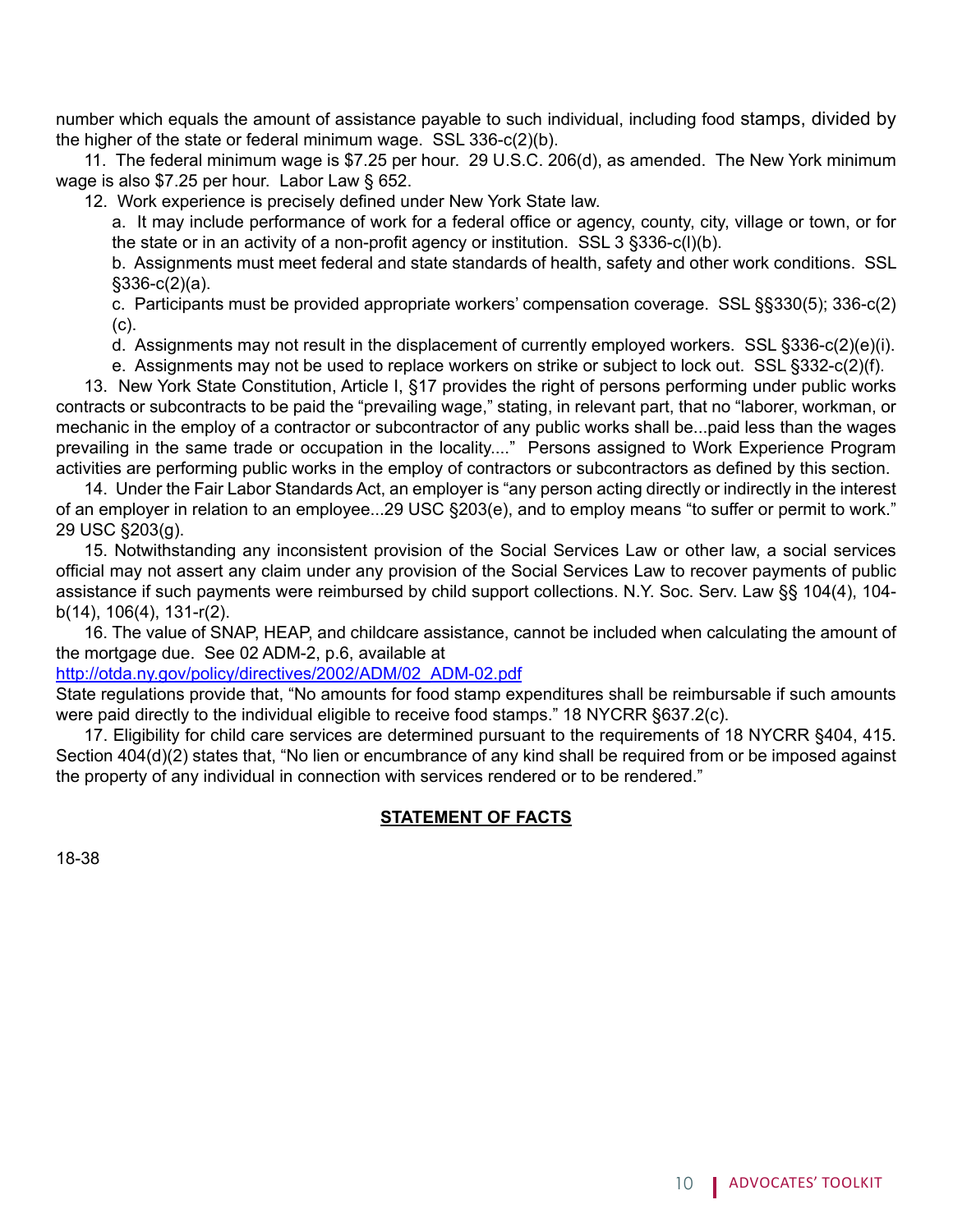#### **FIRST CAUSE OF ACTION**

39. The taking of a lien to recover payment of public assistance that has been earned pursuant to Social Services Law §336-c(2)(b) violates due process under the laws of New York State and the United States Constitution.

#### **SECOND CAUSE OF ACTION**

40. The taking of a lien to recover the payment of public assistance that has been earned pursuant to Social Services Law §336-c(2)(b) violates the New York State Constitution, Article I, §17.

#### **THIRD CAUSE OF ACTION**

41. The taking of a lien to recover the payment of public assistance that has been earned pursuant to Social Services Law §336-c(2)(b) violates the Fair Labor Standards Act. 29 U. S. C. 201 et. seq.

#### **FOURTH CAUSE OF ACTION**

42. The taking of a lien to recover the payment of public assistance without accurately crediting child support collected from the recipient by the County violates N.Y. Soc. Serv. Law §§ 104(4), 104-b(14), 106(4), 131-r(2), and unjustly enriches the Defendant.

#### **FIFTH CAUSE OF ACTION**

43. The taking of a lien to recover the payment of public assistance that erroneously includes the value of child care, SNAP and HEAP funds in the lien violates 18 NYCRR §637.2(c) and 18 NYCRR §404(d)(2) and unjustly enriches the Defendant.

#### **SIXTH CAUSE OF ACTION**

42. The taking of a lien recover the payment of public assistance that has been earned pursuant to Social Services Law §336-c(b)(2), unjustly enriches the defendant.

**WHEREFORE** it is respectfully requested that this Court issue Judgment in favor of the petitioner:

 A. DECLARING that the lien filed by the respondent against the property owned by Jane Doe located at \_\_, \_\_\_\_\_\_\_\_\_\_\_, New York \_\_\_\_\_, is invalid insofar as it attempts to recover public assistance correctly paid that was worked off and earned under the Work Experience Program.

B. ANNULLING the lien filed by the County of eagainst the aforementioned property owned by Jane Doe to the extent that it attempts to recover public assistance paid that has been worked off and earned under the Work Experience Program.

 C. DECLARING that the lien filed by the respondent against the property owned by Jane Doe located at \_\_\_\_\_\_\_\_\_\_\_\_\_\_, \_\_\_\_\_\_\_\_\_\_\_, New York \_\_\_\_\_, is invalid insofar as it fails to accurately credit the amount of

child support it collected from Ms. Doe against the lien .

D. ANNULLING the lien filed by the County of against the aforementioned property owned by Jane Doe insofar as it attempts to recover public assistance funds that were already reimbursed through the collection of child support.

 E. DECLARING that the lien filed by the respondent against the property owned by Jane Doe located at **Example 20**, New York \_\_\_\_\_, is invalid insofar as the County erroneously included the

value of child care, Supplemental Nutrition Assistance Program ("SNAP") and Home Energy Assistance Program ("HEAP") funds in the lien..

F. ANNULLING the lien filed by the County of \_\_\_\_\_\_ against the aforementioned property owned by Jane Doe insofar as the County erroneously included the value of child care, Supplemental Nutrition Assistance Program ("SNAP") and Home Energy Assistance Program ("HEAP") funds in the lien.

G. AWARDING petitioners reasonable attorneys' fees and costs pursuant to 42 USC §1988, 29 USC §209 and/or Article 86 of the Civil Practice Law and Rules.

H. DIRECTING such other and further relief as to this Court may seem just and proper.

 $\frac{1}{\sqrt{2}}$  ,  $\frac{1}{\sqrt{2}}$  ,  $\frac{1}{\sqrt{2}}$  ,  $\frac{1}{\sqrt{2}}$  ,  $\frac{1}{\sqrt{2}}$  ,  $\frac{1}{\sqrt{2}}$  ,  $\frac{1}{\sqrt{2}}$  ,  $\frac{1}{\sqrt{2}}$  ,  $\frac{1}{\sqrt{2}}$  ,  $\frac{1}{\sqrt{2}}$  ,  $\frac{1}{\sqrt{2}}$  ,  $\frac{1}{\sqrt{2}}$  ,  $\frac{1}{\sqrt{2}}$  ,  $\frac{1}{\sqrt{2}}$  ,  $\frac{1}{\sqrt{2}}$ 

Dated: \_\_\_\_\_\_\_\_, New York

 $\frac{1}{2}$   $\frac{1}{20}$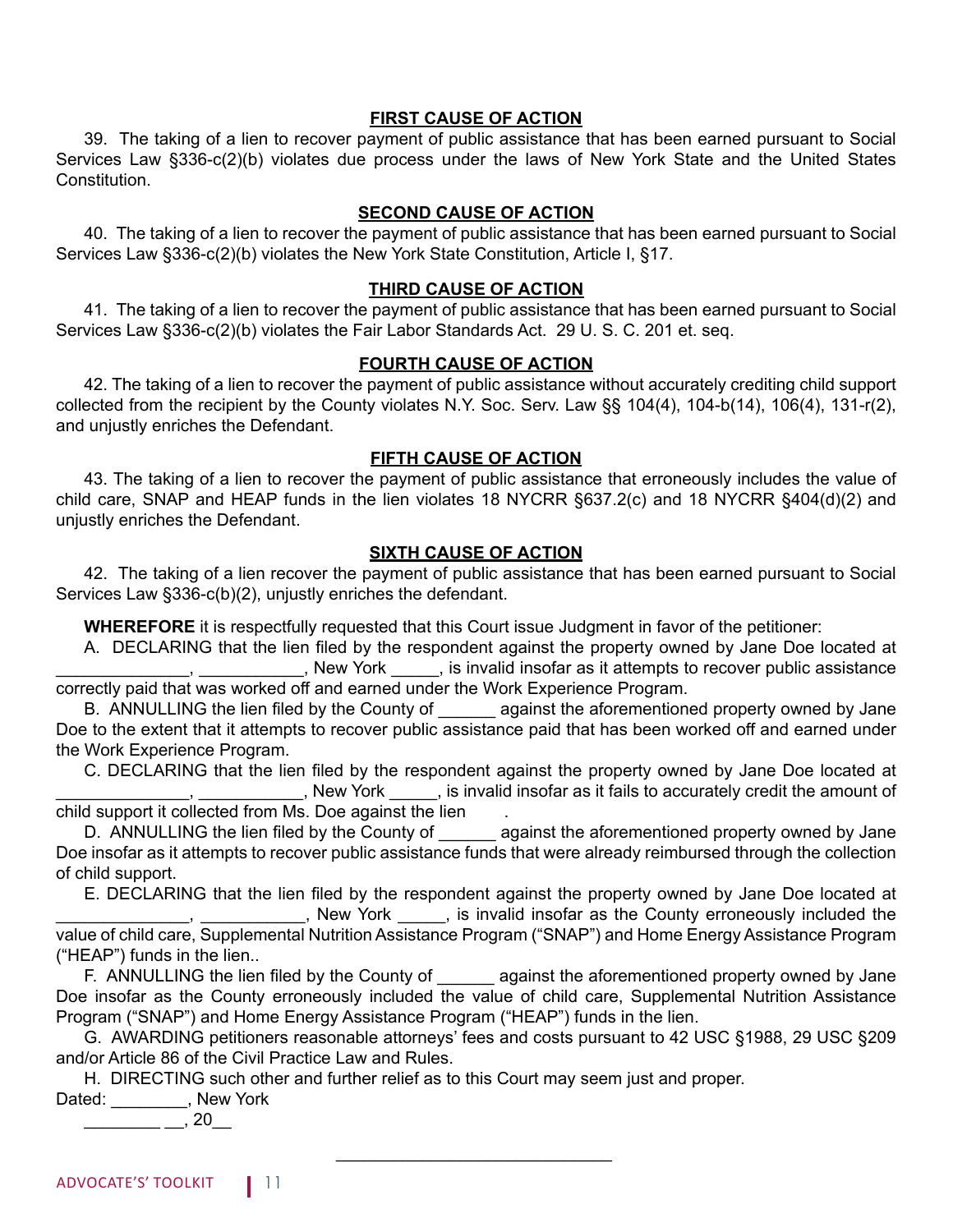#### **VERIFICATION**

STATE OF NEW YORK COUNTY OF \_\_\_\_\_\_\_\_\_: ss

JANE DOE, being duly sworn, deposes and states that:

1. I am the petitioner in the within proceeding;

2. I have read the forgoing petition and know the contents thereof.

 $\overline{\phantom{a}}$  ,  $\overline{\phantom{a}}$  ,  $\overline{\phantom{a}}$  ,  $\overline{\phantom{a}}$  ,  $\overline{\phantom{a}}$  ,  $\overline{\phantom{a}}$  ,  $\overline{\phantom{a}}$  ,  $\overline{\phantom{a}}$  ,  $\overline{\phantom{a}}$  ,  $\overline{\phantom{a}}$  ,  $\overline{\phantom{a}}$  ,  $\overline{\phantom{a}}$  ,  $\overline{\phantom{a}}$  ,  $\overline{\phantom{a}}$  ,  $\overline{\phantom{a}}$  ,  $\overline{\phantom{a}}$ 

3. The facts alleged in the petition with respect to me are true to my knowledge, except as to those matters therein stated to be alleged upon information and belief, and, as to those matters, I believe them to be true.

Jane Doe

Sworn to before me this \_\_\_\_ day of  $\frac{1}{20}$ , 20

\_\_\_\_\_\_\_\_\_\_\_\_\_\_\_\_\_\_\_\_\_\_\_\_\_\_\_\_